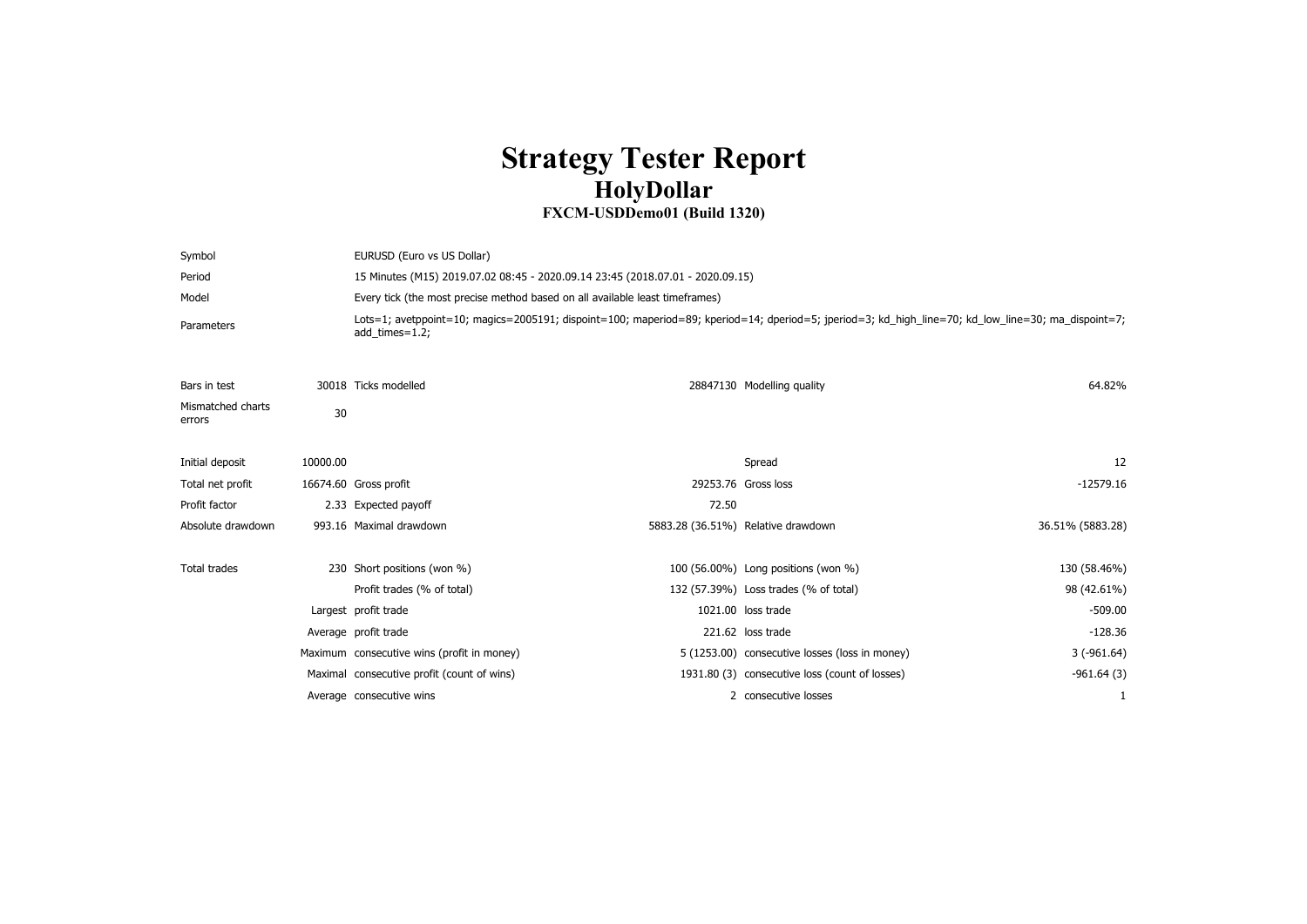|                     | Balance / Equity / Every tick (the most precise method based on all available least timeframes to generate each tick) / 64.82% |          |                |            |            |                   |            |                   | 26574      |
|---------------------|--------------------------------------------------------------------------------------------------------------------------------|----------|----------------|------------|------------|-------------------|------------|-------------------|------------|
|                     |                                                                                                                                |          |                |            |            |                   |            |                   |            |
|                     |                                                                                                                                |          |                |            |            |                   |            |                   | 22222      |
|                     |                                                                                                                                |          |                |            |            |                   |            |                   | 17870      |
|                     |                                                                                                                                |          |                |            |            |                   |            |                   |            |
|                     |                                                                                                                                |          |                |            |            |                   |            |                   | 13518      |
|                     |                                                                                                                                |          |                |            |            |                   |            |                   | 9166       |
| Size                |                                                                                                                                |          |                |            |            |                   |            |                   |            |
| 20<br>11<br>$\circ$ | 30<br>39<br>58<br>49                                                                                                           | 78<br>68 | 87<br>97       | 106<br>116 | 125<br>135 | 144<br>154<br>163 | 183<br>173 | 202<br>211<br>192 | 221<br>230 |
| $\#$                | Time                                                                                                                           | Type     | Order          | Size       | Price      | S/L               | T / P      | Profit            | Balance    |
| 1                   | 2019.07.05 22:45                                                                                                               | sell     | $\mathbf{1}$   | 1.00       | 1.12232    | 0.00000           | 0.00000    |                   |            |
| $\overline{2}$      | 2019.07.05 22:45                                                                                                               | modify   | $\mathbf{1}$   | 1.00       | 1.12232    | 0.00000           | 1.12022    |                   |            |
| 3                   | 2019.07.09 11:09                                                                                                               | t/p      | $\mathbf{1}$   | 1.00       | 1.12022    | 0.00000           | 1.12022    | 210.00            | 10210.00   |
| $\overline{4}$      | 2019.08.01 02:45                                                                                                               | sell     | $2^{\circ}$    | 1.00       | 1.10720    | 0.00000           | 0.00000    |                   |            |
| 5                   | 2019.08.01 02:45                                                                                                               | modify   | $\overline{2}$ | 1.00       | 1.10720    | 0.00000           | 1.10525    |                   |            |
| 6                   | 2019.08.01 03:24                                                                                                               | t/p      | $2^{\circ}$    | $1.00\,$   | 1.10525    | 0.00000           | 1.10525    | 195.00            | 10405.00   |
| $\overline{7}$      | 2019.08.01 08:45                                                                                                               | sell     | 3              | 1.00       | 1.10472    | 0.00000           | 0.00000    |                   |            |
| 8                   | 2019.08.01 08:45                                                                                                               | modify   | $\overline{3}$ | 1.00       | 1.10472    | 0.00000           | 1.10271    |                   |            |
| 9                   | 2019.08.01 14:09                                                                                                               | t/p      | 3              | 1.00       | 1.10271    | 0.00000           | 1.10271    | 201.00            | 10606.00   |
| 10                  | 2019.08.01 17:30                                                                                                               | sell     | $\overline{4}$ | 1.00       | 1.10567    | 0.00000           | 0.00000    |                   |            |
| 11                  | 2019.08.01 17:30                                                                                                               | modify   | $\overline{4}$ | 1.00       | 1.10567    | 0.00000           | 1.10213    |                   |            |
| 12                  | 2019.08.01 20:45                                                                                                               | sell     | 5 <sup>5</sup> | 1.20       | 1.10817    | 0.00000           | 0.00000    |                   |            |
| 13                  | 2019.08.01 20:45                                                                                                               | modify   | 5              | 1.20       | 1.10817    | 0.00000           | 1.10693    |                   |            |
| 14                  | 2019.08.01 20:45                                                                                                               | modify   | $\overline{4}$ | 1.00       | 1.10567    | 0.00000           | 1.10693    |                   |            |
| 15                  | 2019.08.02 10:39                                                                                                               | sell     | 6              | 1.44       | 1.10917    | 0.00000           | 0.00000    |                   |            |
| 16                  | 2019.08.02 10:39                                                                                                               | modify   | 6              | 1.44       | 1.10917    | 0.00000           | 1.10778    |                   |            |
| $17\,$              | 2019.08.02 10:39                                                                                                               | modify   | 5              | 1.20       | 1.10817    | 0.00000           | 1.10778    |                   |            |
| $18\,$              | 2019.08.02 10:39                                                                                                               | modify   | $\overline{4}$ | 1.00       | 1.10567    | 0.00000           | 1.10778    |                   |            |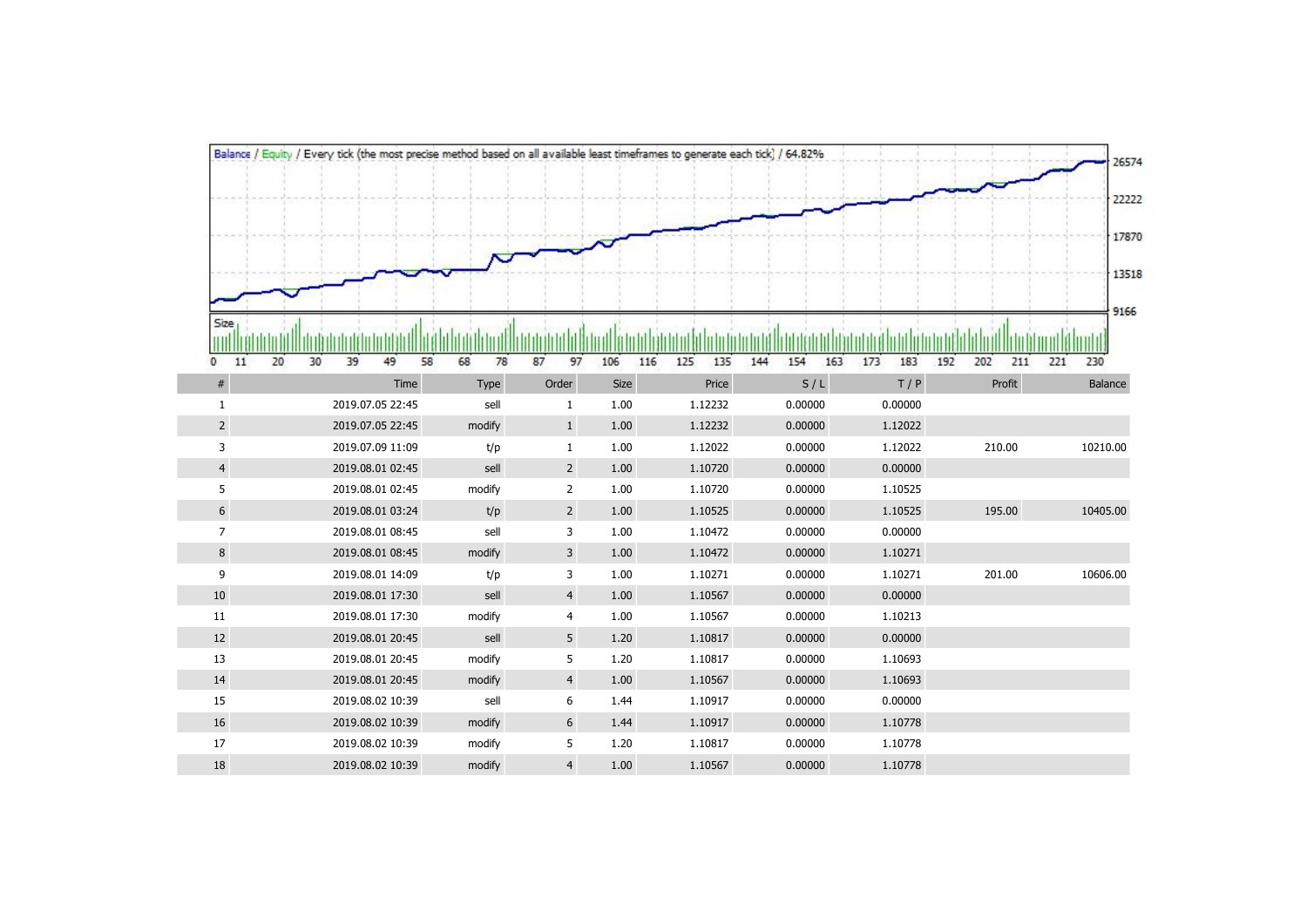| 19 | 2019.08.02 15:30 | sell   | $\overline{7}$ | 1.73 | 1.11017 | 0.00000 | 0.00000 |           |          |
|----|------------------|--------|----------------|------|---------|---------|---------|-----------|----------|
| 20 | 2019.08.02 15:30 | modify | $\overline{7}$ | 1.73 | 1.11017 | 0.00000 | 1.10852 |           |          |
| 21 | 2019.08.02 15:30 | modify | 6              | 1.44 | 1.10917 | 0.00000 | 1.10852 |           |          |
| 22 | 2019.08.02 15:30 | modify | 5              | 1.20 | 1.10817 | 0.00000 | 1.10852 |           |          |
| 23 | 2019.08.02 15:30 | modify | 4              | 1.00 | 1.10567 | 0.00000 | 1.10852 |           |          |
| 24 | 2019.08.02 15:52 | t/p    | $\overline{4}$ | 1.00 | 1.10852 | 0.00000 | 1.10852 | $-285.00$ | 10321.00 |
| 25 | 2019.08.02 15:52 | t/p    | 5              | 1.20 | 1.10852 | 0.00000 | 1.10852 | $-42.00$  | 10279.00 |
| 26 | 2019.08.02 15:52 | t/p    | 6              | 1.44 | 1.10852 | 0.00000 | 1.10852 | 93.60     | 10372.60 |
| 27 | 2019.08.02 15:52 | t/p    | 7              | 1.73 | 1.10852 | 0.00000 | 1.10852 | 285.45    | 10658.05 |
| 28 | 2019.08.02 16:30 | buy    | 8              | 1.00 | 1.10895 | 0.00000 | 0.00000 |           |          |
| 29 | 2019.08.02 16:30 | modify | 8              | 1.00 | 1.10895 | 0.00000 | 1.11264 |           |          |
| 30 | 2019.08.05 03:24 | t/p    | 8              | 1.00 | 1.11264 | 0.00000 | 1.11264 | 369.00    | 11027.05 |
| 31 | 2019.08.05 23:15 | buy    | 9              | 1.00 | 1.12012 | 0.00000 | 0.00000 |           |          |
| 32 | 2019.08.05 23:15 | modify | 9              | 1.00 | 1.12012 | 0.00000 | 1.12204 |           |          |
| 33 | 2019.08.06 01:46 | t/p    | 9              | 1.00 | 1.12204 | 0.00000 | 1.12204 | 192.00    | 11219.05 |
| 34 | 2019.08.06 07:15 | buy    | 10             | 1.00 | 1.11947 | 0.00000 | 0.00000 |           |          |
| 35 | 2019.08.06 07:15 | modify | 10             | 1.00 | 1.11947 | 0.00000 | 1.12541 |           |          |
| 36 | 2019.08.06 15:30 | buy    | 11             | 1.20 | 1.11827 | 0.00000 | 0.00000 |           |          |
| 37 | 2019.08.06 15:30 | modify | 11             | 1.20 | 1.11827 | 0.00000 | 1.11892 |           |          |
| 38 | 2019.08.06 15:30 | modify | 10             | 1.00 | 1.11947 | 0.00000 | 1.11892 |           |          |
| 39 | 2019.08.06 18:01 | t/p    | 10             | 1.00 | 1.11892 | 0.00000 | 1.11892 | $-55.00$  | 11164.05 |
| 40 | 2019.08.06 18:01 | t/p    | 11             | 1.20 | 1.11892 | 0.00000 | 1.11892 | 78.00     | 11242.05 |
| 41 | 2019.08.26 00:00 | buy    | 12             | 1.00 | 1.11502 | 0.00000 | 0.00000 |           |          |
| 42 | 2019.08.26 00:00 | modify | 12             | 1.00 | 1.11502 | 0.00000 | 1.11699 |           |          |
| 43 | 2019.08.26 04:03 | buy    | 13             | 1.20 | 1.11402 | 0.00000 | 0.00000 |           |          |
| 44 | 2019.08.26 04:03 | modify | 13             | 1.20 | 1.11402 | 0.00000 | 1.11457 |           |          |
| 45 | 2019.08.26 04:03 | modify | 12             | 1.00 | 1.11502 | 0.00000 | 1.11457 |           |          |
| 46 | 2019.08.26 04:50 | t/p    | 12             | 1.00 | 1.11457 | 0.00000 | 1.11457 | $-45.00$  | 11197.05 |
| 47 | 2019.08.26 04:50 | t/p    | 13             | 1.20 | 1.11457 | 0.00000 | 1.11457 | 66.00     | 11263.05 |
| 48 | 2019.08.26 11:00 | buy    | 14             | 1.00 | 1.11210 | 0.00000 | 0.00000 |           |          |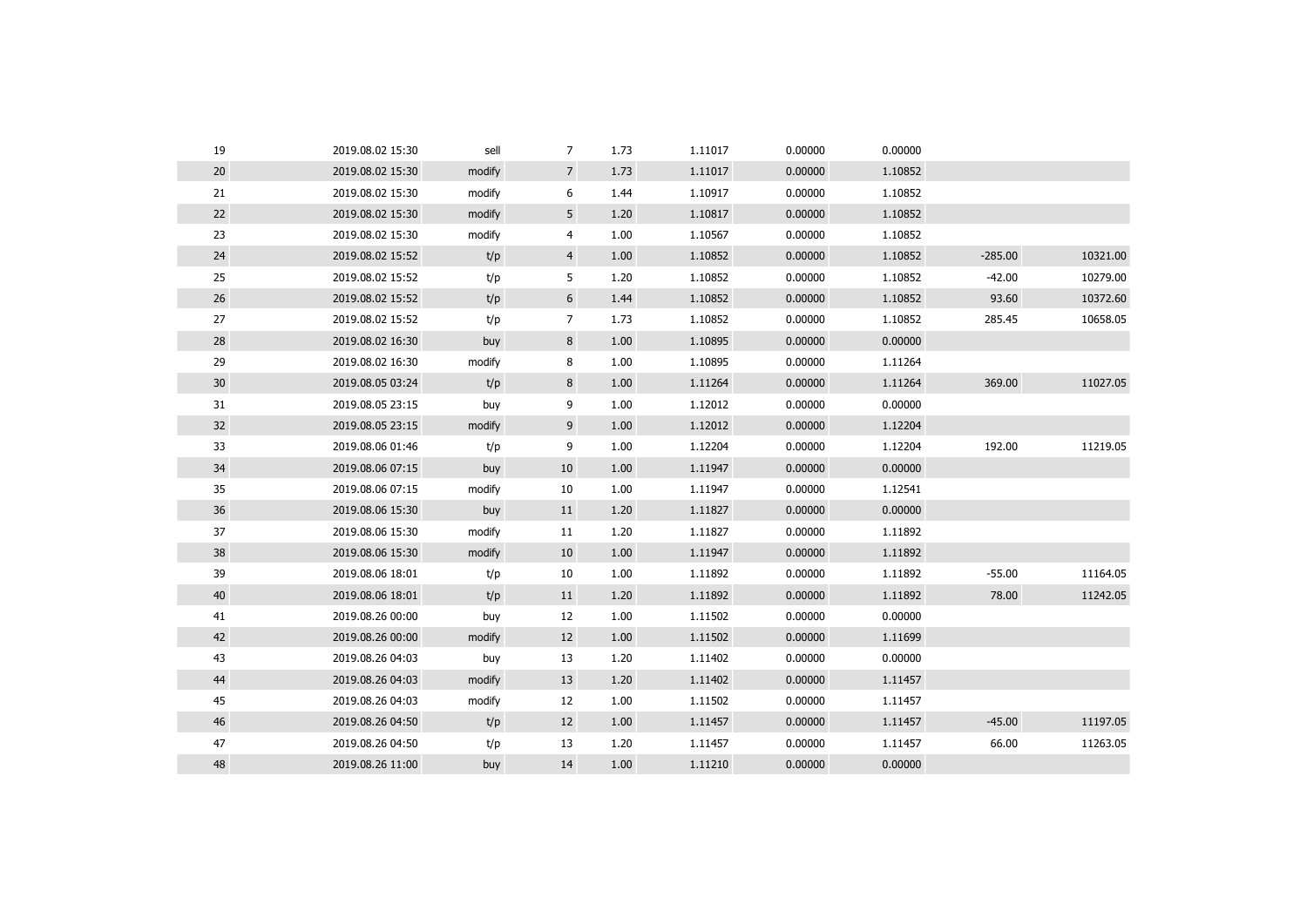| 49 | 2019.08.26 11:00 | modify | 14 | 1.00 | 1.11210 | 0.00000 | 1.11579 |          |          |
|----|------------------|--------|----|------|---------|---------|---------|----------|----------|
| 50 | 2019.08.26 15:28 | buy    | 15 | 1.20 | 1.11110 | 0.00000 | 0.00000 |          |          |
| 51 | 2019.08.26 15:28 | modify | 15 | 1.20 | 1.11110 | 0.00000 | 1.11165 |          |          |
| 52 | 2019.08.26 15:28 | modify | 14 | 1.00 | 1.11210 | 0.00000 | 1.11165 |          |          |
| 53 | 2019.08.26 15:43 | t/p    | 14 | 1.00 | 1.11165 | 0.00000 | 1.11165 | $-45.00$ | 11218.05 |
| 54 | 2019.08.26 15:43 | t/p    | 15 | 1.20 | 1.11165 | 0.00000 | 1.11165 | 66.00    | 11284.05 |
| 55 | 2019.08.30 23:45 | sell   | 16 | 1.00 | 1.09886 | 0.00000 | 0.00000 |          |          |
| 56 | 2019.08.30 23:45 | modify | 16 | 1.00 | 1.09886 | 0.00000 | 1.09586 |          |          |
| 57 | 2019.09.02 12:43 | t/p    | 16 | 1.00 | 1.09586 | 0.00000 | 1.09586 | 300.00   | 11584.05 |
| 58 | 2019.09.13 16:00 | buy    | 17 | 1.00 | 1.10879 | 0.00000 | 0.00000 |          |          |
| 59 | 2019.09.13 16:00 | modify | 17 | 1.00 | 1.10879 | 0.00000 | 1.11183 |          |          |
| 60 | 2019.09.13 17:30 | buy    | 18 | 1.20 | 1.10708 | 0.00000 | 0.00000 |          |          |
| 61 | 2019.09.13 17:30 | modify | 18 | 1.20 | 1.10708 | 0.00000 | 1.10796 |          |          |
| 62 | 2019.09.13 17:30 | modify | 17 | 1.00 | 1.10879 | 0.00000 | 1.10796 |          |          |
| 63 | 2019.09.13 17:53 | t/p    | 17 | 1.00 | 1.10796 | 0.00000 | 1.10796 | $-83.00$ | 11501.05 |
| 64 | 2019.09.13 17:53 | t/p    | 18 | 1.20 | 1.10796 | 0.00000 | 1.10796 | 105.60   | 11606.65 |
| 65 | 2019.09.16 23:00 | sell   | 19 | 1.00 | 1.10063 | 0.00000 | 0.00000 |          |          |
| 66 | 2019.09.16 23:00 | modify | 19 | 1.00 | 1.10063 | 0.00000 | 1.09883 |          |          |
| 67 | 2019.09.17 13:42 | sell   | 20 | 1.20 | 1.10163 | 0.00000 | 0.00000 |          |          |
| 68 | 2019.09.17 13:42 | modify | 20 | 1.20 | 1.10163 | 0.00000 | 1.10108 |          |          |
| 69 | 2019.09.17 13:42 | modify | 19 | 1.00 | 1.10063 | 0.00000 | 1.10108 |          |          |
| 70 | 2019.09.17 15:10 | sell   | 21 | 1.44 | 1.10263 | 0.00000 | 0.00000 |          |          |
| 71 | 2019.09.17 15:10 | modify | 21 | 1.44 | 1.10263 | 0.00000 | 1.10165 |          |          |
| 72 | 2019.09.17 15:10 | modify | 20 | 1.20 | 1.10163 | 0.00000 | 1.10165 |          |          |
| 73 | 2019.09.17 15:10 | modify | 19 | 1.00 | 1.10063 | 0.00000 | 1.10165 |          |          |
| 74 | 2019.09.17 18:30 | sell   | 22 | 1.73 | 1.10553 | 0.00000 | 0.00000 |          |          |
| 75 | 2019.09.17 18:30 | modify | 22 | 1.73 | 1.10553 | 0.00000 | 1.10287 |          |          |
| 76 | 2019.09.17 18:30 | modify | 21 | 1.44 | 1.10263 | 0.00000 | 1.10287 |          |          |
| 77 | 2019.09.17 18:30 | modify | 20 | 1.20 | 1.10163 | 0.00000 | 1.10287 |          |          |
| 78 | 2019.09.17 18:30 | modify | 19 | 1.00 | 1.10063 | 0.00000 | 1.10287 |          |          |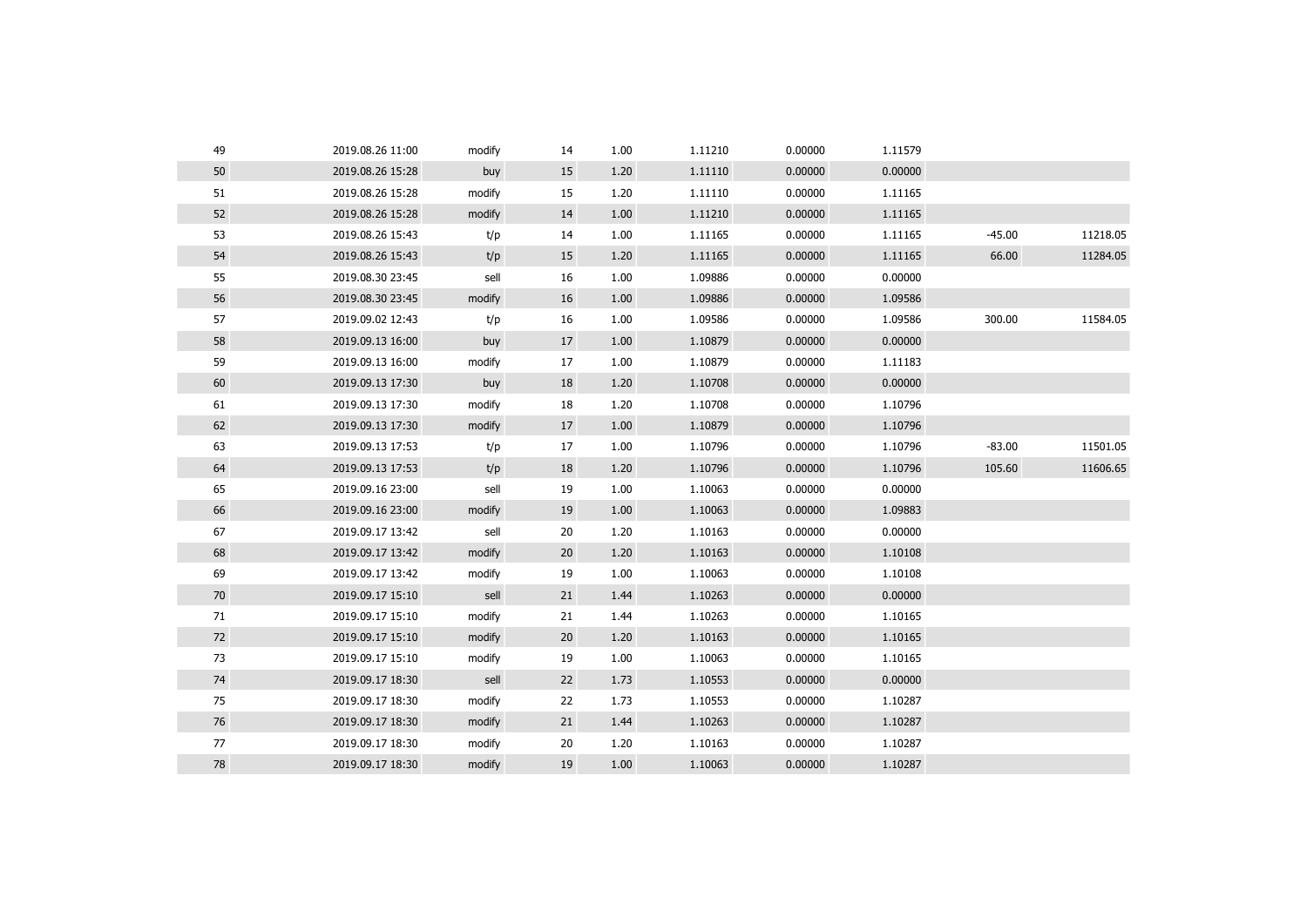| 79  | 2019.09.17 20:30 | sell   | 23 | 2.07 | 1.10702 | 0.00000 | 0.00000 |           |          |
|-----|------------------|--------|----|------|---------|---------|---------|-----------|----------|
| 80  | 2019.09.17 20:30 | modify | 23 | 2.07 | 1.10702 | 0.00000 | 1.10400 |           |          |
| 81  | 2019.09.17 20:30 | modify | 22 | 1.73 | 1.10553 | 0.00000 | 1.10400 |           |          |
| 82  | 2019.09.17 20:30 | modify | 21 | 1.44 | 1.10263 | 0.00000 | 1.10400 |           |          |
| 83  | 2019.09.17 20:30 | modify | 20 | 1.20 | 1.10163 | 0.00000 | 1.10400 |           |          |
| 84  | 2019.09.17 20:30 | modify | 19 | 1.00 | 1.10063 | 0.00000 | 1.10400 |           |          |
| 85  | 2019.09.18 12:01 | t/p    | 19 | 1.00 | 1.10400 | 0.00000 | 1.10400 | $-337.00$ | 11269.65 |
| 86  | 2019.09.18 12:01 | t/p    | 20 | 1.20 | 1.10400 | 0.00000 | 1.10400 | $-284.40$ | 10985.25 |
| 87  | 2019.09.18 12:01 | t/p    | 21 | 1.44 | 1.10400 | 0.00000 | 1.10400 | $-197.28$ | 10787.97 |
| 88  | 2019.09.18 12:01 | t/p    | 22 | 1.73 | 1.10400 | 0.00000 | 1.10400 | 264.69    | 11052.66 |
| 89  | 2019.09.18 12:01 | t/p    | 23 | 2.07 | 1.10400 | 0.00000 | 1.10400 | 625.14    | 11677.80 |
| 90  | 2019.09.26 03:00 | sell   | 24 | 1.00 | 1.09502 | 0.00000 | 0.00000 |           |          |
| 91  | 2019.09.26 03:00 | modify | 24 | 1.00 | 1.09502 | 0.00000 | 1.09346 |           |          |
| 92  | 2019.09.26 06:45 | sell   | 25 | 1.20 | 1.09611 | 0.00000 | 0.00000 |           |          |
| 93  | 2019.09.26 06:45 | modify | 25 | 1.20 | 1.09611 | 0.00000 | 1.09551 |           |          |
| 94  | 2019.09.26 06:45 | modify | 24 | 1.00 | 1.09502 | 0.00000 | 1.09551 |           |          |
| 95  | 2019.09.26 08:45 | t/p    | 24 | 1.00 | 1.09551 | 0.00000 | 1.09551 | $-49.00$  | 11628.80 |
| 96  | 2019.09.26 08:45 | t/p    | 25 | 1.20 | 1.09551 | 0.00000 | 1.09551 | 72.00     | 11700.80 |
| 97  | 2019.12.03 13:15 | buy    | 26 | 1.00 | 1.10763 | 0.00000 | 0.00000 |           |          |
| 98  | 2019.12.03 13:15 | modify | 26 | 1.00 | 1.10763 | 0.00000 | 1.10971 |           |          |
| 99  | 2019.12.04 15:48 | t/p    | 26 | 1.00 | 1.10971 | 0.00000 | 1.10971 | 208.00    | 11908.80 |
| 100 | 2019.12.16 01:00 | sell   | 27 | 1.00 | 1.11280 | 0.00000 | 0.00000 |           |          |
| 101 | 2019.12.16 01:00 | modify | 27 | 1.00 | 1.11280 | 0.00000 | 1.11096 |           |          |
| 102 | 2019.12.16 09:30 | sell   | 28 | 1.20 | 1.11459 | 0.00000 | 0.00000 |           |          |
| 103 | 2019.12.16 09:30 | modify | 28 | 1.20 | 1.11459 | 0.00000 | 1.11368 |           |          |
| 104 | 2019.12.16 09:30 | modify | 27 | 1.00 | 1.11280 | 0.00000 | 1.11368 |           |          |
| 105 | 2019.12.16 10:17 | t/p    | 27 | 1.00 | 1.11368 | 0.00000 | 1.11368 | $-88.00$  | 11820.80 |
| 106 | 2019.12.16 10:17 | t/p    | 28 | 1.20 | 1.11368 | 0.00000 | 1.11368 | 109.20    | 11930.00 |
| 107 | 2019.12.27 23:45 | buy    | 29 | 1.00 | 1.11754 | 0.00000 | 0.00000 |           |          |
| 108 | 2019.12.27 23:45 | modify | 29 | 1.00 | 1.11754 | 0.00000 | 1.11925 |           |          |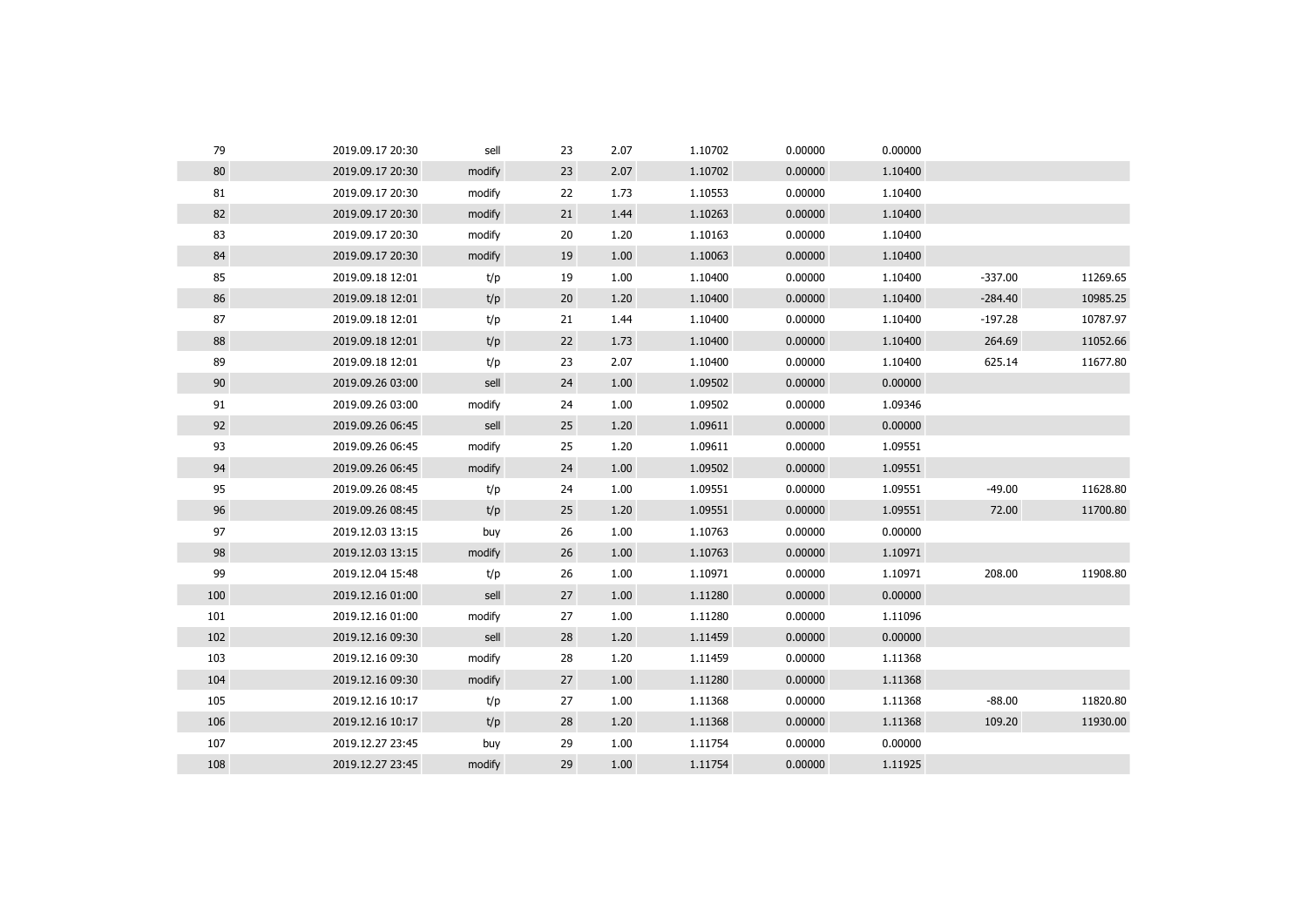| 109 | 2019.12.30 03:42 | t/p    | 29              | 1.00 | 1.11925 | 0.00000 | 1.11925 | 171.00    | 12101.00 |
|-----|------------------|--------|-----------------|------|---------|---------|---------|-----------|----------|
| 110 | 2019.12.30 09:15 | buy    | 30 <sup>°</sup> | 1.00 | 1.12020 | 0.00000 | 0.00000 |           |          |
| 111 | 2019.12.30 09:15 | modify | 30              | 1.00 | 1.12020 | 0.00000 | 1.12207 |           |          |
| 112 | 2019.12.30 15:15 | buy    | 31              | 1.20 | 1.11890 | 0.00000 | 0.00000 |           |          |
| 113 | 2019.12.30 15:15 | modify | 31              | 1.20 | 1.11890 | 0.00000 | 1.11959 |           |          |
| 114 | 2019.12.30 15:15 | modify | 30 <sup>°</sup> | 1.00 | 1.12020 | 0.00000 | 1.11959 |           |          |
| 115 | 2019.12.30 16:00 | t/p    | 30              | 1.00 | 1.11959 | 0.00000 | 1.11959 | $-61.00$  | 12040.00 |
| 116 | 2019.12.30 16:00 | t/p    | 31              | 1.20 | 1.11959 | 0.00000 | 1.11959 | 82.80     | 12122.80 |
| 117 | 2020.01.03 03:30 | sell   | 32              | 1.00 | 1.11748 | 0.00000 | 0.00000 |           |          |
| 118 | 2020.01.03 03:30 | modify | 32              | 1.00 | 1.11748 | 0.00000 | 1.11607 |           |          |
| 119 | 2020.01.03 09:18 | t/p    | 32              | 1.00 | 1.11607 | 0.00000 | 1.11607 | 141.00    | 12263.80 |
| 120 | 2020.02.21 23:30 | buy    | 33              | 1.00 | 1.08498 | 0.00000 | 0.00000 |           |          |
| 121 | 2020.02.21 23:30 | modify | 33              | 1.00 | 1.08498 | 0.00000 | 1.08656 |           |          |
| 122 | 2020.02.24 00:15 | buy    | 34              | 1.20 | 1.08266 | 0.00000 | 0.00000 |           |          |
| 123 | 2020.02.24 00:15 | modify | 34              | 1.20 | 1.08266 | 0.00000 | 1.08381 |           |          |
| 124 | 2020.02.24 00:15 | modify | 33              | 1.00 | 1.08498 | 0.00000 | 1.08381 |           |          |
| 125 | 2020.02.24 01:07 | t/p    | 33              | 1.00 | 1.08381 | 0.00000 | 1.08381 | $-117.00$ | 12146.80 |
| 126 | 2020.02.24 01:07 | t/p    | 34              | 1.20 | 1.08381 | 0.00000 | 1.08381 | 138.00    | 12284.80 |
| 127 | 2020.02.27 20:00 | buy    | 35              | 1.00 | 1.09803 | 0.00000 | 0.00000 |           |          |
| 128 | 2020.02.27 20:00 | modify | 35              | 1.00 | 1.09803 | 0.00000 | 1.10221 |           |          |
| 129 | 2020.02.28 10:17 | t/p    | 35              | 1.00 | 1.10221 | 0.00000 | 1.10221 | 418.00    | 12702.80 |
| 130 | 2020.03.02 06:45 | buy    | 36              | 1.00 | 1.10586 | 0.00000 | 0.00000 |           |          |
| 131 | 2020.03.02 06:45 | modify | 36              | 1.00 | 1.10586 | 0.00000 | 1.10846 |           |          |
| 132 | 2020.03.02 08:15 | buy    | 37              | 1.20 | 1.10475 | 0.00000 | 0.00000 |           |          |
| 133 | 2020.03.02 08:15 | modify | 37              | 1.20 | 1.10475 | 0.00000 | 1.10535 |           |          |
| 134 | 2020.03.02 08:15 | modify | 36              | 1.00 | 1.10586 | 0.00000 | 1.10535 |           |          |
| 135 | 2020.03.02 09:18 | t/p    | 36              | 1.00 | 1.10535 | 0.00000 | 1.10535 | $-51.00$  | 12651.80 |
| 136 | 2020.03.02 09:18 | t/p    | 37              | 1.20 | 1.10535 | 0.00000 | 1.10535 | 72.00     | 12723.80 |
| 137 | 2020.03.02 23:15 | buy    | 38              | 1.00 | 1.11335 | 0.00000 | 0.00000 |           |          |
| 138 | 2020.03.02 23:15 | modify | 38              | 1.00 | 1.11335 | 0.00000 | 1.11954 |           |          |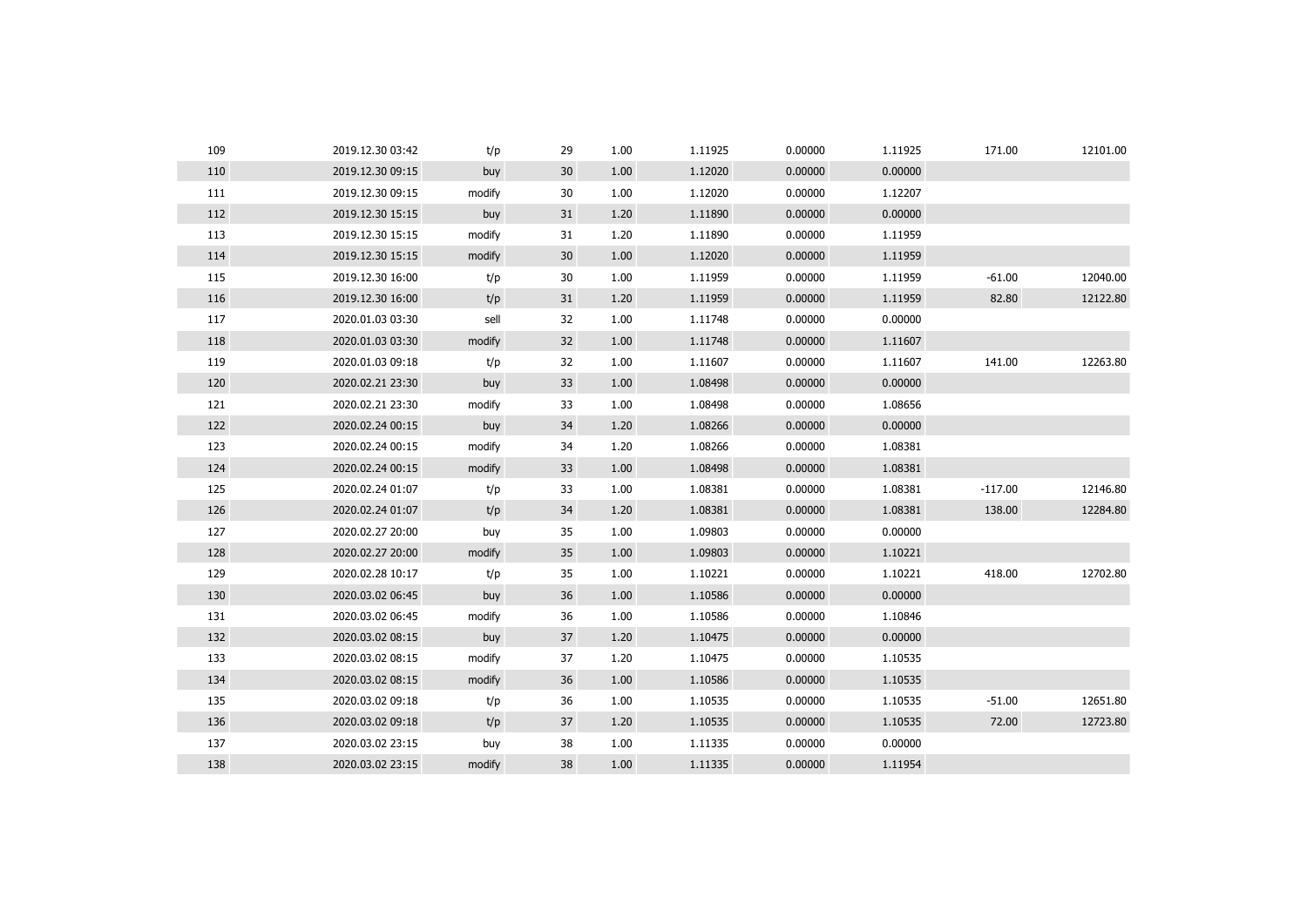| 139 | 2020.03.03 10:00 | buy    | 39 | 1.20 | 1.11208 | 0.00000 | 0.00000 |           |          |
|-----|------------------|--------|----|------|---------|---------|---------|-----------|----------|
| 140 | 2020.03.03 10:00 | modify | 39 | 1.20 | 1.11208 | 0.00000 | 1.11276 |           |          |
| 141 | 2020.03.03 10:00 | modify | 38 | 1.00 | 1.11335 | 0.00000 | 1.11276 |           |          |
| 142 | 2020.03.03 10:03 | t/p    | 38 | 1.00 | 1.11276 | 0.00000 | 1.11276 | $-59.00$  | 12664.80 |
| 143 | 2020.03.03 10:03 | t/p    | 39 | 1.20 | 1.11276 | 0.00000 | 1.11276 | 81.60     | 12746.40 |
| 144 | 2020.03.06 02:45 | buy    | 40 | 1.00 | 1.12267 | 0.00000 | 0.00000 |           |          |
| 145 | 2020.03.06 02:45 | modify | 40 | 1.00 | 1.12267 | 0.00000 | 1.12583 |           |          |
| 146 | 2020.03.06 10:31 | t/p    | 40 | 1.00 | 1.12583 | 0.00000 | 1.12583 | 316.00    | 13062.40 |
| 147 | 2020.03.06 18:15 | buy    | 41 | 1.00 | 1.13295 | 0.00000 | 0.00000 |           |          |
| 148 | 2020.03.06 18:15 | modify | 41 | 1.00 | 1.13295 | 0.00000 | 1.13968 |           |          |
| 149 | 2020.03.06 20:30 | buy    | 42 | 1.20 | 1.12955 | 0.00000 | 0.00000 |           |          |
| 150 | 2020.03.06 20:30 | modify | 42 | 1.20 | 1.12955 | 0.00000 | 1.13120 |           |          |
| 151 | 2020.03.06 20:30 | modify | 41 | 1.00 | 1.13295 | 0.00000 | 1.13120 |           |          |
| 152 | 2020.03.06 21:42 | t/p    | 41 | 1.00 | 1.13120 | 0.00000 | 1.13120 | $-175.00$ | 12887.40 |
| 153 | 2020.03.06 21:42 | t/p    | 42 | 1.20 | 1.13120 | 0.00000 | 1.13120 | 198.00    | 13085.40 |
| 154 | 2020.03.09 00:15 | buy    | 43 | 1.00 | 1.13446 | 0.00000 | 0.00000 |           |          |
| 155 | 2020.03.09 00:15 | modify | 43 | 1.00 | 1.13446 | 0.00000 | 1.14061 |           |          |
| 156 | 2020.03.09 04:45 | t/p    | 43 | 1.00 | 1.14061 | 0.00000 | 1.14061 | 615.00    | 13700.40 |
| 157 | 2020.03.09 06:45 | buy    | 44 | 1.00 | 1.14097 | 0.00000 | 0.00000 |           |          |
| 158 | 2020.03.09 06:45 | modify | 44 | 1.00 | 1.14097 | 0.00000 | 1.15334 |           |          |
| 159 | 2020.03.09 09:37 | buy    | 45 | 1.20 | 1.13997 | 0.00000 | 0.00000 |           |          |
| 160 | 2020.03.09 09:37 | modify | 45 | 1.20 | 1.13997 | 0.00000 | 1.14052 |           |          |
| 161 | 2020.03.09 09:37 | modify | 44 | 1.00 | 1.14097 | 0.00000 | 1.14052 |           |          |
| 162 | 2020.03.09 09:41 | t/p    | 44 | 1.00 | 1.14052 | 0.00000 | 1.14052 | $-45.00$  | 13655.40 |
| 163 | 2020.03.09 09:41 | t/p    | 45 | 1.20 | 1.14052 | 0.00000 | 1.14052 | 66.00     | 13721.40 |
| 164 | 2020.03.09 09:41 | buy    | 46 | 1.00 | 1.14064 | 0.00000 | 0.00000 |           |          |
| 165 | 2020.03.09 09:41 | modify | 46 | 1.00 | 1.14064 | 0.00000 | 1.15202 |           |          |
| 166 | 2020.03.09 13:00 | buy    | 47 | 1.20 | 1.13919 | 0.00000 | 0.00000 |           |          |
| 167 | 2020.03.09 13:00 | modify | 47 | 1.20 | 1.13919 | 0.00000 | 1.13995 |           |          |
| 168 | 2020.03.09 13:00 | modify | 46 | 1.00 | 1.14064 | 0.00000 | 1.13995 |           |          |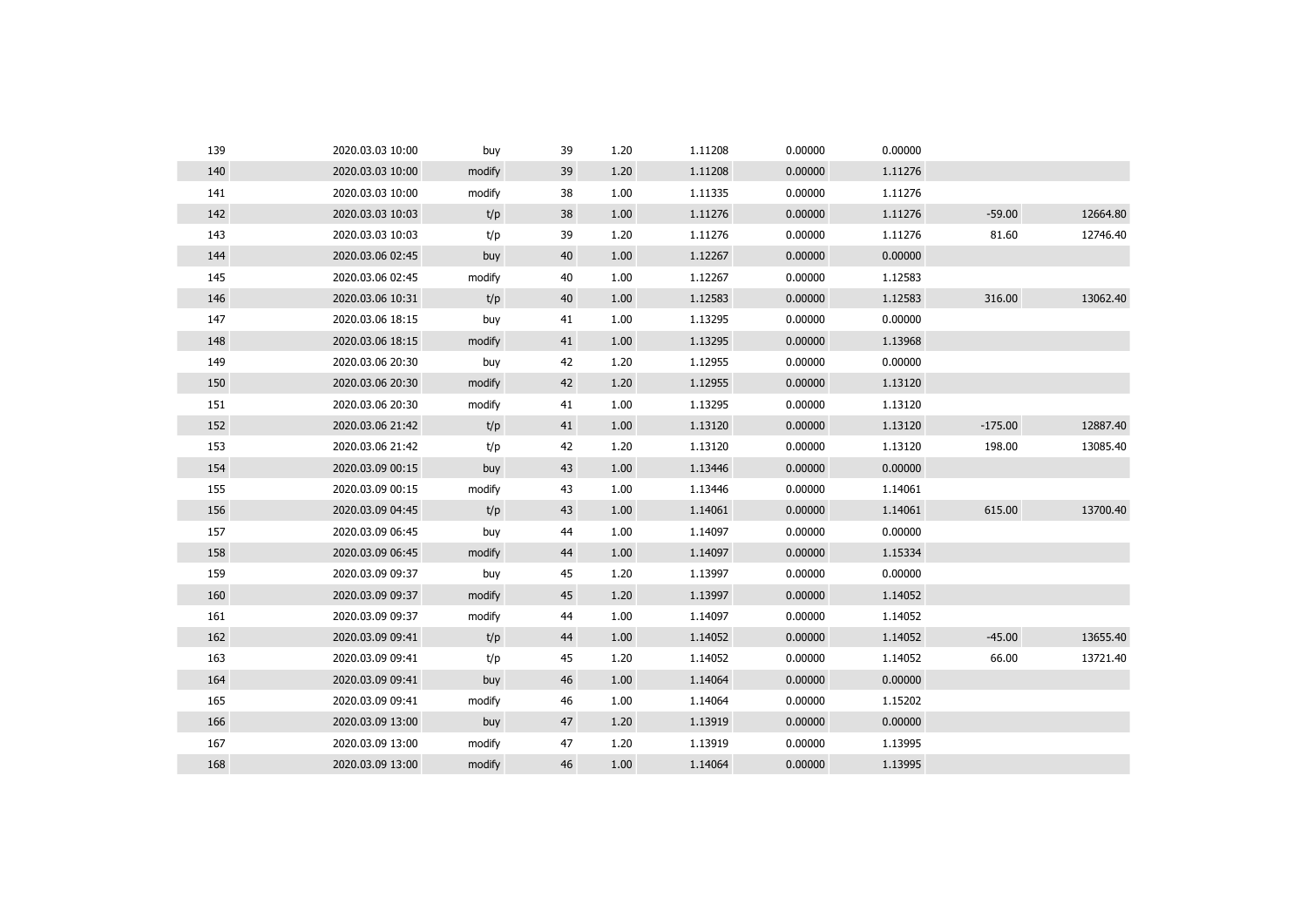| 169 | 2020.03.09 13:01 | t/p    | 46 | 1.00 | 1.13995 | 0.00000 | 1.13995 | -69.00    | 13652.40 |
|-----|------------------|--------|----|------|---------|---------|---------|-----------|----------|
| 170 | 2020.03.09 13:01 | t/p    | 47 | 1.20 | 1.13995 | 0.00000 | 1.13995 | 91.20     | 13743.60 |
| 171 | 2020.03.09 13:01 | buy    | 48 | 1.00 | 1.14007 | 0.00000 | 0.00000 |           |          |
| 172 | 2020.03.09 13:01 | modify | 48 | 1.00 | 1.14007 | 0.00000 | 1.15112 |           |          |
| 173 | 2020.03.10 04:16 | buy    | 49 | 1.20 | 1.13907 | 0.00000 | 0.00000 |           |          |
| 174 | 2020.03.10 04:16 | modify | 49 | 1.20 | 1.13907 | 0.00000 | 1.13962 |           |          |
| 175 | 2020.03.10 04:16 | modify | 48 | 1.00 | 1.14007 | 0.00000 | 1.13962 |           |          |
| 176 | 2020.03.10 04:41 | t/p    | 48 | 1.00 | 1.13962 | 0.00000 | 1.13962 | $-45.00$  | 13698.60 |
| 177 | 2020.03.10 04:41 | t/p    | 49 | 1.20 | 1.13962 | 0.00000 | 1.13962 | 66.00     | 13764.60 |
| 178 | 2020.03.11 02:30 | sell   | 50 | 1.00 | 1.12998 | 0.00000 | 0.00000 |           |          |
| 179 | 2020.03.11 02:30 | modify | 50 | 1.00 | 1.12998 | 0.00000 | 1.12648 |           |          |
| 180 | 2020.03.11 04:30 | sell   | 51 | 1.20 | 1.13218 | 0.00000 | 0.00000 |           |          |
| 181 | 2020.03.11 04:30 | modify | 51 | 1.20 | 1.13218 | 0.00000 | 1.13108 |           |          |
| 182 | 2020.03.11 04:30 | modify | 50 | 1.00 | 1.12998 | 0.00000 | 1.13108 |           |          |
| 183 | 2020.03.11 07:12 | sell   | 52 | 1.44 | 1.13318 | 0.00000 | 0.00000 |           |          |
| 184 | 2020.03.11 07:12 | modify | 52 | 1.44 | 1.13318 | 0.00000 | 1.13187 |           |          |
| 185 | 2020.03.11 07:12 | modify | 51 | 1.20 | 1.13218 | 0.00000 | 1.13187 |           |          |
| 186 | 2020.03.11 07:12 | modify | 50 | 1.00 | 1.12998 | 0.00000 | 1.13187 |           |          |
| 187 | 2020.03.11 08:30 | sell   | 53 | 1.73 | 1.13429 | 0.00000 | 0.00000 |           |          |
| 188 | 2020.03.11 08:30 | modify | 53 | 1.73 | 1.13429 | 0.00000 | 1.13262 |           |          |
| 189 | 2020.03.11 08:30 | modify | 52 | 1.44 | 1.13318 | 0.00000 | 1.13262 |           |          |
| 190 | 2020.03.11 08:30 | modify | 51 | 1.20 | 1.13218 | 0.00000 | 1.13262 |           |          |
| 191 | 2020.03.11 08:30 | modify | 50 | 1.00 | 1.12998 | 0.00000 | 1.13262 |           |          |
| 192 | 2020.03.11 10:00 | sell   | 54 | 2.07 | 1.13636 | 0.00000 | 0.00000 |           |          |
| 193 | 2020.03.11 10:00 | modify | 54 | 2.07 | 1.13636 | 0.00000 | 1.13363 |           |          |
| 194 | 2020.03.11 10:00 | modify | 53 | 1.73 | 1.13429 | 0.00000 | 1.13363 |           |          |
| 195 | 2020.03.11 10:00 | modify | 52 | 1.44 | 1.13318 | 0.00000 | 1.13363 |           |          |
| 196 | 2020.03.11 10:00 | modify | 51 | 1.20 | 1.13218 | 0.00000 | 1.13363 |           |          |
| 197 | 2020.03.11 10:00 | modify | 50 | 1.00 | 1.12998 | 0.00000 | 1.13363 |           |          |
| 198 | 2020.03.11 10:47 | t/p    | 50 | 1.00 | 1.13363 | 0.00000 | 1.13363 | $-365.00$ | 13399.60 |
|     |                  |        |    |      |         |         |         |           |          |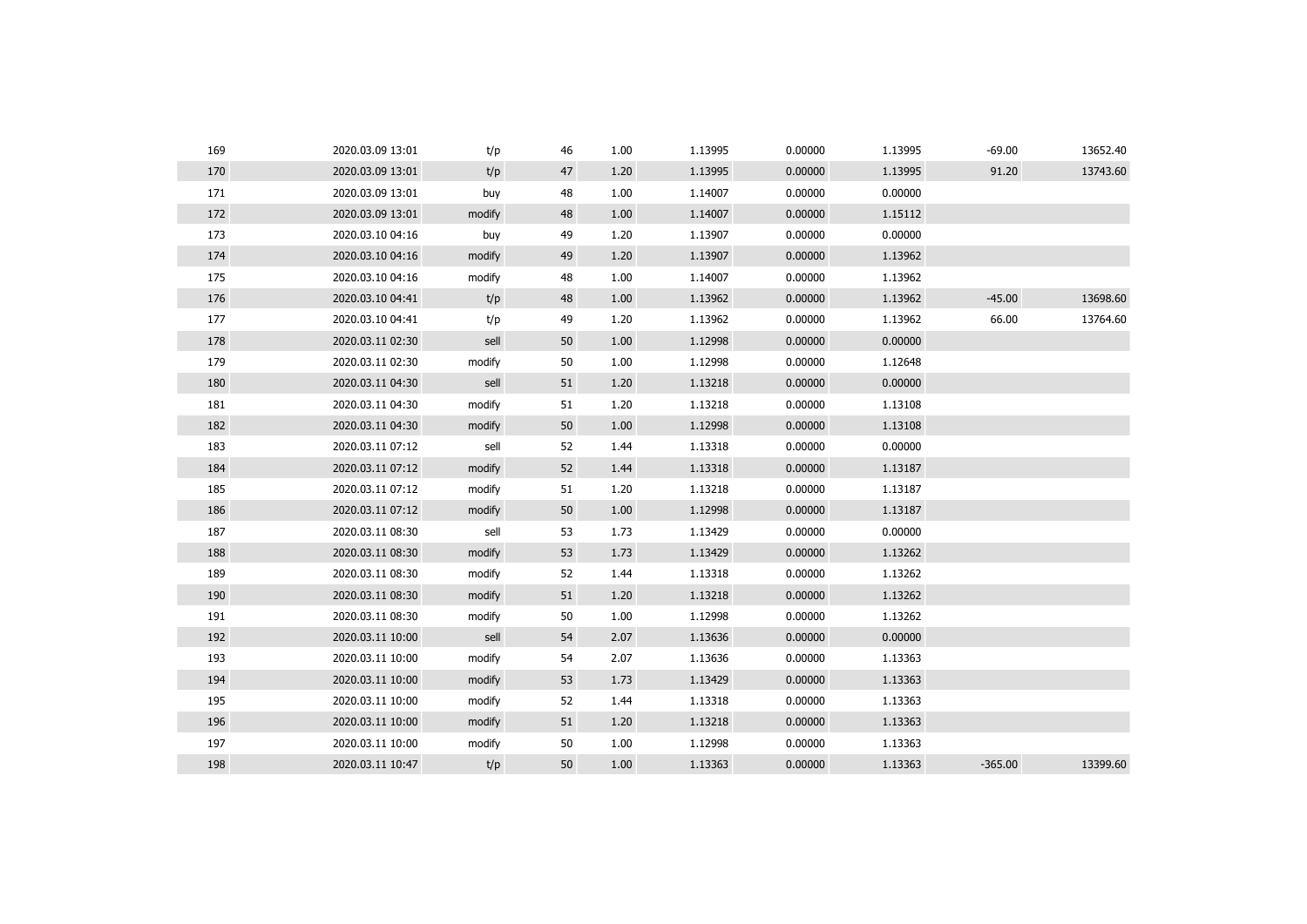| 199 | 2020.03.11 10:47 | t/p    | 51 | 1.20 | 1.13363 | 0.00000 | 1.13363 | $-174.00$ | 13225.60 |
|-----|------------------|--------|----|------|---------|---------|---------|-----------|----------|
| 200 | 2020.03.11 10:47 | t/p    | 52 | 1.44 | 1.13363 | 0.00000 | 1.13363 | $-64.80$  | 13160.80 |
| 201 | 2020.03.11 10:47 | t/p    | 53 | 1.73 | 1.13363 | 0.00000 | 1.13363 | 114.18    | 13274.98 |
| 202 | 2020.03.11 10:47 | t/p    | 54 | 2.07 | 1.13363 | 0.00000 | 1.13363 | 565.11    | 13840.09 |
| 203 | 2020.03.12 21:30 | sell   | 55 | 1.00 | 1.11699 | 0.00000 | 0.00000 |           |          |
| 204 | 2020.03.12 21:30 | modify | 55 | 1.00 | 1.11699 | 0.00000 | 1.10085 |           |          |
| 205 | 2020.03.12 23:00 | sell   | 56 | 1.20 | 1.11803 | 0.00000 | 0.00000 |           |          |
| 206 | 2020.03.12 23:00 | modify | 56 | 1.20 | 1.11803 | 0.00000 | 1.11746 |           |          |
| 207 | 2020.03.12 23:00 | modify | 55 | 1.00 | 1.11699 | 0.00000 | 1.11746 |           |          |
| 208 | 2020.03.12 23:28 | t/p    | 55 | 1.00 | 1.11746 | 0.00000 | 1.11746 | $-47.00$  | 13793.09 |
| 209 | 2020.03.12 23:28 | t/p    | 56 | 1.20 | 1.11746 | 0.00000 | 1.11746 | 68.40     | 13861.49 |
| 210 | 2020.03.12 23:30 | sell   | 57 | 1.00 | 1.11700 | 0.00000 | 0.00000 |           |          |
| 211 | 2020.03.12 23:30 | modify | 57 | 1.00 | 1.11700 | 0.00000 | 1.09989 |           |          |
| 212 | 2020.03.13 05:15 | sell   | 58 | 1.20 | 1.11811 | 0.00000 | 0.00000 |           |          |
| 213 | 2020.03.13 05:15 | modify | 58 | 1.20 | 1.11811 | 0.00000 | 1.11751 |           |          |
| 214 | 2020.03.13 05:15 | modify | 57 | 1.00 | 1.11700 | 0.00000 | 1.11751 |           |          |
| 215 | 2020.03.13 07:30 | sell   | 59 | 1.44 | 1.12062 | 0.00000 | 0.00000 |           |          |
| 216 | 2020.03.13 07:30 | modify | 59 | 1.44 | 1.12062 | 0.00000 | 1.11870 |           |          |
| 217 | 2020.03.13 07:30 | modify | 58 | 1.20 | 1.11811 | 0.00000 | 1.11870 |           |          |
| 218 | 2020.03.13 07:30 | modify | 57 | 1.00 | 1.11700 | 0.00000 | 1.11870 |           |          |
| 219 | 2020.03.13 10:20 | t/p    | 57 | 1.00 | 1.11870 | 0.00000 | 1.11870 | $-170.00$ | 13691.49 |
| 220 | 2020.03.13 10:20 | t/p    | 58 | 1.20 | 1.11870 | 0.00000 | 1.11870 | $-70.80$  | 13620.69 |
| 221 | 2020.03.13 10:20 | t/p    | 59 | 1.44 | 1.11870 | 0.00000 | 1.11870 | 276.48    | 13897.17 |
| 222 | 2020.03.16 08:30 | sell   | 60 | 1.00 | 1.11192 | 0.00000 | 0.00000 |           |          |
| 223 | 2020.03.16 08:30 | modify | 60 | 1.00 | 1.11192 | 0.00000 | 1.10698 |           |          |
| 224 | 2020.03.16 10:00 | sell   | 61 | 1.20 | 1.11391 | 0.00000 | 0.00000 |           |          |
| 225 | 2020.03.16 10:00 | modify | 61 | 1.20 | 1.11391 | 0.00000 | 1.11291 |           |          |
| 226 | 2020.03.16 10:00 | modify | 60 | 1.00 | 1.11192 | 0.00000 | 1.11291 |           |          |
| 227 | 2020.03.16 11:45 | sell   | 62 | 1.44 | 1.12079 | 0.00000 | 0.00000 |           |          |
| 228 | 2020.03.16 11:45 | modify | 62 | 1.44 | 1.12079 | 0.00000 | 1.11599 |           |          |
|     |                  |        |    |      |         |         |         |           |          |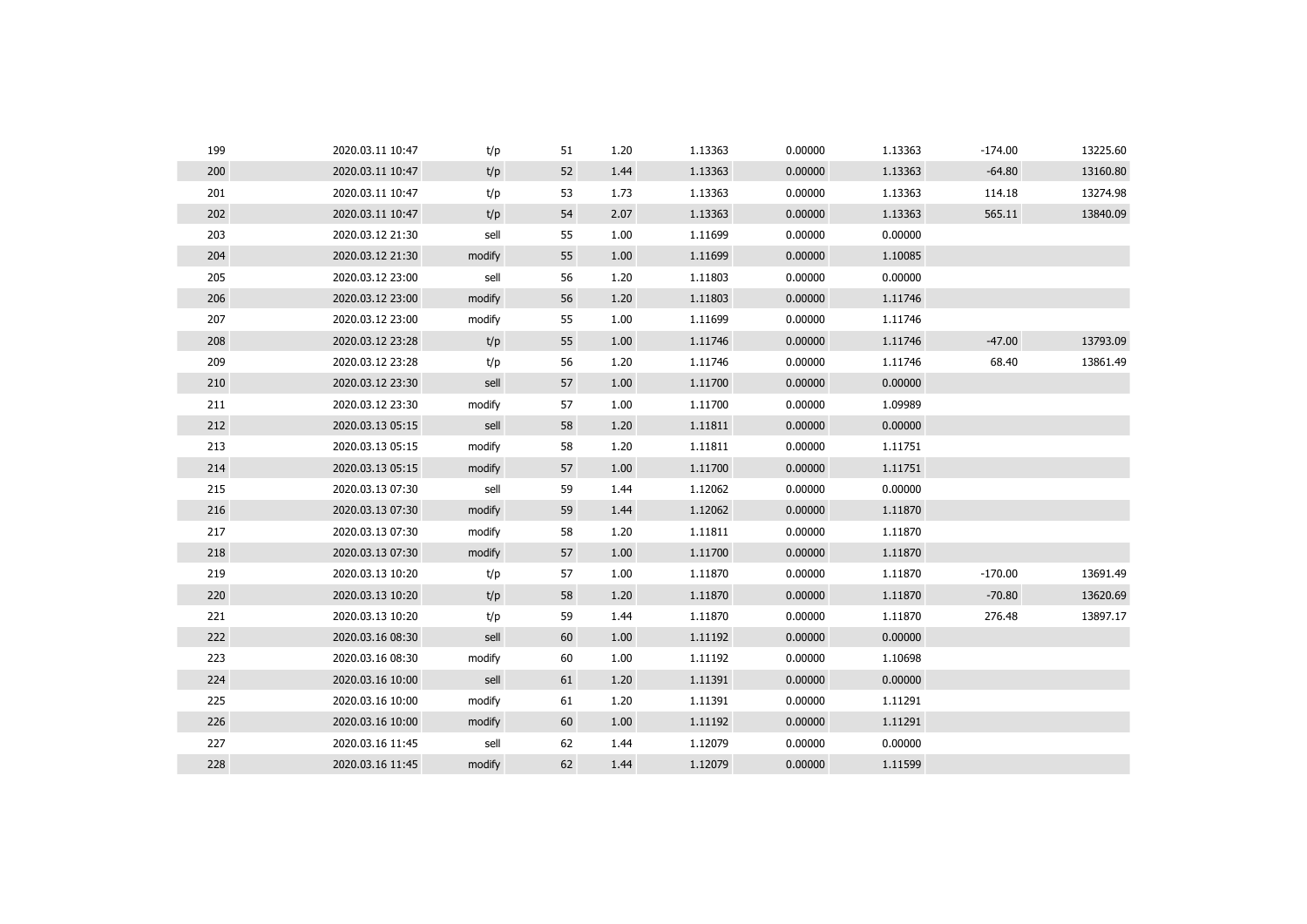| 230<br>60<br>1.11192<br>0.00000<br>1.11599<br>2020.03.16 11:45<br>modify<br>1.00<br>$-407.00$<br>231<br>60<br>1.00<br>1.11599<br>0.00000<br>1.11599<br>13490.17<br>2020.03.16 13:24<br>t/p<br>232<br>61<br>1.20<br>0.00000<br>$-249.60$<br>13240.57<br>2020.03.16 13:24<br>t/p<br>1.11599<br>1.11599<br>233<br>0.00000<br>691.20<br>13931.77<br>2020.03.16 13:24<br>62<br>1.11599<br>1.11599<br>t/p<br>1.44<br>0.00000<br>234<br>2020.03.16 16:45<br>63<br>1.00<br>1.11489<br>0.00000<br>buy<br>235<br>63<br>1.11489<br>0.00000<br>1.12754<br>2020.03.16 16:45<br>modify<br>1.00<br>236<br>64<br>0.00000<br>2020.03.16 18:30<br>1.20<br>1.11388<br>0.00000<br>buy<br>237<br>0.00000<br>2020.03.16 18:30<br>64<br>1.20<br>1.11388<br>1.11444<br>modify<br>238<br>2020.03.16 18:30<br>63<br>1.00<br>1.11489<br>0.00000<br>1.11444<br>modify<br>239<br>1.11444<br>0.00000<br>$-45.00$<br>13886.77<br>2020.03.16 18:47<br>63<br>1.00<br>1.11444<br>t/p<br>240<br>64<br>0.00000<br>67.20<br>13953.97<br>2020.03.16 18:47<br>1.20<br>1.11444<br>1.11444<br>t/p<br>241<br>sell<br>65<br>1.00<br>1.10056<br>0.00000<br>0.00000<br>2020.03.17 21:45<br>242<br>0.00000<br>65<br>1.00<br>1.10056<br>1.09398<br>2020.03.17 21:45<br>modify<br>243<br>0.00000<br>2020.03.18 02:00<br>66<br>1.20<br>1.10156<br>0.00000<br>sell<br>66<br>1.10156<br>0.00000<br>244<br>2020.03.18 02:00<br>modify<br>1.20<br>1.10101<br>245<br>65<br>1.10056<br>0.00000<br>1.10101<br>2020.03.18 02:00<br>1.00<br>modify<br>$-45.00$<br>13908.97<br>246<br>65<br>1.10101<br>0.00000<br>1.10101<br>2020.03.18 03:03<br>t/p<br>1.00<br>247<br>66<br>66.00<br>1.20<br>1.10101<br>0.00000<br>1.10101<br>13974.97<br>2020.03.18 03:03<br>t/p<br>67<br>1.10089<br>0.00000<br>0.00000<br>248<br>2020.03.18 03:03<br>sell<br>1.00<br>249<br>67<br>0.00000<br>2020.03.18 03:03<br>modify<br>1.00<br>1.10089<br>1.09600<br>250<br>68<br>1.10258<br>0.00000<br>0.00000<br>2020.03.18 07:15<br>sell<br>1.20<br>251<br>68<br>1.20<br>1.10258<br>0.00000<br>2020.03.18 07:15<br>modify<br>1.10171<br>67<br>252<br>1.00<br>1.10089<br>0.00000<br>1.10171<br>2020.03.18 07:15<br>modify<br>253<br>69<br>1.10408<br>0.00000<br>0.00000<br>2020.03.18 08:45<br>sell<br>1.44<br>254<br>69<br>1.10261<br>2020.03.18 08:45<br>modify<br>1.44<br>1.10408<br>0.00000<br>255<br>68<br>1.10258<br>1.10261<br>2020.03.18 08:45<br>modify<br>1.20<br>0.00000<br>256<br>67<br>1.10089<br>0.00000<br>1.10261<br>2020.03.18 08:45<br>modify<br>1.00<br>257<br>$-172.00$<br>67<br>1.00<br>1.10261<br>0.00000<br>1.10261<br>13802.97<br>2020.03.18 09:06<br>t/p<br>258<br>68<br>1.10261<br>0.00000<br>1.10261<br>$-3.60$<br>13799.37<br>2020.03.18 09:06<br>t/p<br>1.20 | 229 | 2020.03.16 11:45 | modify | 61 | 1.20 | 1.11391 | 0.00000 | 1.11599 |  |
|---------------------------------------------------------------------------------------------------------------------------------------------------------------------------------------------------------------------------------------------------------------------------------------------------------------------------------------------------------------------------------------------------------------------------------------------------------------------------------------------------------------------------------------------------------------------------------------------------------------------------------------------------------------------------------------------------------------------------------------------------------------------------------------------------------------------------------------------------------------------------------------------------------------------------------------------------------------------------------------------------------------------------------------------------------------------------------------------------------------------------------------------------------------------------------------------------------------------------------------------------------------------------------------------------------------------------------------------------------------------------------------------------------------------------------------------------------------------------------------------------------------------------------------------------------------------------------------------------------------------------------------------------------------------------------------------------------------------------------------------------------------------------------------------------------------------------------------------------------------------------------------------------------------------------------------------------------------------------------------------------------------------------------------------------------------------------------------------------------------------------------------------------------------------------------------------------------------------------------------------------------------------------------------------------------------------------------------------------------------------------------------------------------------------------------------------------------------------------------------------------------------------------------------------------------------------------------------------------------------------------------------------------------------------------------------------------------|-----|------------------|--------|----|------|---------|---------|---------|--|
|                                                                                                                                                                                                                                                                                                                                                                                                                                                                                                                                                                                                                                                                                                                                                                                                                                                                                                                                                                                                                                                                                                                                                                                                                                                                                                                                                                                                                                                                                                                                                                                                                                                                                                                                                                                                                                                                                                                                                                                                                                                                                                                                                                                                                                                                                                                                                                                                                                                                                                                                                                                                                                                                                                         |     |                  |        |    |      |         |         |         |  |
|                                                                                                                                                                                                                                                                                                                                                                                                                                                                                                                                                                                                                                                                                                                                                                                                                                                                                                                                                                                                                                                                                                                                                                                                                                                                                                                                                                                                                                                                                                                                                                                                                                                                                                                                                                                                                                                                                                                                                                                                                                                                                                                                                                                                                                                                                                                                                                                                                                                                                                                                                                                                                                                                                                         |     |                  |        |    |      |         |         |         |  |
|                                                                                                                                                                                                                                                                                                                                                                                                                                                                                                                                                                                                                                                                                                                                                                                                                                                                                                                                                                                                                                                                                                                                                                                                                                                                                                                                                                                                                                                                                                                                                                                                                                                                                                                                                                                                                                                                                                                                                                                                                                                                                                                                                                                                                                                                                                                                                                                                                                                                                                                                                                                                                                                                                                         |     |                  |        |    |      |         |         |         |  |
|                                                                                                                                                                                                                                                                                                                                                                                                                                                                                                                                                                                                                                                                                                                                                                                                                                                                                                                                                                                                                                                                                                                                                                                                                                                                                                                                                                                                                                                                                                                                                                                                                                                                                                                                                                                                                                                                                                                                                                                                                                                                                                                                                                                                                                                                                                                                                                                                                                                                                                                                                                                                                                                                                                         |     |                  |        |    |      |         |         |         |  |
|                                                                                                                                                                                                                                                                                                                                                                                                                                                                                                                                                                                                                                                                                                                                                                                                                                                                                                                                                                                                                                                                                                                                                                                                                                                                                                                                                                                                                                                                                                                                                                                                                                                                                                                                                                                                                                                                                                                                                                                                                                                                                                                                                                                                                                                                                                                                                                                                                                                                                                                                                                                                                                                                                                         |     |                  |        |    |      |         |         |         |  |
|                                                                                                                                                                                                                                                                                                                                                                                                                                                                                                                                                                                                                                                                                                                                                                                                                                                                                                                                                                                                                                                                                                                                                                                                                                                                                                                                                                                                                                                                                                                                                                                                                                                                                                                                                                                                                                                                                                                                                                                                                                                                                                                                                                                                                                                                                                                                                                                                                                                                                                                                                                                                                                                                                                         |     |                  |        |    |      |         |         |         |  |
|                                                                                                                                                                                                                                                                                                                                                                                                                                                                                                                                                                                                                                                                                                                                                                                                                                                                                                                                                                                                                                                                                                                                                                                                                                                                                                                                                                                                                                                                                                                                                                                                                                                                                                                                                                                                                                                                                                                                                                                                                                                                                                                                                                                                                                                                                                                                                                                                                                                                                                                                                                                                                                                                                                         |     |                  |        |    |      |         |         |         |  |
|                                                                                                                                                                                                                                                                                                                                                                                                                                                                                                                                                                                                                                                                                                                                                                                                                                                                                                                                                                                                                                                                                                                                                                                                                                                                                                                                                                                                                                                                                                                                                                                                                                                                                                                                                                                                                                                                                                                                                                                                                                                                                                                                                                                                                                                                                                                                                                                                                                                                                                                                                                                                                                                                                                         |     |                  |        |    |      |         |         |         |  |
|                                                                                                                                                                                                                                                                                                                                                                                                                                                                                                                                                                                                                                                                                                                                                                                                                                                                                                                                                                                                                                                                                                                                                                                                                                                                                                                                                                                                                                                                                                                                                                                                                                                                                                                                                                                                                                                                                                                                                                                                                                                                                                                                                                                                                                                                                                                                                                                                                                                                                                                                                                                                                                                                                                         |     |                  |        |    |      |         |         |         |  |
|                                                                                                                                                                                                                                                                                                                                                                                                                                                                                                                                                                                                                                                                                                                                                                                                                                                                                                                                                                                                                                                                                                                                                                                                                                                                                                                                                                                                                                                                                                                                                                                                                                                                                                                                                                                                                                                                                                                                                                                                                                                                                                                                                                                                                                                                                                                                                                                                                                                                                                                                                                                                                                                                                                         |     |                  |        |    |      |         |         |         |  |
|                                                                                                                                                                                                                                                                                                                                                                                                                                                                                                                                                                                                                                                                                                                                                                                                                                                                                                                                                                                                                                                                                                                                                                                                                                                                                                                                                                                                                                                                                                                                                                                                                                                                                                                                                                                                                                                                                                                                                                                                                                                                                                                                                                                                                                                                                                                                                                                                                                                                                                                                                                                                                                                                                                         |     |                  |        |    |      |         |         |         |  |
|                                                                                                                                                                                                                                                                                                                                                                                                                                                                                                                                                                                                                                                                                                                                                                                                                                                                                                                                                                                                                                                                                                                                                                                                                                                                                                                                                                                                                                                                                                                                                                                                                                                                                                                                                                                                                                                                                                                                                                                                                                                                                                                                                                                                                                                                                                                                                                                                                                                                                                                                                                                                                                                                                                         |     |                  |        |    |      |         |         |         |  |
|                                                                                                                                                                                                                                                                                                                                                                                                                                                                                                                                                                                                                                                                                                                                                                                                                                                                                                                                                                                                                                                                                                                                                                                                                                                                                                                                                                                                                                                                                                                                                                                                                                                                                                                                                                                                                                                                                                                                                                                                                                                                                                                                                                                                                                                                                                                                                                                                                                                                                                                                                                                                                                                                                                         |     |                  |        |    |      |         |         |         |  |
|                                                                                                                                                                                                                                                                                                                                                                                                                                                                                                                                                                                                                                                                                                                                                                                                                                                                                                                                                                                                                                                                                                                                                                                                                                                                                                                                                                                                                                                                                                                                                                                                                                                                                                                                                                                                                                                                                                                                                                                                                                                                                                                                                                                                                                                                                                                                                                                                                                                                                                                                                                                                                                                                                                         |     |                  |        |    |      |         |         |         |  |
|                                                                                                                                                                                                                                                                                                                                                                                                                                                                                                                                                                                                                                                                                                                                                                                                                                                                                                                                                                                                                                                                                                                                                                                                                                                                                                                                                                                                                                                                                                                                                                                                                                                                                                                                                                                                                                                                                                                                                                                                                                                                                                                                                                                                                                                                                                                                                                                                                                                                                                                                                                                                                                                                                                         |     |                  |        |    |      |         |         |         |  |
|                                                                                                                                                                                                                                                                                                                                                                                                                                                                                                                                                                                                                                                                                                                                                                                                                                                                                                                                                                                                                                                                                                                                                                                                                                                                                                                                                                                                                                                                                                                                                                                                                                                                                                                                                                                                                                                                                                                                                                                                                                                                                                                                                                                                                                                                                                                                                                                                                                                                                                                                                                                                                                                                                                         |     |                  |        |    |      |         |         |         |  |
|                                                                                                                                                                                                                                                                                                                                                                                                                                                                                                                                                                                                                                                                                                                                                                                                                                                                                                                                                                                                                                                                                                                                                                                                                                                                                                                                                                                                                                                                                                                                                                                                                                                                                                                                                                                                                                                                                                                                                                                                                                                                                                                                                                                                                                                                                                                                                                                                                                                                                                                                                                                                                                                                                                         |     |                  |        |    |      |         |         |         |  |
|                                                                                                                                                                                                                                                                                                                                                                                                                                                                                                                                                                                                                                                                                                                                                                                                                                                                                                                                                                                                                                                                                                                                                                                                                                                                                                                                                                                                                                                                                                                                                                                                                                                                                                                                                                                                                                                                                                                                                                                                                                                                                                                                                                                                                                                                                                                                                                                                                                                                                                                                                                                                                                                                                                         |     |                  |        |    |      |         |         |         |  |
|                                                                                                                                                                                                                                                                                                                                                                                                                                                                                                                                                                                                                                                                                                                                                                                                                                                                                                                                                                                                                                                                                                                                                                                                                                                                                                                                                                                                                                                                                                                                                                                                                                                                                                                                                                                                                                                                                                                                                                                                                                                                                                                                                                                                                                                                                                                                                                                                                                                                                                                                                                                                                                                                                                         |     |                  |        |    |      |         |         |         |  |
|                                                                                                                                                                                                                                                                                                                                                                                                                                                                                                                                                                                                                                                                                                                                                                                                                                                                                                                                                                                                                                                                                                                                                                                                                                                                                                                                                                                                                                                                                                                                                                                                                                                                                                                                                                                                                                                                                                                                                                                                                                                                                                                                                                                                                                                                                                                                                                                                                                                                                                                                                                                                                                                                                                         |     |                  |        |    |      |         |         |         |  |
|                                                                                                                                                                                                                                                                                                                                                                                                                                                                                                                                                                                                                                                                                                                                                                                                                                                                                                                                                                                                                                                                                                                                                                                                                                                                                                                                                                                                                                                                                                                                                                                                                                                                                                                                                                                                                                                                                                                                                                                                                                                                                                                                                                                                                                                                                                                                                                                                                                                                                                                                                                                                                                                                                                         |     |                  |        |    |      |         |         |         |  |
|                                                                                                                                                                                                                                                                                                                                                                                                                                                                                                                                                                                                                                                                                                                                                                                                                                                                                                                                                                                                                                                                                                                                                                                                                                                                                                                                                                                                                                                                                                                                                                                                                                                                                                                                                                                                                                                                                                                                                                                                                                                                                                                                                                                                                                                                                                                                                                                                                                                                                                                                                                                                                                                                                                         |     |                  |        |    |      |         |         |         |  |
|                                                                                                                                                                                                                                                                                                                                                                                                                                                                                                                                                                                                                                                                                                                                                                                                                                                                                                                                                                                                                                                                                                                                                                                                                                                                                                                                                                                                                                                                                                                                                                                                                                                                                                                                                                                                                                                                                                                                                                                                                                                                                                                                                                                                                                                                                                                                                                                                                                                                                                                                                                                                                                                                                                         |     |                  |        |    |      |         |         |         |  |
|                                                                                                                                                                                                                                                                                                                                                                                                                                                                                                                                                                                                                                                                                                                                                                                                                                                                                                                                                                                                                                                                                                                                                                                                                                                                                                                                                                                                                                                                                                                                                                                                                                                                                                                                                                                                                                                                                                                                                                                                                                                                                                                                                                                                                                                                                                                                                                                                                                                                                                                                                                                                                                                                                                         |     |                  |        |    |      |         |         |         |  |
|                                                                                                                                                                                                                                                                                                                                                                                                                                                                                                                                                                                                                                                                                                                                                                                                                                                                                                                                                                                                                                                                                                                                                                                                                                                                                                                                                                                                                                                                                                                                                                                                                                                                                                                                                                                                                                                                                                                                                                                                                                                                                                                                                                                                                                                                                                                                                                                                                                                                                                                                                                                                                                                                                                         |     |                  |        |    |      |         |         |         |  |
|                                                                                                                                                                                                                                                                                                                                                                                                                                                                                                                                                                                                                                                                                                                                                                                                                                                                                                                                                                                                                                                                                                                                                                                                                                                                                                                                                                                                                                                                                                                                                                                                                                                                                                                                                                                                                                                                                                                                                                                                                                                                                                                                                                                                                                                                                                                                                                                                                                                                                                                                                                                                                                                                                                         |     |                  |        |    |      |         |         |         |  |
|                                                                                                                                                                                                                                                                                                                                                                                                                                                                                                                                                                                                                                                                                                                                                                                                                                                                                                                                                                                                                                                                                                                                                                                                                                                                                                                                                                                                                                                                                                                                                                                                                                                                                                                                                                                                                                                                                                                                                                                                                                                                                                                                                                                                                                                                                                                                                                                                                                                                                                                                                                                                                                                                                                         |     |                  |        |    |      |         |         |         |  |
|                                                                                                                                                                                                                                                                                                                                                                                                                                                                                                                                                                                                                                                                                                                                                                                                                                                                                                                                                                                                                                                                                                                                                                                                                                                                                                                                                                                                                                                                                                                                                                                                                                                                                                                                                                                                                                                                                                                                                                                                                                                                                                                                                                                                                                                                                                                                                                                                                                                                                                                                                                                                                                                                                                         |     |                  |        |    |      |         |         |         |  |
|                                                                                                                                                                                                                                                                                                                                                                                                                                                                                                                                                                                                                                                                                                                                                                                                                                                                                                                                                                                                                                                                                                                                                                                                                                                                                                                                                                                                                                                                                                                                                                                                                                                                                                                                                                                                                                                                                                                                                                                                                                                                                                                                                                                                                                                                                                                                                                                                                                                                                                                                                                                                                                                                                                         |     |                  |        |    |      |         |         |         |  |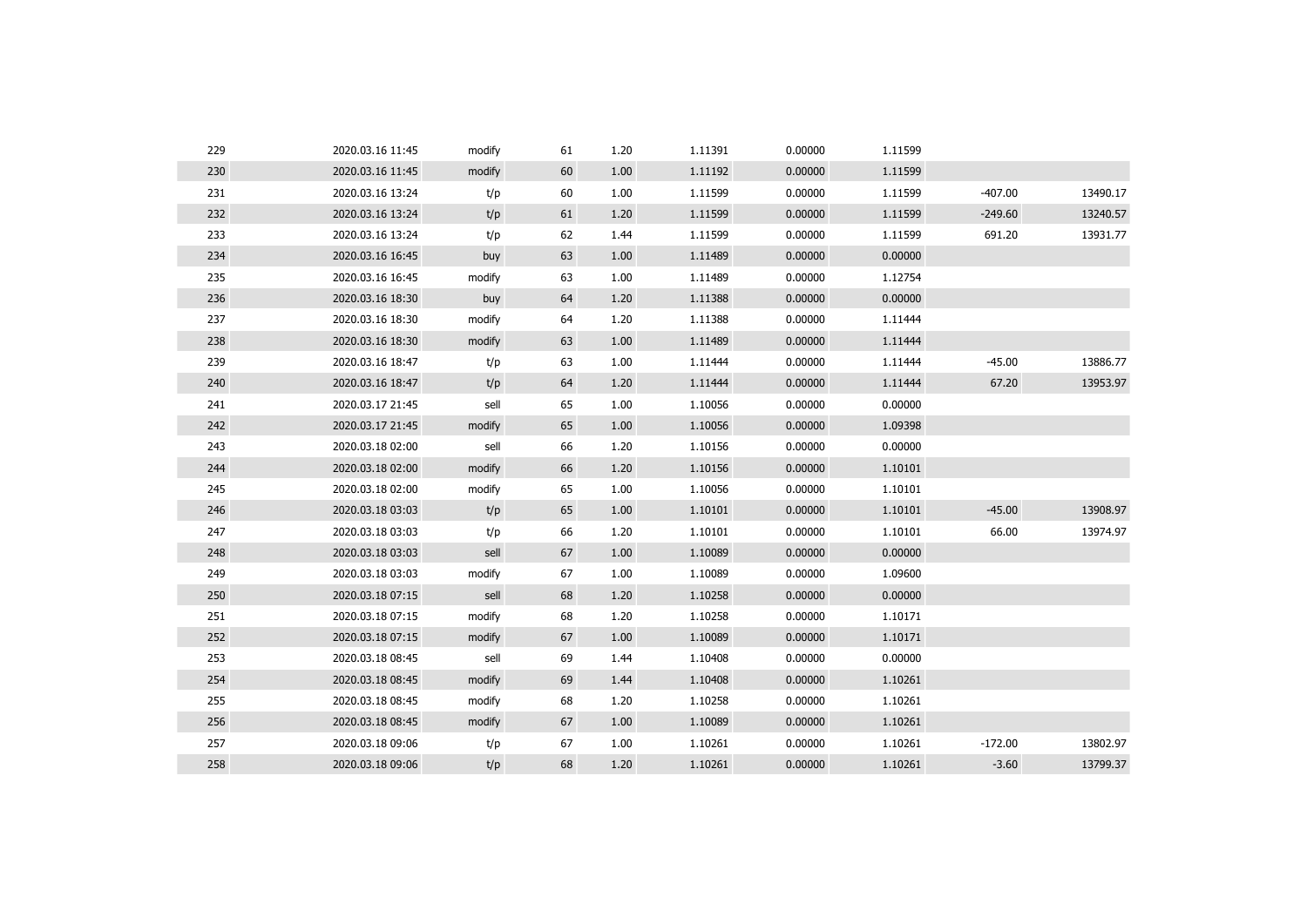| 259 | 2020.03.18 09:06 | t/p    | 69 | 1.44 | 1.10261 | 0.00000 | 1.10261 | 211.68    | 14011.05 |
|-----|------------------|--------|----|------|---------|---------|---------|-----------|----------|
| 260 | 2020.03.18 22:15 | sell   | 70 | 1.00 | 1.08701 | 0.00000 | 0.00000 |           |          |
| 261 | 2020.03.18 22:15 | modify | 70 | 1.00 | 1.08701 | 0.00000 | 1.07834 |           |          |
| 262 | 2020.03.19 00:01 | sell   | 71 | 1.20 | 1.09083 | 0.00000 | 0.00000 |           |          |
| 263 | 2020.03.19 00:01 | modify | 71 | 1.20 | 1.09083 | 0.00000 | 1.08899 |           |          |
| 264 | 2020.03.19 00:01 | modify | 70 | 1.00 | 1.08701 | 0.00000 | 1.08899 |           |          |
| 265 | 2020.03.19 04:12 | t/p    | 70 | 1.00 | 1.08899 | 0.00000 | 1.08899 | $-198.00$ | 13813.05 |
| 266 | 2020.03.19 04:12 | t/p    | 71 | 1.20 | 1.08899 | 0.00000 | 1.08899 | 220.80    | 14033.85 |
| 267 | 2020.03.19 09:45 | sell   | 72 | 1.00 | 1.09220 | 0.00000 | 0.00000 |           |          |
| 268 | 2020.03.19 09:45 | modify | 72 | 1.00 | 1.09220 | 0.00000 | 1.08530 |           |          |
| 269 | 2020.03.19 10:53 | t/p    | 72 | 1.00 | 1.08530 | 0.00000 | 1.08530 | 690.00    | 14723.85 |
| 270 | 2020.03.19 17:15 | sell   | 73 | 1.00 | 1.07928 | 0.00000 | 0.00000 |           |          |
| 271 | 2020.03.19 17:15 | modify | 73 | 1.00 | 1.07928 | 0.00000 | 1.06907 |           |          |
| 272 | 2020.03.19 19:27 | t/p    | 73 | 1.00 | 1.06907 | 0.00000 | 1.06907 | 1021.00   | 15744.85 |
| 273 | 2020.03.20 00:00 | sell   | 74 | 1.00 | 1.06902 | 0.00000 | 0.00000 |           |          |
| 274 | 2020.03.20 00:00 | modify | 74 | 1.00 | 1.06902 | 0.00000 | 1.06393 |           |          |
| 275 | 2020.03.20 05:00 | sell   | 75 | 1.20 | 1.07185 | 0.00000 | 0.00000 |           |          |
| 276 | 2020.03.20 05:00 | modify | 75 | 1.20 | 1.07185 | 0.00000 | 1.07046 |           |          |
| 277 | 2020.03.20 05:00 | modify | 74 | 1.00 | 1.06902 | 0.00000 | 1.07046 |           |          |
| 278 | 2020.03.20 07:30 | sell   | 76 | 1.44 | 1.07285 | 0.00000 | 0.00000 |           |          |
| 279 | 2020.03.20 07:30 | modify | 76 | 1.44 | 1.07285 | 0.00000 | 1.07137 |           |          |
| 280 | 2020.03.20 07:30 | modify | 75 | 1.20 | 1.07185 | 0.00000 | 1.07137 |           |          |
| 281 | 2020.03.20 07:30 | modify | 74 | 1.00 | 1.06902 | 0.00000 | 1.07137 |           |          |
| 282 | 2020.03.20 10:00 | sell   | 77 | 1.73 | 1.07588 | 0.00000 | 0.00000 |           |          |
| 283 | 2020.03.20 10:00 | modify | 77 | 1.73 | 1.07588 | 0.00000 | 1.07279 |           |          |
| 284 | 2020.03.20 10:00 | modify | 76 | 1.44 | 1.07285 | 0.00000 | 1.07279 |           |          |
| 285 | 2020.03.20 10:00 | modify | 75 | 1.20 | 1.07185 | 0.00000 | 1.07279 |           |          |
| 286 | 2020.03.20 10:00 | modify | 74 | 1.00 | 1.06902 | 0.00000 | 1.07279 |           |          |
| 287 | 2020.03.20 11:15 | sell   | 78 | 2.07 | 1.07764 | 0.00000 | 0.00000 |           |          |
| 288 | 2020.03.20 11:15 | modify | 78 | 2.07 | 1.07764 | 0.00000 | 1.07411 |           |          |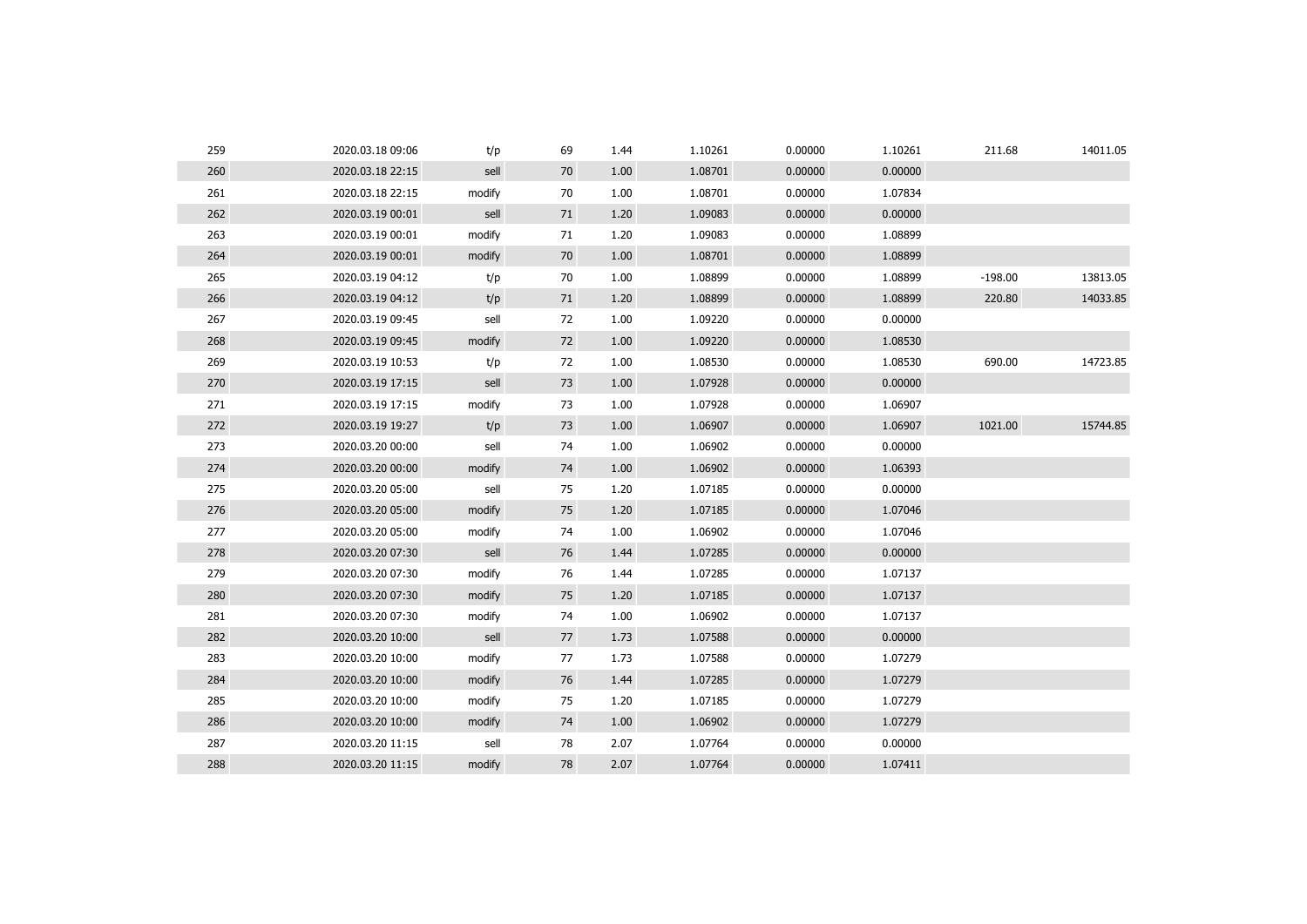| 289 | 2020.03.20 11:15 | modify | 77 | 1.73 | 1.07588 | 0.00000 | 1.07411 |           |          |
|-----|------------------|--------|----|------|---------|---------|---------|-----------|----------|
| 290 | 2020.03.20 11:15 | modify | 76 | 1.44 | 1.07285 | 0.00000 | 1.07411 |           |          |
| 291 | 2020.03.20 11:15 | modify | 75 | 1.20 | 1.07185 | 0.00000 | 1.07411 |           |          |
| 292 | 2020.03.20 11:15 | modify | 74 | 1.00 | 1.06902 | 0.00000 | 1.07411 |           |          |
| 293 | 2020.03.20 12:43 | t/p    | 74 | 1.00 | 1.07411 | 0.00000 | 1.07411 | $-509.00$ | 15235.85 |
| 294 | 2020.03.20 12:43 | t/p    | 75 | 1.20 | 1.07411 | 0.00000 | 1.07411 | $-271.20$ | 14964.65 |
| 295 | 2020.03.20 12:43 | t/p    | 76 | 1.44 | 1.07411 | 0.00000 | 1.07411 | $-181.44$ | 14783.21 |
| 296 | 2020.03.20 12:43 | t/p    | 77 | 1.73 | 1.07411 | 0.00000 | 1.07411 | 306.21    | 15089.42 |
| 297 | 2020.03.20 12:43 | t/p    | 78 | 2.07 | 1.07411 | 0.00000 | 1.07411 | 730.71    | 15820.13 |
| 298 | 2020.03.23 20:00 | buy    | 79 | 1.00 | 1.07507 | 0.00000 | 0.00000 |           |          |
| 299 | 2020.03.23 20:00 | modify | 79 | 1.00 | 1.07507 | 0.00000 | 1.08551 |           |          |
| 300 | 2020.03.23 22:30 | buy    | 80 | 1.20 | 1.07407 | 0.00000 | 0.00000 |           |          |
| 301 | 2020.03.23 22:30 | modify | 80 | 1.20 | 1.07407 | 0.00000 | 1.07462 |           |          |
| 302 | 2020.03.23 22:30 | modify | 79 | 1.00 | 1.07507 | 0.00000 | 1.07462 |           |          |
| 303 | 2020.03.23 22:42 | t/p    | 79 | 1.00 | 1.07462 | 0.00000 | 1.07462 | $-45.00$  | 15775.13 |
| 304 | 2020.03.23 22:42 | t/p    | 80 | 1.20 | 1.07462 | 0.00000 | 1.07462 | 66.00     | 15841.13 |
| 305 | 2020.03.23 22:42 | buy    | 81 | 1.00 | 1.07474 | 0.00000 | 0.00000 |           |          |
| 306 | 2020.03.23 22:42 | modify | 81 | 1.00 | 1.07474 | 0.00000 | 1.08516 |           |          |
| 307 | 2020.03.23 23:45 | buy    | 82 | 1.20 | 1.07318 | 0.00000 | 0.00000 |           |          |
| 308 | 2020.03.23 23:45 | modify | 82 | 1.20 | 1.07318 | 0.00000 | 1.07399 |           |          |
| 309 | 2020.03.23 23:45 | modify | 81 | 1.00 | 1.07474 | 0.00000 | 1.07399 |           |          |
| 310 | 2020.03.24 01:10 | t/p    | 81 | 1.00 | 1.07399 | 0.00000 | 1.07399 | $-75.00$  | 15766.13 |
| 311 | 2020.03.24 01:10 | t/p    | 82 | 1.20 | 1.07399 | 0.00000 | 1.07399 | 97.20     | 15863.33 |
| 312 | 2020.03.24 16:15 | buy    | 83 | 1.00 | 1.08435 | 0.00000 | 0.00000 |           |          |
| 313 | 2020.03.24 16:15 | modify | 83 | 1.00 | 1.08435 | 0.00000 | 1.09199 |           |          |
| 314 | 2020.03.24 18:15 | buy    | 84 | 1.20 | 1.07835 | 0.00000 | 0.00000 |           |          |
| 315 | 2020.03.24 18:15 | modify | 84 | 1.20 | 1.07835 | 0.00000 | 1.08118 |           |          |
| 316 | 2020.03.24 18:15 | modify | 83 | 1.00 | 1.08435 | 0.00000 | 1.08118 |           |          |
| 317 | 2020.03.24 19:06 | t/p    | 83 | 1.00 | 1.08118 | 0.00000 | 1.08118 | $-317.00$ | 15546.33 |
| 318 | 2020.03.24 19:06 | t/p    | 84 | 1.20 | 1.08118 | 0.00000 | 1.08118 | 339.60    | 15885.93 |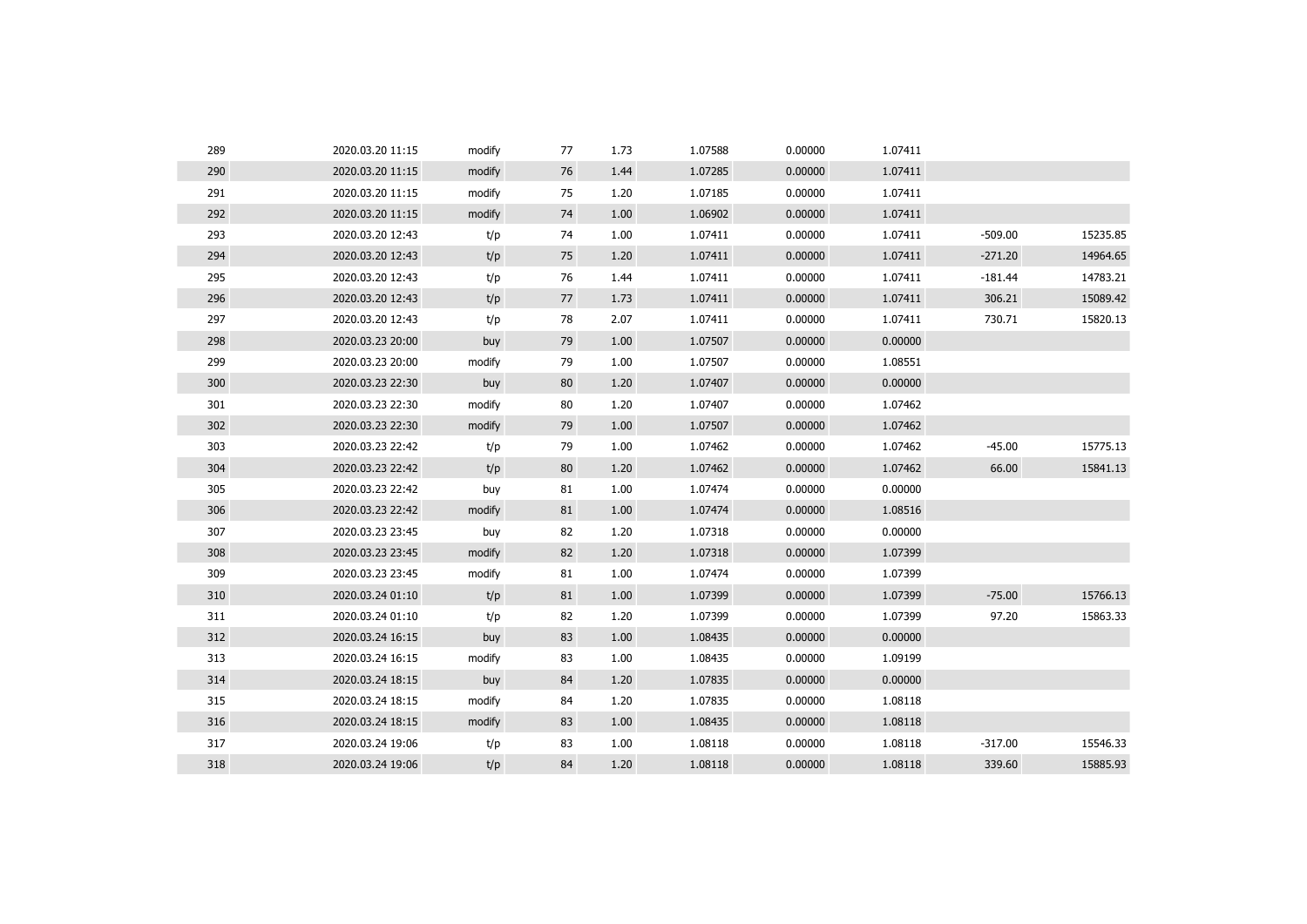| 320<br>85<br>1.10300<br>0.00000<br>2020.03.27 01:30<br>modify<br>1.00<br>1.10657<br>321<br>85<br>0.00000<br>357.00<br>2020.03.27 06:00<br>1.00<br>1.10657<br>1.10657<br>t/p<br>86<br>322<br>1.00<br>1.10222<br>0.00000<br>0.00000<br>2020.03.27 11:00<br>buy<br>323<br>86<br>1.00<br>1.10222<br>0.00000<br>1.11005<br>2020.03.27 11:00<br>modify<br>324<br>87<br>1.10013<br>0.00000<br>0.00000<br>2020.03.27 13:15<br>1.20<br>buy<br>325<br>87<br>1.20<br>1.10013<br>0.00000<br>1.10118<br>2020.03.27 13:15<br>modify<br>86<br>326<br>2020.03.27 13:15<br>1.00<br>1.10222<br>0.00000<br>1.10118<br>modify<br>327<br>86<br>1.10118<br>0.00000<br>$-104.00$<br>1.00<br>1.10118<br>2020.03.27 13:36<br>t/p<br>328<br>87<br>1.10118<br>0.00000<br>1.10118<br>126.00<br>2020.03.27 13:36<br>1.20<br>t/p<br>329<br>88<br>1.00<br>0.00000<br>0.00000<br>2020.03.30 02:15<br>1.11179<br>buy<br>330<br>88<br>0.00000<br>1.11603<br>2020.03.30 02:15<br>1.00<br>1.11179<br>modify<br>331<br>89<br>0.00000<br>1.20<br>1.11079<br>0.00000<br>2020.03.30 04:16<br>buy<br>332<br>89<br>1.11079<br>0.00000<br>1.11134<br>2020.03.30 04:16<br>modify<br>1.20<br>333<br>88<br>1.00<br>0.00000<br>1.11134<br>2020.03.30 04:16<br>modify<br>1.11179<br>334<br>88<br>$-45.00$<br>1.00<br>1.11134<br>0.00000<br>1.11134<br>2020.03.30 04:18<br>t/p<br>335<br>89<br>0.00000<br>66.00<br>2020.03.30 04:18<br>1.20<br>1.11134<br>1.11134<br>t/p<br>336<br>90<br>1.11146<br>0.00000<br>0.00000<br>2020.03.30 04:18<br>buy<br>1.00<br>337<br>90<br>1.00<br>1.11146<br>0.00000<br>1.11721<br>2020.03.30 04:18<br>modify<br>338<br>91<br>0.00000<br>2020.03.30 05:30<br>1.20<br>1.10962<br>0.00000<br>buy<br>339<br>91<br>1.10962<br>0.00000<br>2020.03.30 05:30<br>modify<br>1.20<br>1.11056<br>90<br>340<br>1.11146<br>0.00000<br>1.11056<br>2020.03.30 05:30<br>modify<br>1.00<br>341<br>92<br>1.44<br>1.10810<br>0.00000<br>0.00000<br>2020.03.30 07:00<br>buy<br>342<br>92<br>0.00000<br>2020.03.30 07:00<br>modify<br>1.44<br>1.10810<br>1.10962<br>343<br>91<br>1.10962<br>0.00000<br>2020.03.30 07:00<br>modify<br>1.20<br>1.10962<br>344<br>90<br>1.00<br>1.11146<br>0.00000<br>1.10962<br>2020.03.30 07:00<br>modify<br>345<br>$-184.00$<br>90<br>1.00<br>1.10962<br>0.00000<br>1.10962<br>2020.03.30 08:56<br>t/p<br>346<br>91<br>1.10962<br>0.00000<br>1.10962<br>0.00<br>2020.03.30 08:56<br>t/p<br>1.20<br>347<br>92<br>1.44<br>1.10962<br>0.00000<br>1.10962<br>218.88<br>2020.03.30 08:56<br>t/p<br>348<br>93<br>1.10682<br>0.00000<br>2020.03.30 10:30<br>1.00<br>0.00000<br>buy | 319 | 2020.03.27 01:30 | buy | 85 | 1.00 | 1.10300 | 0.00000 | 0.00000 |          |
|-----------------------------------------------------------------------------------------------------------------------------------------------------------------------------------------------------------------------------------------------------------------------------------------------------------------------------------------------------------------------------------------------------------------------------------------------------------------------------------------------------------------------------------------------------------------------------------------------------------------------------------------------------------------------------------------------------------------------------------------------------------------------------------------------------------------------------------------------------------------------------------------------------------------------------------------------------------------------------------------------------------------------------------------------------------------------------------------------------------------------------------------------------------------------------------------------------------------------------------------------------------------------------------------------------------------------------------------------------------------------------------------------------------------------------------------------------------------------------------------------------------------------------------------------------------------------------------------------------------------------------------------------------------------------------------------------------------------------------------------------------------------------------------------------------------------------------------------------------------------------------------------------------------------------------------------------------------------------------------------------------------------------------------------------------------------------------------------------------------------------------------------------------------------------------------------------------------------------------------------------------------------------------------------------------------------------------------------------------------------------------------------------------------------------------------------------------------------------------------------------------------------------------------------------------------------------|-----|------------------|-----|----|------|---------|---------|---------|----------|
|                                                                                                                                                                                                                                                                                                                                                                                                                                                                                                                                                                                                                                                                                                                                                                                                                                                                                                                                                                                                                                                                                                                                                                                                                                                                                                                                                                                                                                                                                                                                                                                                                                                                                                                                                                                                                                                                                                                                                                                                                                                                                                                                                                                                                                                                                                                                                                                                                                                                                                                                                                       |     |                  |     |    |      |         |         |         |          |
|                                                                                                                                                                                                                                                                                                                                                                                                                                                                                                                                                                                                                                                                                                                                                                                                                                                                                                                                                                                                                                                                                                                                                                                                                                                                                                                                                                                                                                                                                                                                                                                                                                                                                                                                                                                                                                                                                                                                                                                                                                                                                                                                                                                                                                                                                                                                                                                                                                                                                                                                                                       |     |                  |     |    |      |         |         |         | 16242.93 |
|                                                                                                                                                                                                                                                                                                                                                                                                                                                                                                                                                                                                                                                                                                                                                                                                                                                                                                                                                                                                                                                                                                                                                                                                                                                                                                                                                                                                                                                                                                                                                                                                                                                                                                                                                                                                                                                                                                                                                                                                                                                                                                                                                                                                                                                                                                                                                                                                                                                                                                                                                                       |     |                  |     |    |      |         |         |         |          |
|                                                                                                                                                                                                                                                                                                                                                                                                                                                                                                                                                                                                                                                                                                                                                                                                                                                                                                                                                                                                                                                                                                                                                                                                                                                                                                                                                                                                                                                                                                                                                                                                                                                                                                                                                                                                                                                                                                                                                                                                                                                                                                                                                                                                                                                                                                                                                                                                                                                                                                                                                                       |     |                  |     |    |      |         |         |         |          |
|                                                                                                                                                                                                                                                                                                                                                                                                                                                                                                                                                                                                                                                                                                                                                                                                                                                                                                                                                                                                                                                                                                                                                                                                                                                                                                                                                                                                                                                                                                                                                                                                                                                                                                                                                                                                                                                                                                                                                                                                                                                                                                                                                                                                                                                                                                                                                                                                                                                                                                                                                                       |     |                  |     |    |      |         |         |         |          |
|                                                                                                                                                                                                                                                                                                                                                                                                                                                                                                                                                                                                                                                                                                                                                                                                                                                                                                                                                                                                                                                                                                                                                                                                                                                                                                                                                                                                                                                                                                                                                                                                                                                                                                                                                                                                                                                                                                                                                                                                                                                                                                                                                                                                                                                                                                                                                                                                                                                                                                                                                                       |     |                  |     |    |      |         |         |         |          |
|                                                                                                                                                                                                                                                                                                                                                                                                                                                                                                                                                                                                                                                                                                                                                                                                                                                                                                                                                                                                                                                                                                                                                                                                                                                                                                                                                                                                                                                                                                                                                                                                                                                                                                                                                                                                                                                                                                                                                                                                                                                                                                                                                                                                                                                                                                                                                                                                                                                                                                                                                                       |     |                  |     |    |      |         |         |         |          |
|                                                                                                                                                                                                                                                                                                                                                                                                                                                                                                                                                                                                                                                                                                                                                                                                                                                                                                                                                                                                                                                                                                                                                                                                                                                                                                                                                                                                                                                                                                                                                                                                                                                                                                                                                                                                                                                                                                                                                                                                                                                                                                                                                                                                                                                                                                                                                                                                                                                                                                                                                                       |     |                  |     |    |      |         |         |         | 16138.93 |
|                                                                                                                                                                                                                                                                                                                                                                                                                                                                                                                                                                                                                                                                                                                                                                                                                                                                                                                                                                                                                                                                                                                                                                                                                                                                                                                                                                                                                                                                                                                                                                                                                                                                                                                                                                                                                                                                                                                                                                                                                                                                                                                                                                                                                                                                                                                                                                                                                                                                                                                                                                       |     |                  |     |    |      |         |         |         | 16264.93 |
|                                                                                                                                                                                                                                                                                                                                                                                                                                                                                                                                                                                                                                                                                                                                                                                                                                                                                                                                                                                                                                                                                                                                                                                                                                                                                                                                                                                                                                                                                                                                                                                                                                                                                                                                                                                                                                                                                                                                                                                                                                                                                                                                                                                                                                                                                                                                                                                                                                                                                                                                                                       |     |                  |     |    |      |         |         |         |          |
|                                                                                                                                                                                                                                                                                                                                                                                                                                                                                                                                                                                                                                                                                                                                                                                                                                                                                                                                                                                                                                                                                                                                                                                                                                                                                                                                                                                                                                                                                                                                                                                                                                                                                                                                                                                                                                                                                                                                                                                                                                                                                                                                                                                                                                                                                                                                                                                                                                                                                                                                                                       |     |                  |     |    |      |         |         |         |          |
|                                                                                                                                                                                                                                                                                                                                                                                                                                                                                                                                                                                                                                                                                                                                                                                                                                                                                                                                                                                                                                                                                                                                                                                                                                                                                                                                                                                                                                                                                                                                                                                                                                                                                                                                                                                                                                                                                                                                                                                                                                                                                                                                                                                                                                                                                                                                                                                                                                                                                                                                                                       |     |                  |     |    |      |         |         |         |          |
|                                                                                                                                                                                                                                                                                                                                                                                                                                                                                                                                                                                                                                                                                                                                                                                                                                                                                                                                                                                                                                                                                                                                                                                                                                                                                                                                                                                                                                                                                                                                                                                                                                                                                                                                                                                                                                                                                                                                                                                                                                                                                                                                                                                                                                                                                                                                                                                                                                                                                                                                                                       |     |                  |     |    |      |         |         |         |          |
|                                                                                                                                                                                                                                                                                                                                                                                                                                                                                                                                                                                                                                                                                                                                                                                                                                                                                                                                                                                                                                                                                                                                                                                                                                                                                                                                                                                                                                                                                                                                                                                                                                                                                                                                                                                                                                                                                                                                                                                                                                                                                                                                                                                                                                                                                                                                                                                                                                                                                                                                                                       |     |                  |     |    |      |         |         |         |          |
|                                                                                                                                                                                                                                                                                                                                                                                                                                                                                                                                                                                                                                                                                                                                                                                                                                                                                                                                                                                                                                                                                                                                                                                                                                                                                                                                                                                                                                                                                                                                                                                                                                                                                                                                                                                                                                                                                                                                                                                                                                                                                                                                                                                                                                                                                                                                                                                                                                                                                                                                                                       |     |                  |     |    |      |         |         |         | 16219.93 |
|                                                                                                                                                                                                                                                                                                                                                                                                                                                                                                                                                                                                                                                                                                                                                                                                                                                                                                                                                                                                                                                                                                                                                                                                                                                                                                                                                                                                                                                                                                                                                                                                                                                                                                                                                                                                                                                                                                                                                                                                                                                                                                                                                                                                                                                                                                                                                                                                                                                                                                                                                                       |     |                  |     |    |      |         |         |         | 16285.93 |
|                                                                                                                                                                                                                                                                                                                                                                                                                                                                                                                                                                                                                                                                                                                                                                                                                                                                                                                                                                                                                                                                                                                                                                                                                                                                                                                                                                                                                                                                                                                                                                                                                                                                                                                                                                                                                                                                                                                                                                                                                                                                                                                                                                                                                                                                                                                                                                                                                                                                                                                                                                       |     |                  |     |    |      |         |         |         |          |
|                                                                                                                                                                                                                                                                                                                                                                                                                                                                                                                                                                                                                                                                                                                                                                                                                                                                                                                                                                                                                                                                                                                                                                                                                                                                                                                                                                                                                                                                                                                                                                                                                                                                                                                                                                                                                                                                                                                                                                                                                                                                                                                                                                                                                                                                                                                                                                                                                                                                                                                                                                       |     |                  |     |    |      |         |         |         |          |
|                                                                                                                                                                                                                                                                                                                                                                                                                                                                                                                                                                                                                                                                                                                                                                                                                                                                                                                                                                                                                                                                                                                                                                                                                                                                                                                                                                                                                                                                                                                                                                                                                                                                                                                                                                                                                                                                                                                                                                                                                                                                                                                                                                                                                                                                                                                                                                                                                                                                                                                                                                       |     |                  |     |    |      |         |         |         |          |
|                                                                                                                                                                                                                                                                                                                                                                                                                                                                                                                                                                                                                                                                                                                                                                                                                                                                                                                                                                                                                                                                                                                                                                                                                                                                                                                                                                                                                                                                                                                                                                                                                                                                                                                                                                                                                                                                                                                                                                                                                                                                                                                                                                                                                                                                                                                                                                                                                                                                                                                                                                       |     |                  |     |    |      |         |         |         |          |
|                                                                                                                                                                                                                                                                                                                                                                                                                                                                                                                                                                                                                                                                                                                                                                                                                                                                                                                                                                                                                                                                                                                                                                                                                                                                                                                                                                                                                                                                                                                                                                                                                                                                                                                                                                                                                                                                                                                                                                                                                                                                                                                                                                                                                                                                                                                                                                                                                                                                                                                                                                       |     |                  |     |    |      |         |         |         |          |
|                                                                                                                                                                                                                                                                                                                                                                                                                                                                                                                                                                                                                                                                                                                                                                                                                                                                                                                                                                                                                                                                                                                                                                                                                                                                                                                                                                                                                                                                                                                                                                                                                                                                                                                                                                                                                                                                                                                                                                                                                                                                                                                                                                                                                                                                                                                                                                                                                                                                                                                                                                       |     |                  |     |    |      |         |         |         |          |
|                                                                                                                                                                                                                                                                                                                                                                                                                                                                                                                                                                                                                                                                                                                                                                                                                                                                                                                                                                                                                                                                                                                                                                                                                                                                                                                                                                                                                                                                                                                                                                                                                                                                                                                                                                                                                                                                                                                                                                                                                                                                                                                                                                                                                                                                                                                                                                                                                                                                                                                                                                       |     |                  |     |    |      |         |         |         |          |
|                                                                                                                                                                                                                                                                                                                                                                                                                                                                                                                                                                                                                                                                                                                                                                                                                                                                                                                                                                                                                                                                                                                                                                                                                                                                                                                                                                                                                                                                                                                                                                                                                                                                                                                                                                                                                                                                                                                                                                                                                                                                                                                                                                                                                                                                                                                                                                                                                                                                                                                                                                       |     |                  |     |    |      |         |         |         |          |
|                                                                                                                                                                                                                                                                                                                                                                                                                                                                                                                                                                                                                                                                                                                                                                                                                                                                                                                                                                                                                                                                                                                                                                                                                                                                                                                                                                                                                                                                                                                                                                                                                                                                                                                                                                                                                                                                                                                                                                                                                                                                                                                                                                                                                                                                                                                                                                                                                                                                                                                                                                       |     |                  |     |    |      |         |         |         |          |
|                                                                                                                                                                                                                                                                                                                                                                                                                                                                                                                                                                                                                                                                                                                                                                                                                                                                                                                                                                                                                                                                                                                                                                                                                                                                                                                                                                                                                                                                                                                                                                                                                                                                                                                                                                                                                                                                                                                                                                                                                                                                                                                                                                                                                                                                                                                                                                                                                                                                                                                                                                       |     |                  |     |    |      |         |         |         | 16101.93 |
|                                                                                                                                                                                                                                                                                                                                                                                                                                                                                                                                                                                                                                                                                                                                                                                                                                                                                                                                                                                                                                                                                                                                                                                                                                                                                                                                                                                                                                                                                                                                                                                                                                                                                                                                                                                                                                                                                                                                                                                                                                                                                                                                                                                                                                                                                                                                                                                                                                                                                                                                                                       |     |                  |     |    |      |         |         |         | 16101.93 |
|                                                                                                                                                                                                                                                                                                                                                                                                                                                                                                                                                                                                                                                                                                                                                                                                                                                                                                                                                                                                                                                                                                                                                                                                                                                                                                                                                                                                                                                                                                                                                                                                                                                                                                                                                                                                                                                                                                                                                                                                                                                                                                                                                                                                                                                                                                                                                                                                                                                                                                                                                                       |     |                  |     |    |      |         |         |         | 16320.81 |
|                                                                                                                                                                                                                                                                                                                                                                                                                                                                                                                                                                                                                                                                                                                                                                                                                                                                                                                                                                                                                                                                                                                                                                                                                                                                                                                                                                                                                                                                                                                                                                                                                                                                                                                                                                                                                                                                                                                                                                                                                                                                                                                                                                                                                                                                                                                                                                                                                                                                                                                                                                       |     |                  |     |    |      |         |         |         |          |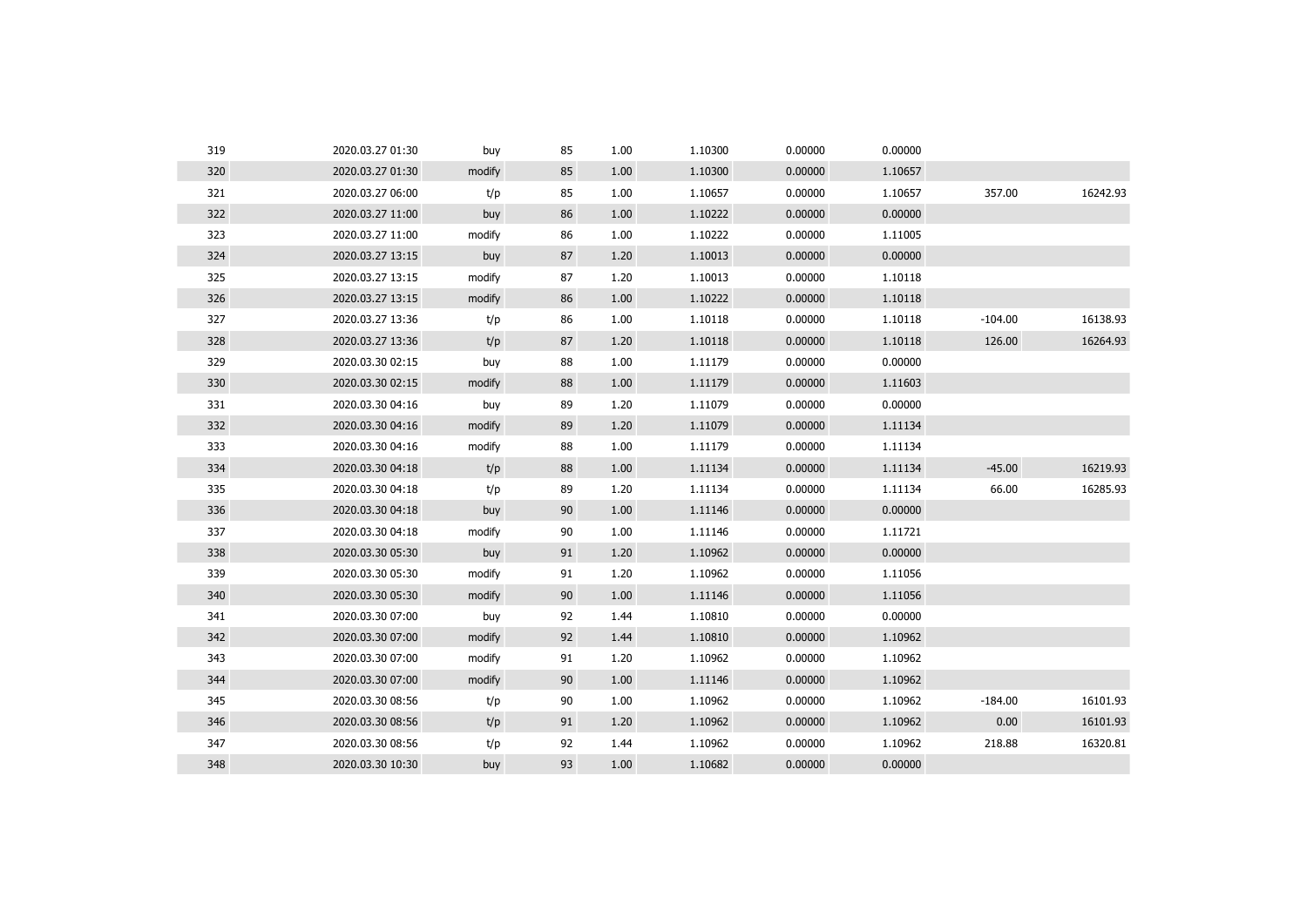| 349 | 2020.03.30 10:30 | modify | 93  | 1.00 | 1.10682 | 0.00000 | 1.11250 |           |          |
|-----|------------------|--------|-----|------|---------|---------|---------|-----------|----------|
| 350 | 2020.03.30 15:03 | buy    | 94  | 1.20 | 1.10582 | 0.00000 | 0.00000 |           |          |
| 351 | 2020.03.30 15:03 | modify | 94  | 1.20 | 1.10582 | 0.00000 | 1.10637 |           |          |
| 352 | 2020.03.30 15:03 | modify | 93  | 1.00 | 1.10682 | 0.00000 | 1.10637 |           |          |
| 353 | 2020.03.30 17:30 | buy    | 95  | 1.44 | 1.10250 | 0.00000 | 0.00000 |           |          |
| 354 | 2020.03.30 17:30 | modify | 95  | 1.44 | 1.10250 | 0.00000 | 1.10488 |           |          |
| 355 | 2020.03.30 17:30 | modify | 94  | 1.20 | 1.10582 | 0.00000 | 1.10488 |           |          |
| 356 | 2020.03.30 17:30 | modify | 93  | 1.00 | 1.10682 | 0.00000 | 1.10488 |           |          |
| 357 | 2020.03.30 19:50 | buy    | 96  | 1.73 | 1.10149 | 0.00000 | 0.00000 |           |          |
| 358 | 2020.03.30 19:50 | modify | 96  | 1.73 | 1.10149 | 0.00000 | 1.10382 |           |          |
| 359 | 2020.03.30 19:50 | modify | 95  | 1.44 | 1.10250 | 0.00000 | 1.10382 |           |          |
| 360 | 2020.03.30 19:50 | modify | 94  | 1.20 | 1.10582 | 0.00000 | 1.10382 |           |          |
| 361 | 2020.03.30 19:50 | modify | 93  | 1.00 | 1.10682 | 0.00000 | 1.10382 |           |          |
| 362 | 2020.03.30 21:23 | t/p    | 93  | 1.00 | 1.10382 | 0.00000 | 1.10382 | $-300.00$ | 16020.81 |
| 363 | 2020.03.30 21:23 | t/p    | 94  | 1.20 | 1.10382 | 0.00000 | 1.10382 | $-240.00$ | 15780.81 |
| 364 | 2020.03.30 21:23 | t/p    | 95  | 1.44 | 1.10382 | 0.00000 | 1.10382 | 190.08    | 15970.89 |
| 365 | 2020.03.30 21:23 | t/p    | 96  | 1.73 | 1.10382 | 0.00000 | 1.10382 | 403.09    | 16373.98 |
| 366 | 2020.03.30 22:00 | sell   | 97  | 1.00 | 1.10263 | 0.00000 | 0.00000 |           |          |
| 367 | 2020.03.30 22:00 | modify | 97  | 1.00 | 1.10263 | 0.00000 | 1.09942 |           |          |
| 368 | 2020.03.30 23:15 | sell   | 98  | 1.20 | 1.10403 | 0.00000 | 0.00000 |           |          |
| 369 | 2020.03.30 23:15 | modify | 98  | 1.20 | 1.10403 | 0.00000 | 1.10329 |           |          |
| 370 | 2020.03.30 23:15 | modify | 97  | 1.00 | 1.10263 | 0.00000 | 1.10329 |           |          |
| 371 | 2020.03.31 00:28 | t/p    | 97  | 1.00 | 1.10329 | 0.00000 | 1.10329 | $-66.00$  | 16307.98 |
| 372 | 2020.03.31 00:28 | t/p    | 98  | 1.20 | 1.10329 | 0.00000 | 1.10329 | 88.80     | 16396.78 |
| 373 | 2020.03.31 00:30 | sell   | 99  | 1.00 | 1.10279 | 0.00000 | 0.00000 |           |          |
| 374 | 2020.03.31 00:30 | modify | 99  | 1.00 | 1.10279 | 0.00000 | 1.09881 |           |          |
| 375 | 2020.03.31 03:55 | t/p    | 99  | 1.00 | 1.09881 | 0.00000 | 1.09881 | 398.00    | 16794.78 |
| 376 | 2020.03.31 06:30 | sell   | 100 | 1.00 | 1.10243 | 0.00000 | 0.00000 |           |          |
| 377 | 2020.03.31 06:30 | modify | 100 | 1.00 | 1.10243 | 0.00000 | 1.09755 |           |          |
| 378 | 2020.03.31 12:04 | t/p    | 100 | 1.00 | 1.09755 | 0.00000 | 1.09755 | 488.00    | 17282.78 |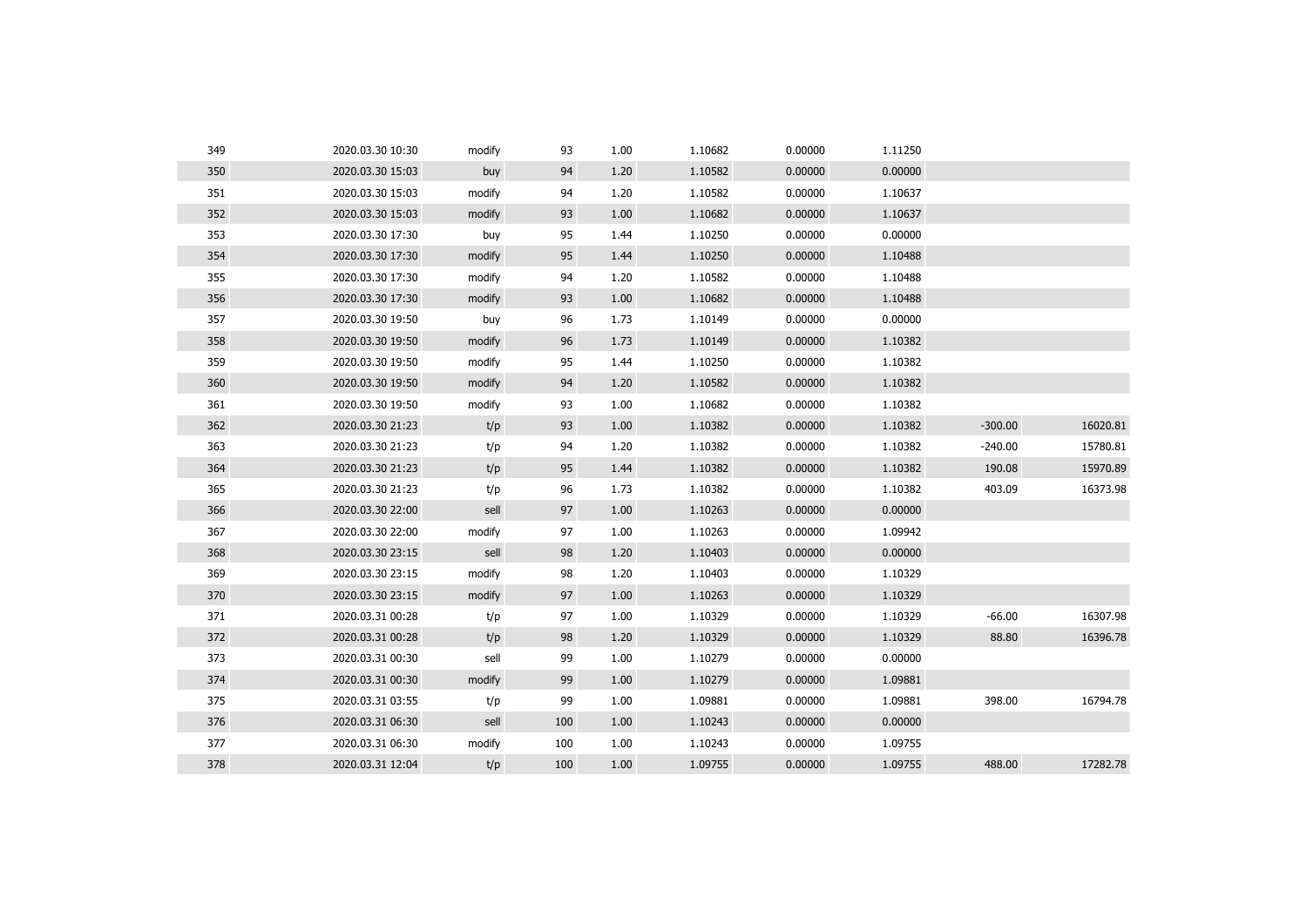| 379 | 2020.03.31 16:30 | sell   | 101 | 1.00 | 1.09604 | 0.00000 | 0.00000 |           |          |
|-----|------------------|--------|-----|------|---------|---------|---------|-----------|----------|
| 380 | 2020.03.31 16:30 | modify | 101 | 1.00 | 1.09604 | 0.00000 | 1.09075 |           |          |
| 381 | 2020.03.31 18:00 | sell   | 102 | 1.20 | 1.09704 | 0.00000 | 0.00000 |           |          |
| 382 | 2020.03.31 18:00 | modify | 102 | 1.20 | 1.09704 | 0.00000 | 1.09649 |           |          |
| 383 | 2020.03.31 18:00 | modify | 101 | 1.00 | 1.09604 | 0.00000 | 1.09649 |           |          |
| 384 | 2020.03.31 22:30 | sell   | 103 | 1.44 | 1.10057 | 0.00000 | 0.00000 |           |          |
| 385 | 2020.03.31 22:30 | modify | 103 | 1.44 | 1.10057 | 0.00000 | 1.09806 |           |          |
| 386 | 2020.03.31 22:30 | modify | 102 | 1.20 | 1.09704 | 0.00000 | 1.09806 |           |          |
| 387 | 2020.03.31 22:30 | modify | 101 | 1.00 | 1.09604 | 0.00000 | 1.09806 |           |          |
| 388 | 2020.04.01 00:30 | sell   | 104 | 1.73 | 1.10350 | 0.00000 | 0.00000 |           |          |
| 389 | 2020.04.01 00:30 | modify | 104 | 1.73 | 1.10350 | 0.00000 | 1.09978 |           |          |
| 390 | 2020.04.01 00:30 | modify | 103 | 1.44 | 1.10057 | 0.00000 | 1.09978 |           |          |
| 391 | 2020.04.01 00:30 | modify | 102 | 1.20 | 1.09704 | 0.00000 | 1.09978 |           |          |
| 392 | 2020.04.01 00:30 | modify | 101 | 1.00 | 1.09604 | 0.00000 | 1.09978 |           |          |
| 393 | 2020.04.01 09:39 | t/p    | 101 | 1.00 | 1.09978 | 0.00000 | 1.09978 | $-374.00$ | 16908.78 |
| 394 | 2020.04.01 09:39 | t/p    | 102 | 1.20 | 1.09978 | 0.00000 | 1.09978 | $-328.80$ | 16579.98 |
| 395 | 2020.04.01 09:39 | t/p    | 103 | 1.44 | 1.09978 | 0.00000 | 1.09978 | 113.76    | 16693.74 |
| 396 | 2020.04.01 09:39 | t/p    | 104 | 1.73 | 1.09978 | 0.00000 | 1.09978 | 643.56    | 17337.30 |
| 397 | 2020.04.01 19:15 | sell   | 105 | 1.00 | 1.09340 | 0.00000 | 0.00000 |           |          |
| 398 | 2020.04.01 19:15 | modify | 105 | 1.00 | 1.09340 | 0.00000 | 1.09086 |           |          |
| 399 | 2020.04.01 20:27 | t/p    | 105 | 1.00 | 1.09086 | 0.00000 | 1.09086 | 254.00    | 17591.30 |
| 400 | 2020.04.01 23:00 | sell   | 106 | 1.00 | 1.09472 | 0.00000 | 0.00000 |           |          |
| 401 | 2020.04.01 23:00 | modify | 106 | 1.00 | 1.09472 | 0.00000 | 1.08921 |           |          |
| 402 | 2020.04.02 09:07 | sell   | 107 | 1.20 | 1.09572 | 0.00000 | 0.00000 |           |          |
| 403 | 2020.04.02 09:07 | modify | 107 | 1.20 | 1.09572 | 0.00000 | 1.09517 |           |          |
| 404 | 2020.04.02 09:07 | modify | 106 | 1.00 | 1.09472 | 0.00000 | 1.09517 |           |          |
| 405 | 2020.04.02 09:31 | t/p    | 106 | 1.00 | 1.09517 | 0.00000 | 1.09517 | $-45.00$  | 17546.30 |
| 406 | 2020.04.02 09:31 | t/p    | 107 | 1.20 | 1.09517 | 0.00000 | 1.09517 | 66.00     | 17612.30 |
| 407 | 2020.04.03 00:00 | sell   | 108 | 1.00 | 1.08549 | 0.00000 | 0.00000 |           |          |
| 408 | 2020.04.03 00:00 | modify | 108 | 1.00 | 1.08549 | 0.00000 | 1.08092 |           |          |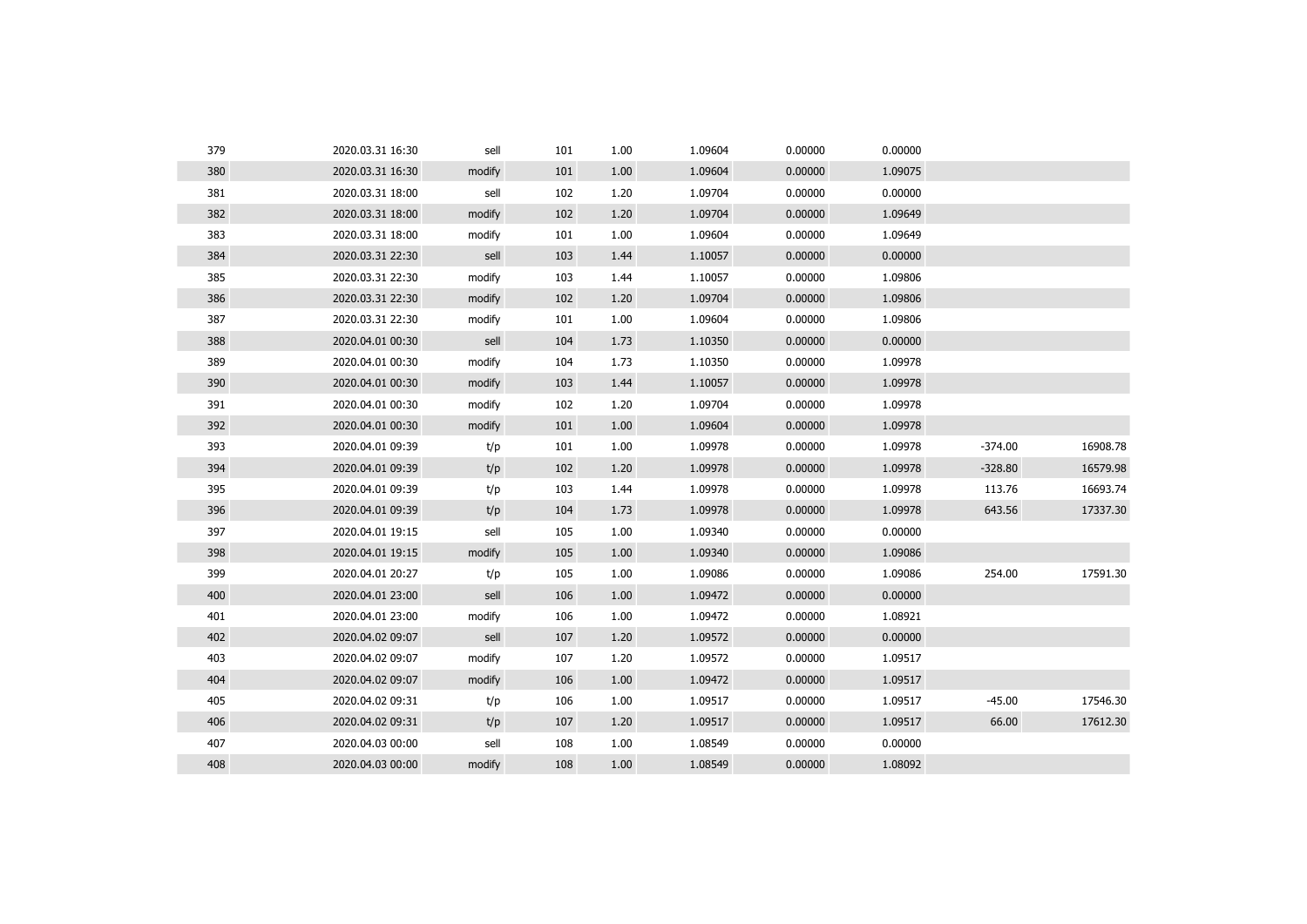| 409 | 2020.04.03 10:15 | t/p    | 108 | 1.00 | 1.08092 | 0.00000 | 1.08092 | 457.00    | 18069.30 |
|-----|------------------|--------|-----|------|---------|---------|---------|-----------|----------|
| 410 | 2020.04.03 18:45 | sell   | 109 | 1.00 | 1.07846 | 0.00000 | 0.00000 |           |          |
| 411 | 2020.04.03 18:45 | modify | 109 | 1.00 | 1.07846 | 0.00000 | 1.07480 |           |          |
| 412 | 2020.04.03 22:30 | sell   | 110 | 1.20 | 1.08216 | 0.00000 | 0.00000 |           |          |
| 413 | 2020.04.03 22:30 | modify | 110 | 1.20 | 1.08216 | 0.00000 | 1.08038 |           |          |
| 414 | 2020.04.03 22:30 | modify | 109 | 1.00 | 1.07846 | 0.00000 | 1.08038 |           |          |
| 415 | 2020.04.06 01:00 | t/p    | 109 | 1.00 | 1.08038 | 0.00000 | 1.08038 | $-192.00$ | 17877.30 |
| 416 | 2020.04.06 01:00 | t/p    | 110 | 1.20 | 1.08038 | 0.00000 | 1.08038 | 213.60    | 18090.90 |
| 417 | 2020.04.07 19:15 | buy    | 111 | 1.00 | 1.08910 | 0.00000 | 0.00000 |           |          |
| 418 | 2020.04.07 19:15 | modify | 111 | 1.00 | 1.08910 | 0.00000 | 1.09366 |           |          |
| 419 | 2020.04.08 04:15 | buy    | 112 | 1.20 | 1.08737 | 0.00000 | 0.00000 |           |          |
| 420 | 2020.04.08 04:15 | modify | 112 | 1.20 | 1.08737 | 0.00000 | 1.08826 |           |          |
| 421 | 2020.04.08 04:15 | modify | 111 | 1.00 | 1.08910 | 0.00000 | 1.08826 |           |          |
| 422 | 2020.04.08 06:45 | buy    | 113 | 1.44 | 1.08616 | 0.00000 | 0.00000 |           |          |
| 423 | 2020.04.08 06:45 | modify | 113 | 1.44 | 1.08616 | 0.00000 | 1.08747 |           |          |
| 424 | 2020.04.08 06:45 | modify | 112 | 1.20 | 1.08737 | 0.00000 | 1.08747 |           |          |
| 425 | 2020.04.08 06:45 | modify | 111 | 1.00 | 1.08910 | 0.00000 | 1.08747 |           |          |
| 426 | 2020.04.08 08:30 | t/p    | 111 | 1.00 | 1.08747 | 0.00000 | 1.08747 | $-163.00$ | 17927.90 |
| 427 | 2020.04.08 08:30 | t/p    | 112 | 1.20 | 1.08747 | 0.00000 | 1.08747 | 12.00     | 17939.90 |
| 428 | 2020.04.08 08:30 | t/p    | 113 | 1.44 | 1.08747 | 0.00000 | 1.08747 | 188.64    | 18128.54 |
| 429 | 2020.04.09 22:45 | buy    | 114 | 1.00 | 1.09278 | 0.00000 | 0.00000 |           |          |
| 430 | 2020.04.09 22:45 | modify | 114 | 1.00 | 1.09278 | 0.00000 | 1.09594 |           |          |
| 431 | 2020.04.13 09:39 | t/p    | 114 | 1.00 | 1.09594 | 0.00000 | 1.09594 | 316.00    | 18444.54 |
| 432 | 2020.04.14 19:00 | buy    | 115 | 1.00 | 1.09708 | 0.00000 | 0.00000 |           |          |
| 433 | 2020.04.14 19:00 | modify | 115 | 1.00 | 1.09708 | 0.00000 | 1.10000 |           |          |
| 434 | 2020.04.15 09:23 | buy    | 116 | 1.20 | 1.09608 | 0.00000 | 0.00000 |           |          |
| 435 | 2020.04.15 09:23 | modify | 116 | 1.20 | 1.09608 | 0.00000 | 1.09663 |           |          |
| 436 | 2020.04.15 09:23 | modify | 115 | 1.00 | 1.09708 | 0.00000 | 1.09663 |           |          |
| 437 | 2020.04.15 10:03 | t/p    | 115 | 1.00 | 1.09663 | 0.00000 | 1.09663 | $-45.00$  | 18399.54 |
| 438 | 2020.04.15 10:03 | t/p    | 116 | 1.20 | 1.09663 | 0.00000 | 1.09663 | 66.00     | 18465.54 |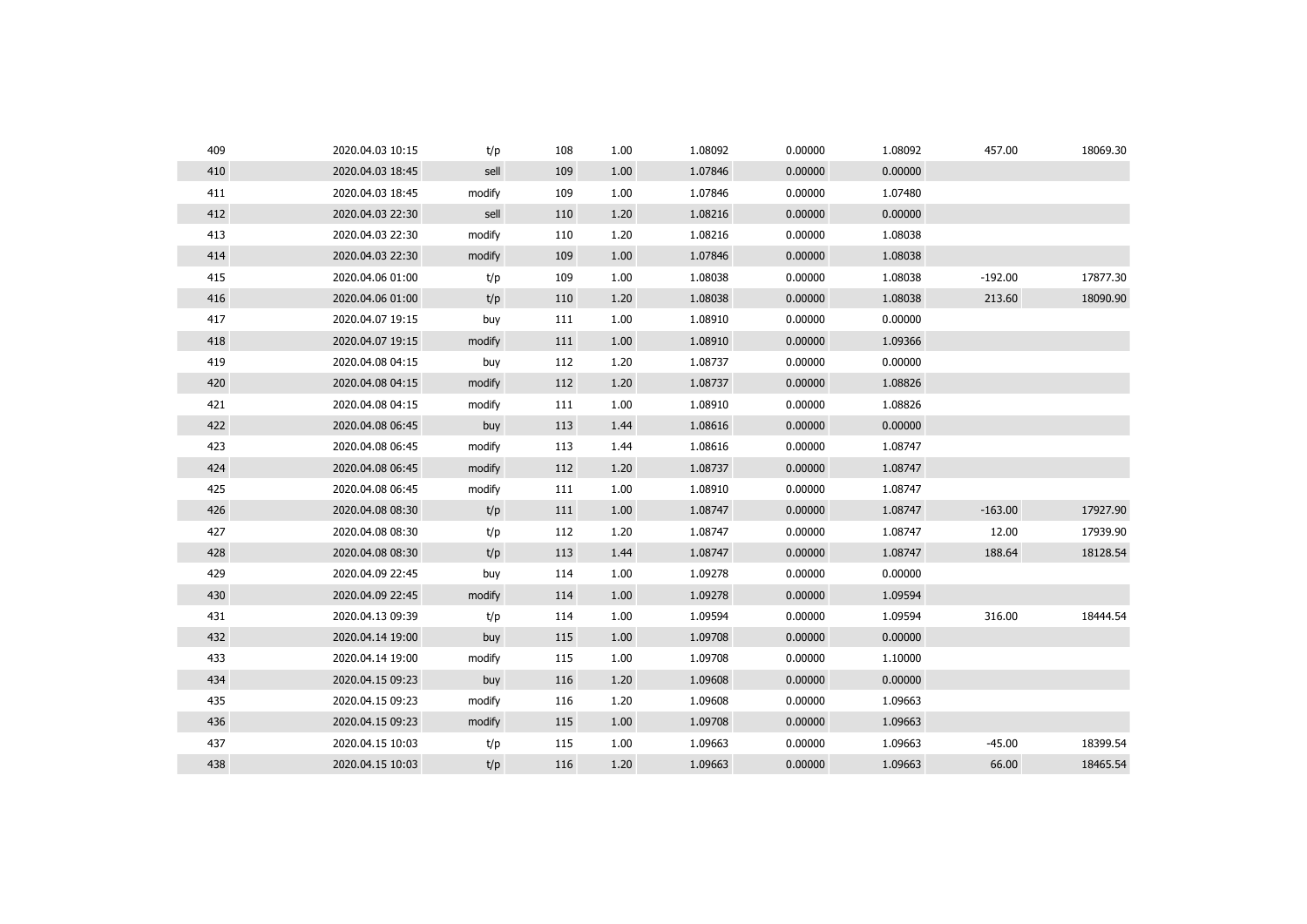| 439 | 2020.04.15 19:15 | sell   | 117 | 1.00 | 1.09081 | 0.00000 | 0.00000 |           |          |
|-----|------------------|--------|-----|------|---------|---------|---------|-----------|----------|
| 440 | 2020.04.15 19:15 | modify | 117 | 1.00 | 1.09081 | 0.00000 | 1.08458 |           |          |
| 441 | 2020.04.15 20:30 | sell   | 118 | 1.20 | 1.09181 | 0.00000 | 0.00000 |           |          |
| 442 | 2020.04.15 20:30 | modify | 118 | 1.20 | 1.09181 | 0.00000 | 1.09126 |           |          |
| 443 | 2020.04.15 20:30 | modify | 117 | 1.00 | 1.09081 | 0.00000 | 1.09126 |           |          |
| 444 | 2020.04.15 20:41 | t/p    | 117 | 1.00 | 1.09126 | 0.00000 | 1.09126 | $-45.00$  | 18420.54 |
| 445 | 2020.04.15 20:41 | t/p    | 118 | 1.20 | 1.09126 | 0.00000 | 1.09126 | 66.00     | 18486.54 |
| 446 | 2020.04.15 20:41 | sell   | 119 | 1.00 | 1.09113 | 0.00000 | 0.00000 |           |          |
| 447 | 2020.04.15 20:41 | modify | 119 | 1.00 | 1.09113 | 0.00000 | 1.08377 |           |          |
| 448 | 2020.04.15 22:00 | sell   | 120 | 1.20 | 1.09213 | 0.00000 | 0.00000 |           |          |
| 449 | 2020.04.15 22:00 | modify | 120 | 1.20 | 1.09213 | 0.00000 | 1.09158 |           |          |
| 450 | 2020.04.15 22:00 | modify | 119 | 1.00 | 1.09113 | 0.00000 | 1.09158 |           |          |
| 451 | 2020.04.15 22:53 | t/p    | 119 | 1.00 | 1.09158 | 0.00000 | 1.09158 | $-45.00$  | 18441.54 |
| 452 | 2020.04.15 22:53 | t/p    | 120 | 1.20 | 1.09158 | 0.00000 | 1.09158 | 66.00     | 18507.54 |
| 453 | 2020.04.16 09:30 | sell   | 121 | 1.00 | 1.08893 | 0.00000 | 0.00000 |           |          |
| 454 | 2020.04.16 09:30 | modify | 121 | 1.00 | 1.08893 | 0.00000 | 1.08598 |           |          |
| 455 | 2020.04.16 12:31 | t/p    | 121 | 1.00 | 1.08598 | 0.00000 | 1.08598 | 295.00    | 18802.54 |
| 456 | 2020.04.16 22:30 | sell   | 122 | 1.00 | 1.08451 | 0.00000 | 0.00000 |           |          |
| 457 | 2020.04.16 22:30 | modify | 122 | 1.00 | 1.08451 | 0.00000 | 1.08129 |           |          |
| 458 | 2020.04.17 01:31 | sell   | 123 | 1.20 | 1.08552 | 0.00000 | 0.00000 |           |          |
| 459 | 2020.04.17 01:31 | modify | 123 | 1.20 | 1.08552 | 0.00000 | 1.08496 |           |          |
| 460 | 2020.04.17 01:31 | modify | 122 | 1.00 | 1.08451 | 0.00000 | 1.08496 |           |          |
| 461 | 2020.04.17 05:00 | sell   | 124 | 1.44 | 1.08725 | 0.00000 | 0.00000 |           |          |
| 462 | 2020.04.17 05:00 | modify | 124 | 1.44 | 1.08725 | 0.00000 | 1.08583 |           |          |
| 463 | 2020.04.17 05:00 | modify | 123 | 1.20 | 1.08552 | 0.00000 | 1.08583 |           |          |
| 464 | 2020.04.17 05:00 | modify | 122 | 1.00 | 1.08451 | 0.00000 | 1.08583 |           |          |
| 465 | 2020.04.17 09:07 | t/p    | 122 | 1.00 | 1.08583 | 0.00000 | 1.08583 | $-132.00$ | 18670.54 |
| 466 | 2020.04.17 09:07 | t/p    | 123 | 1.20 | 1.08583 | 0.00000 | 1.08583 | $-37.20$  | 18633.34 |
| 467 | 2020.04.17 09:07 | t/p    | 124 | 1.44 | 1.08583 | 0.00000 | 1.08583 | 204.48    | 18837.82 |
| 468 | 2020.04.17 14:45 | sell   | 125 | 1.00 | 1.08358 | 0.00000 | 0.00000 |           |          |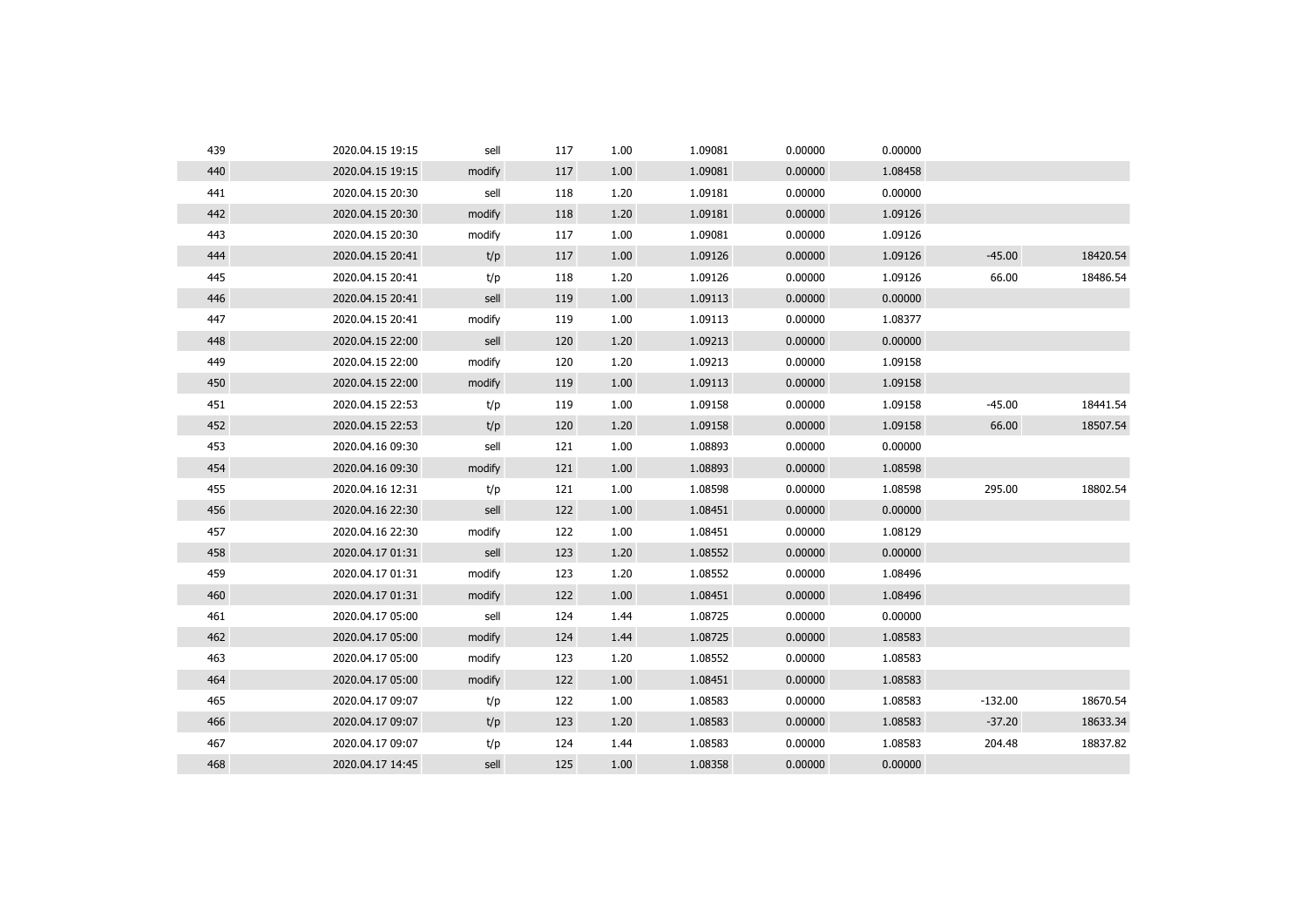| 469 | 2020.04.17 14:45 | modify | 125 | 1.00 | 1.08358 | 0.00000 | 1.07992 |           |          |
|-----|------------------|--------|-----|------|---------|---------|---------|-----------|----------|
| 470 | 2020.04.17 16:45 | sell   | 126 | 1.20 | 1.08642 | 0.00000 | 0.00000 |           |          |
| 471 | 2020.04.17 16:45 | modify | 126 | 1.20 | 1.08642 | 0.00000 | 1.08503 |           |          |
| 472 | 2020.04.17 16:45 | modify | 125 | 1.00 | 1.08358 | 0.00000 | 1.08503 |           |          |
| 473 | 2020.04.17 18:15 | sell   | 127 | 1.44 | 1.08800 | 0.00000 | 0.00000 |           |          |
| 474 | 2020.04.17 18:15 | modify | 127 | 1.44 | 1.08800 | 0.00000 | 1.08616 |           |          |
| 475 | 2020.04.17 18:15 | modify | 126 | 1.20 | 1.08642 | 0.00000 | 1.08616 |           |          |
| 476 | 2020.04.17 18:15 | modify | 125 | 1.00 | 1.08358 | 0.00000 | 1.08616 |           |          |
| 477 | 2020.04.17 19:33 | t/p    | 125 | 1.00 | 1.08616 | 0.00000 | 1.08616 | $-258.00$ | 18579.82 |
| 478 | 2020.04.17 19:33 | t/p    | 126 | 1.20 | 1.08616 | 0.00000 | 1.08616 | 31.20     | 18611.02 |
| 479 | 2020.04.17 19:33 | t/p    | 127 | 1.44 | 1.08616 | 0.00000 | 1.08616 | 264.96    | 18875.98 |
| 480 | 2020.05.01 02:15 | buy    | 128 | 1.00 | 1.09448 | 0.00000 | 0.00000 |           |          |
| 481 | 2020.05.01 02:15 | modify | 128 | 1.00 | 1.09448 | 0.00000 | 1.09662 |           |          |
| 482 | 2020.05.01 10:03 | t/p    | 128 | 1.00 | 1.09662 | 0.00000 | 1.09662 | 214.00    | 19089.98 |
| 483 | 2020.05.04 23:00 | sell   | 129 | 1.00 | 1.08972 | 0.00000 | 0.00000 |           |          |
| 484 | 2020.05.04 23:00 | modify | 129 | 1.00 | 1.08972 | 0.00000 | 1.08833 |           |          |
| 485 | 2020.05.05 04:00 | sell   | 130 | 1.20 | 1.09101 | 0.00000 | 0.00000 |           |          |
| 486 | 2020.05.05 04:00 | modify | 130 | 1.20 | 1.09101 | 0.00000 | 1.09032 |           |          |
| 487 | 2020.05.05 04:00 | modify | 129 | 1.00 | 1.08972 | 0.00000 | 1.09032 |           |          |
| 488 | 2020.05.05 06:52 | t/p    | 129 | 1.00 | 1.09032 | 0.00000 | 1.09032 | $-60.00$  | 19029.98 |
| 489 | 2020.05.05 06:52 | t/p    | 130 | 1.20 | 1.09032 | 0.00000 | 1.09032 | 82.80     | 19112.78 |
| 490 | 2020.05.06 16:30 | sell   | 131 | 1.00 | 1.08165 | 0.00000 | 0.00000 |           |          |
| 491 | 2020.05.06 16:30 | modify | 131 | 1.00 | 1.08165 | 0.00000 | 1.07790 |           |          |
| 492 | 2020.05.07 12:28 | t/p    | 131 | 1.00 | 1.07790 | 0.00000 | 1.07790 | 375.00    | 19487.78 |
| 493 | 2020.05.13 03:15 | buy    | 132 | 1.00 | 1.08487 | 0.00000 | 0.00000 |           |          |
| 494 | 2020.05.13 03:15 | modify | 132 | 1.00 | 1.08487 | 0.00000 | 1.08620 |           |          |
| 495 | 2020.05.13 11:18 | buy    | 133 | 1.20 | 1.08387 | 0.00000 | 0.00000 |           |          |
| 496 | 2020.05.13 11:18 | modify | 133 | 1.20 | 1.08387 | 0.00000 | 1.08442 |           |          |
| 497 | 2020.05.13 11:18 | modify | 132 | 1.00 | 1.08487 | 0.00000 | 1.08442 |           |          |
| 498 | 2020.05.13 11:21 | t/p    | 132 | 1.00 | 1.08442 | 0.00000 | 1.08442 | $-45.00$  | 19442.78 |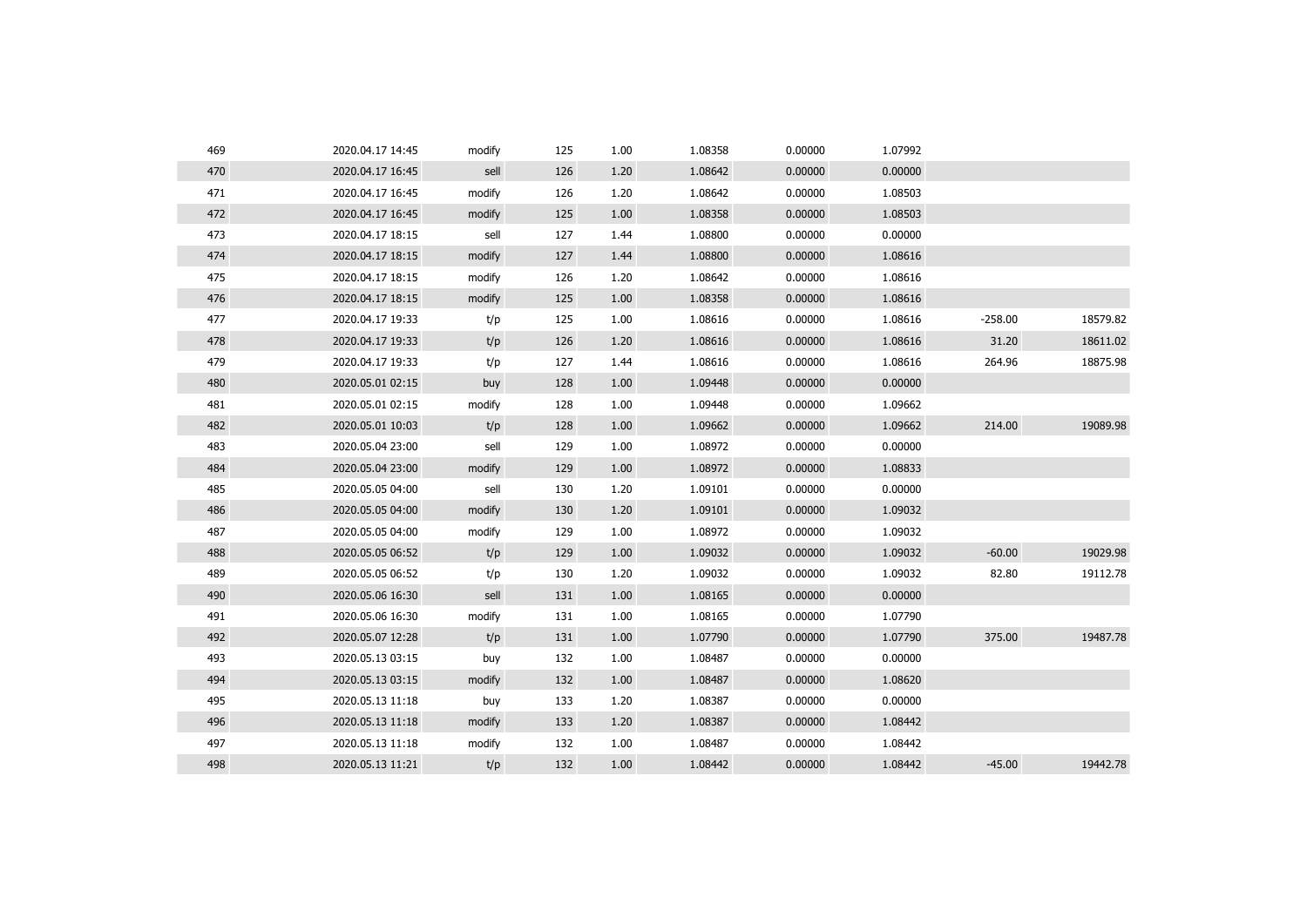| 499 | 2020.05.13 11:21 | t/p    | 133 | 1.20 | 1.08442 | 0.00000 | 1.08442 | 66.00     | 19508.78 |
|-----|------------------|--------|-----|------|---------|---------|---------|-----------|----------|
| 500 | 2020.05.19 05:30 | buy    | 134 | 1.00 | 1.09107 | 0.00000 | 0.00000 |           |          |
| 501 | 2020.05.19 05:30 | modify | 134 | 1.00 | 1.09107 | 0.00000 | 1.09259 |           |          |
| 502 | 2020.05.19 09:13 | t/p    | 134 | 1.00 | 1.09259 | 0.00000 | 1.09259 | 152.00    | 19660.78 |
| 503 | 2020.05.19 16:15 | buy    | 135 | 1.00 | 1.09402 | 0.00000 | 0.00000 |           |          |
| 504 | 2020.05.19 16:15 | modify | 135 | 1.00 | 1.09402 | 0.00000 | 1.09830 |           |          |
| 505 | 2020.05.19 23:45 | buy    | 136 | 1.20 | 1.09234 | 0.00000 | 0.00000 |           |          |
| 506 | 2020.05.19 23:45 | modify | 136 | 1.20 | 1.09234 | 0.00000 | 1.09320 |           |          |
| 507 | 2020.05.19 23:45 | modify | 135 | 1.00 | 1.09402 | 0.00000 | 1.09320 |           |          |
| 508 | 2020.05.20 03:32 | t/p    | 135 | 1.00 | 1.09320 | 0.00000 | 1.09320 | $-82.00$  | 19578.78 |
| 509 | 2020.05.20 03:32 | t/p    | 136 | 1.20 | 1.09320 | 0.00000 | 1.09320 | 103.20    | 19681.98 |
| 510 | 2020.05.22 15:00 | sell   | 137 | 1.00 | 1.09050 | 0.00000 | 0.00000 |           |          |
| 511 | 2020.05.22 15:00 | modify | 137 | 1.00 | 1.09050 | 0.00000 | 1.08790 |           |          |
| 512 | 2020.05.25 09:20 | t/p    | 137 | 1.00 | 1.08790 | 0.00000 | 1.08790 | 260.00    | 19941.98 |
| 513 | 2020.05.26 19:45 | buy    | 138 | 1.00 | 1.09748 | 0.00000 | 0.00000 |           |          |
| 514 | 2020.05.26 19:45 | modify | 138 | 1.00 | 1.09748 | 0.00000 | 1.09987 |           |          |
| 515 | 2020.05.27 06:00 | buy    | 139 | 1.20 | 1.09605 | 0.00000 | 0.00000 |           |          |
| 516 | 2020.05.27 06:00 | modify | 139 | 1.20 | 1.09605 | 0.00000 | 1.09680 |           |          |
| 517 | 2020.05.27 06:00 | modify | 138 | 1.00 | 1.09748 | 0.00000 | 1.09680 |           |          |
| 518 | 2020.05.27 11:02 | t/p    | 138 | 1.00 | 1.09680 | 0.00000 | 1.09680 | $-68.00$  | 19873.98 |
| 519 | 2020.05.27 11:02 | t/p    | 139 | 1.20 | 1.09680 | 0.00000 | 1.09680 | 90.00     | 19963.98 |
| 520 | 2020.05.28 23:30 | buy    | 140 | 1.00 | 1.10769 | 0.00000 | 0.00000 |           |          |
| 521 | 2020.05.28 23:30 | modify | 140 | 1.00 | 1.10769 | 0.00000 | 1.11035 |           |          |
| 522 | 2020.05.29 08:37 | t/p    | 140 | 1.00 | 1.11035 | 0.00000 | 1.11035 | 266.00    | 20229.98 |
| 523 | 2020.05.29 16:45 | buy    | 141 | 1.00 | 1.11211 | 0.00000 | 0.00000 |           |          |
| 524 | 2020.05.29 16:45 | modify | 141 | 1.00 | 1.11211 | 0.00000 | 1.11649 |           |          |
| 525 | 2020.05.29 20:00 | buy    | 142 | 1.20 | 1.10985 | 0.00000 | 0.00000 |           |          |
| 526 | 2020.05.29 20:00 | modify | 142 | 1.20 | 1.10985 | 0.00000 | 1.11098 |           |          |
| 527 | 2020.05.29 20:00 | modify | 141 | 1.00 | 1.11211 | 0.00000 | 1.11098 |           |          |
| 528 | 2020.06.01 00:00 | t/p    | 141 | 1.00 | 1.11098 | 0.00000 | 1.11098 | $-113.00$ | 20116.98 |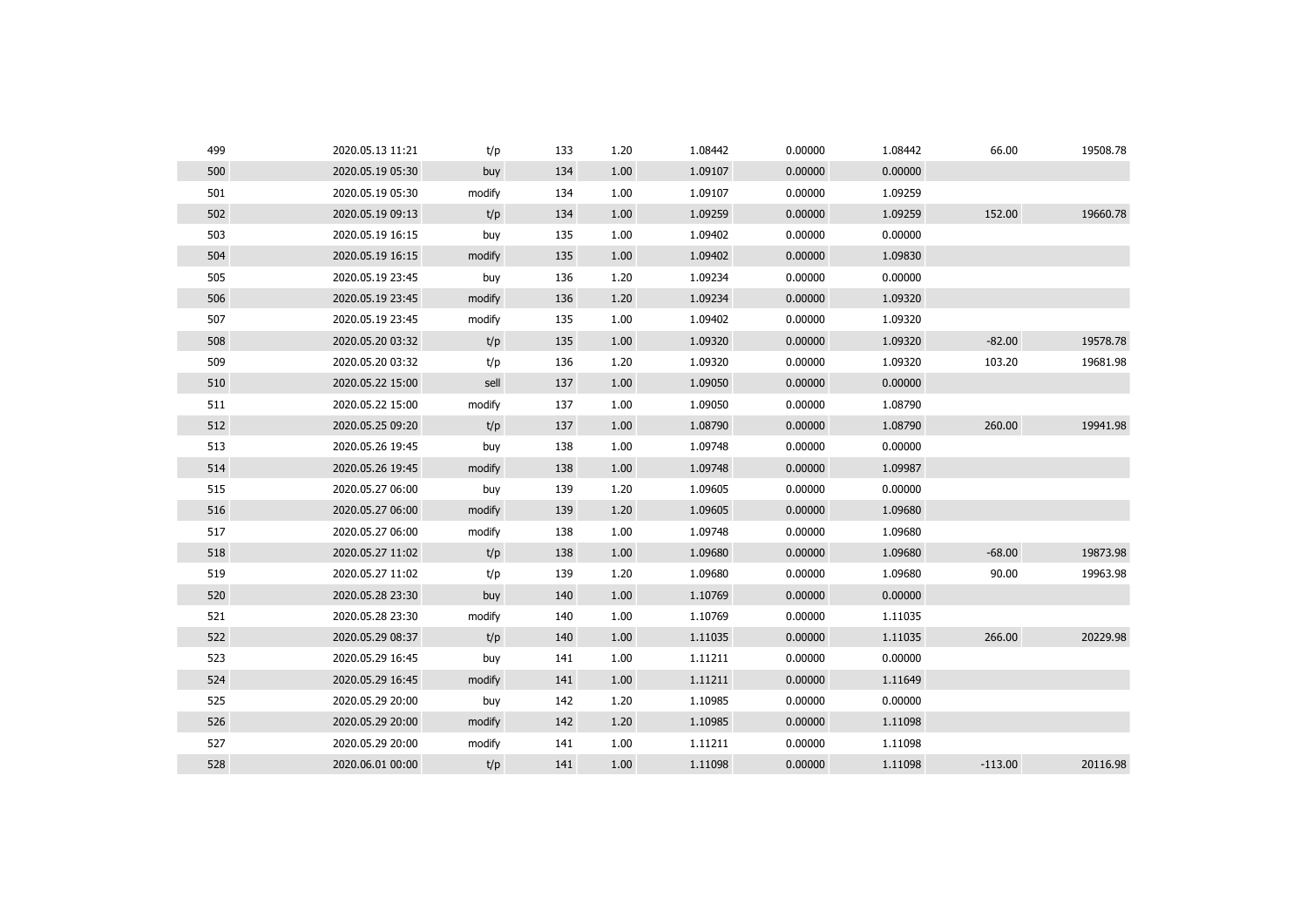| 529 | 2020.06.01 00:00 | t/p    | 142 | 1.20 | 1.11098 | 0.00000 | 1.11098 | 135.60    | 20252.58 |
|-----|------------------|--------|-----|------|---------|---------|---------|-----------|----------|
| 530 | 2020.06.04 00:30 | buy    | 143 | 1.00 | 1.12342 | 0.00000 | 0.00000 |           |          |
| 531 | 2020.06.04 00:30 | modify | 143 | 1.00 | 1.12342 | 0.00000 | 1.12616 |           |          |
| 532 | 2020.06.04 04:00 | buy    | 144 | 1.20 | 1.12228 | 0.00000 | 0.00000 |           |          |
| 533 | 2020.06.04 04:00 | modify | 144 | 1.20 | 1.12228 | 0.00000 | 1.12290 |           |          |
| 534 | 2020.06.04 04:00 | modify | 143 | 1.00 | 1.12342 | 0.00000 | 1.12290 |           |          |
| 535 | 2020.06.04 10:00 | buy    | 145 | 1.44 | 1.12125 | 0.00000 | 0.00000 |           |          |
| 536 | 2020.06.04 10:00 | modify | 145 | 1.44 | 1.12125 | 0.00000 | 1.12229 |           |          |
| 537 | 2020.06.04 10:00 | modify | 144 | 1.20 | 1.12228 | 0.00000 | 1.12229 |           |          |
| 538 | 2020.06.04 10:00 | modify | 143 | 1.00 | 1.12342 | 0.00000 | 1.12229 |           |          |
| 539 | 2020.06.04 11:21 | buy    | 146 | 1.73 | 1.12025 | 0.00000 | 0.00000 |           |          |
| 540 | 2020.06.04 11:21 | modify | 146 | 1.73 | 1.12025 | 0.00000 | 1.12166 |           |          |
| 541 | 2020.06.04 11:21 | modify | 145 | 1.44 | 1.12125 | 0.00000 | 1.12166 |           |          |
| 542 | 2020.06.04 11:21 | modify | 144 | 1.20 | 1.12228 | 0.00000 | 1.12166 |           |          |
| 543 | 2020.06.04 11:21 | modify | 143 | 1.00 | 1.12342 | 0.00000 | 1.12166 |           |          |
| 544 | 2020.06.04 14:45 | t/p    | 143 | 1.00 | 1.12166 | 0.00000 | 1.12166 | $-176.00$ | 20076.58 |
| 545 | 2020.06.04 14:45 | t/p    | 144 | 1.20 | 1.12166 | 0.00000 | 1.12166 | $-74.40$  | 20002.18 |
| 546 | 2020.06.04 14:45 | t/p    | 145 | 1.44 | 1.12166 | 0.00000 | 1.12166 | 59.04     | 20061.22 |
| 547 | 2020.06.04 14:45 | t/p    | 146 | 1.73 | 1.12166 | 0.00000 | 1.12166 | 243.93    | 20305.15 |
| 548 | 2020.06.05 00:00 | buy    | 147 | 1.00 | 1.13375 | 0.00000 | 0.00000 |           |          |
| 549 | 2020.06.05 00:00 | modify | 147 | 1.00 | 1.13375 | 0.00000 | 1.13741 |           |          |
| 550 | 2020.06.05 05:12 | buy    | 148 | 1.20 | 1.13275 | 0.00000 | 0.00000 |           |          |
| 551 | 2020.06.05 05:12 | modify | 148 | 1.20 | 1.13275 | 0.00000 | 1.13330 |           |          |
| 552 | 2020.06.05 05:12 | modify | 147 | 1.00 | 1.13375 | 0.00000 | 1.13330 |           |          |
| 553 | 2020.06.05 06:02 | t/p    | 147 | 1.00 | 1.13330 | 0.00000 | 1.13330 | $-45.00$  | 20260.15 |
| 554 | 2020.06.05 06:02 | t/p    | 148 | 1.20 | 1.13330 | 0.00000 | 1.13330 | 66.00     | 20326.15 |
| 555 | 2020.06.05 11:45 | buy    | 149 | 1.00 | 1.13483 | 0.00000 | 0.00000 |           |          |
| 556 | 2020.06.05 11:45 | modify | 149 | 1.00 | 1.13483 | 0.00000 | 1.13919 |           |          |
| 557 | 2020.06.05 14:00 | buy    | 150 | 1.20 | 1.13290 | 0.00000 | 0.00000 |           |          |
| 558 | 2020.06.05 14:00 | modify | 150 | 1.20 | 1.13290 | 0.00000 | 1.13388 |           |          |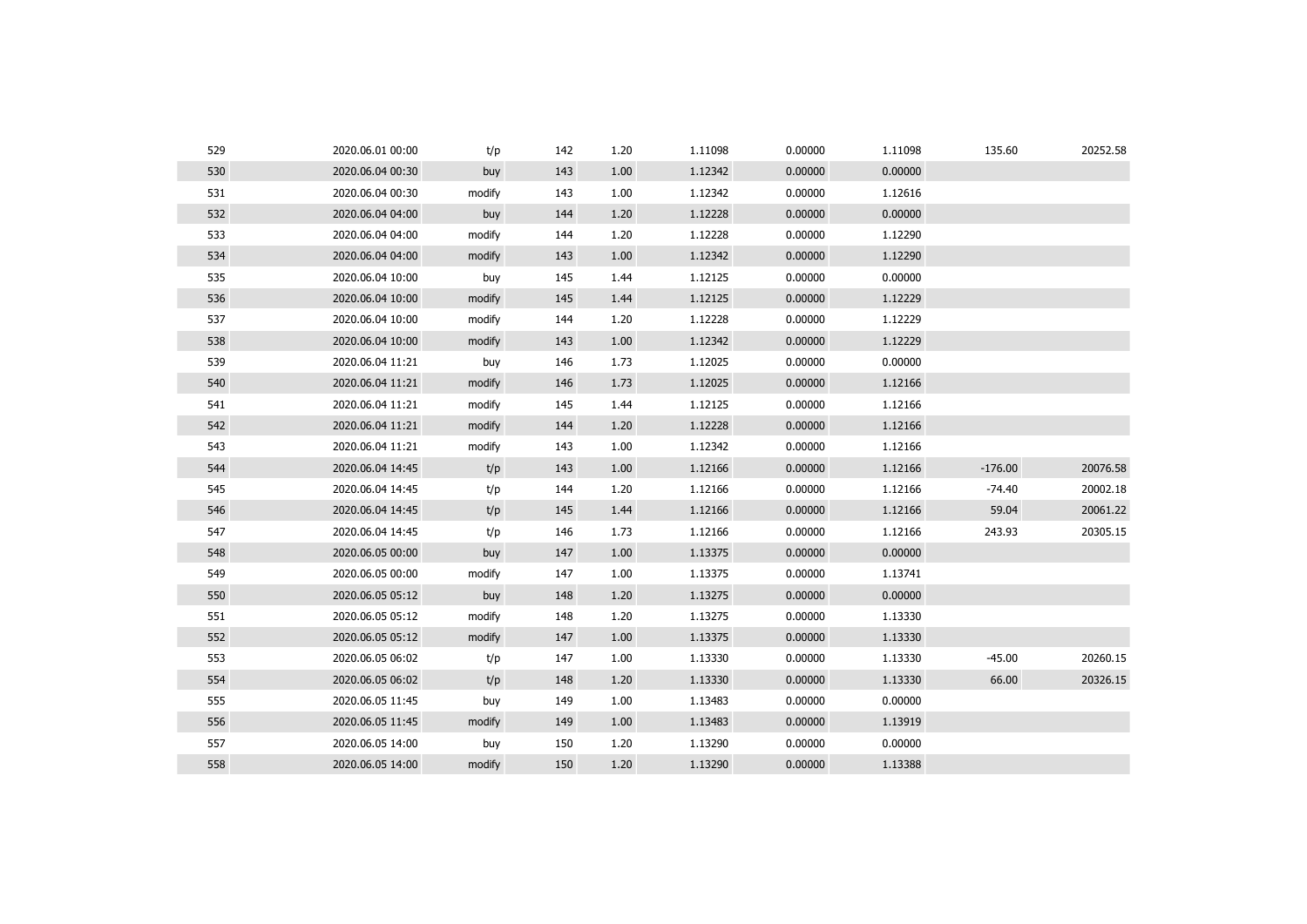| 559 | 2020.06.05 14:00 | modify | 149 | 1.00 | 1.13483 | 0.00000 | 1.13388 |          |          |
|-----|------------------|--------|-----|------|---------|---------|---------|----------|----------|
| 560 | 2020.06.05 15:01 | t/p    | 149 | 1.00 | 1.13388 | 0.00000 | 1.13388 | $-95.00$ | 20231.15 |
| 561 | 2020.06.05 15:01 | t/p    | 150 | 1.20 | 1.13388 | 0.00000 | 1.13388 | 117.60   | 20348.75 |
| 562 | 2020.06.05 16:15 | buy    | 151 | 1.00 | 1.13114 | 0.00000 | 0.00000 |          |          |
| 563 | 2020.06.05 16:15 | modify | 151 | 1.00 | 1.13114 | 0.00000 | 1.14102 |          |          |
| 564 | 2020.06.05 17:45 | buy    | 152 | 1.20 | 1.13007 | 0.00000 | 0.00000 |          |          |
| 565 | 2020.06.05 17:45 | modify | 152 | 1.20 | 1.13007 | 0.00000 | 1.13066 |          |          |
| 566 | 2020.06.05 17:45 | modify | 151 | 1.00 | 1.13114 | 0.00000 | 1.13066 |          |          |
| 567 | 2020.06.05 17:46 | t/p    | 151 | 1.00 | 1.13066 | 0.00000 | 1.13066 | $-48.00$ | 20300.75 |
| 568 | 2020.06.05 17:46 | t/p    | 152 | 1.20 | 1.13066 | 0.00000 | 1.13066 | 70.80    | 20371.55 |
| 569 | 2020.06.12 11:45 | sell   | 153 | 1.00 | 1.13346 | 0.00000 | 0.00000 |          |          |
| 570 | 2020.06.12 11:45 | modify | 153 | 1.00 | 1.13346 | 0.00000 | 1.12814 |          |          |
| 571 | 2020.06.12 17:36 | t/p    | 153 | 1.00 | 1.12814 | 0.00000 | 1.12814 | 532.00   | 20903.55 |
| 572 | 2020.06.15 12:30 | sell   | 154 | 1.00 | 1.12549 | 0.00000 | 0.00000 |          |          |
| 573 | 2020.06.15 12:30 | modify | 154 | 1.00 | 1.12549 | 0.00000 | 1.12141 |          |          |
| 574 | 2020.06.15 17:30 | sell   | 155 | 1.20 | 1.12701 | 0.00000 | 0.00000 |          |          |
| 575 | 2020.06.15 17:30 | modify | 155 | 1.20 | 1.12701 | 0.00000 | 1.12622 |          |          |
| 576 | 2020.06.15 17:30 | modify | 154 | 1.00 | 1.12549 | 0.00000 | 1.12622 |          |          |
| 577 | 2020.06.15 18:22 | t/p    | 154 | 1.00 | 1.12622 | 0.00000 | 1.12622 | $-73.00$ | 20830.55 |
| 578 | 2020.06.15 18:22 | t/p    | 155 | 1.20 | 1.12622 | 0.00000 | 1.12622 | 94.80    | 20925.35 |
| 579 | 2020.06.16 09:45 | buy    | 156 | 1.00 | 1.13434 | 0.00000 | 0.00000 |          |          |
| 580 | 2020.06.16 09:45 | modify | 156 | 1.00 | 1.13434 | 0.00000 | 1.13638 |          |          |
| 581 | 2020.06.16 11:30 | buy    | 157 | 1.20 | 1.13314 | 0.00000 | 0.00000 |          |          |
| 582 | 2020.06.16 11:30 | modify | 157 | 1.20 | 1.13314 | 0.00000 | 1.13379 |          |          |
| 583 | 2020.06.16 11:30 | modify | 156 | 1.00 | 1.13434 | 0.00000 | 1.13379 |          |          |
| 584 | 2020.06.16 11:51 | t/p    | 156 | 1.00 | 1.13379 | 0.00000 | 1.13379 | $-55.00$ | 20870.35 |
| 585 | 2020.06.16 11:51 | t/p    | 157 | 1.20 | 1.13379 | 0.00000 | 1.13379 | 78.00    | 20948.35 |
| 586 | 2020.06.16 14:30 | buy    | 158 | 1.00 | 1.13155 | 0.00000 | 0.00000 |          |          |
| 587 | 2020.06.16 14:30 | modify | 158 | 1.00 | 1.13155 | 0.00000 | 1.13599 |          |          |
| 588 | 2020.06.16 16:45 | buy    | 159 | 1.20 | 1.12824 | 0.00000 | 0.00000 |          |          |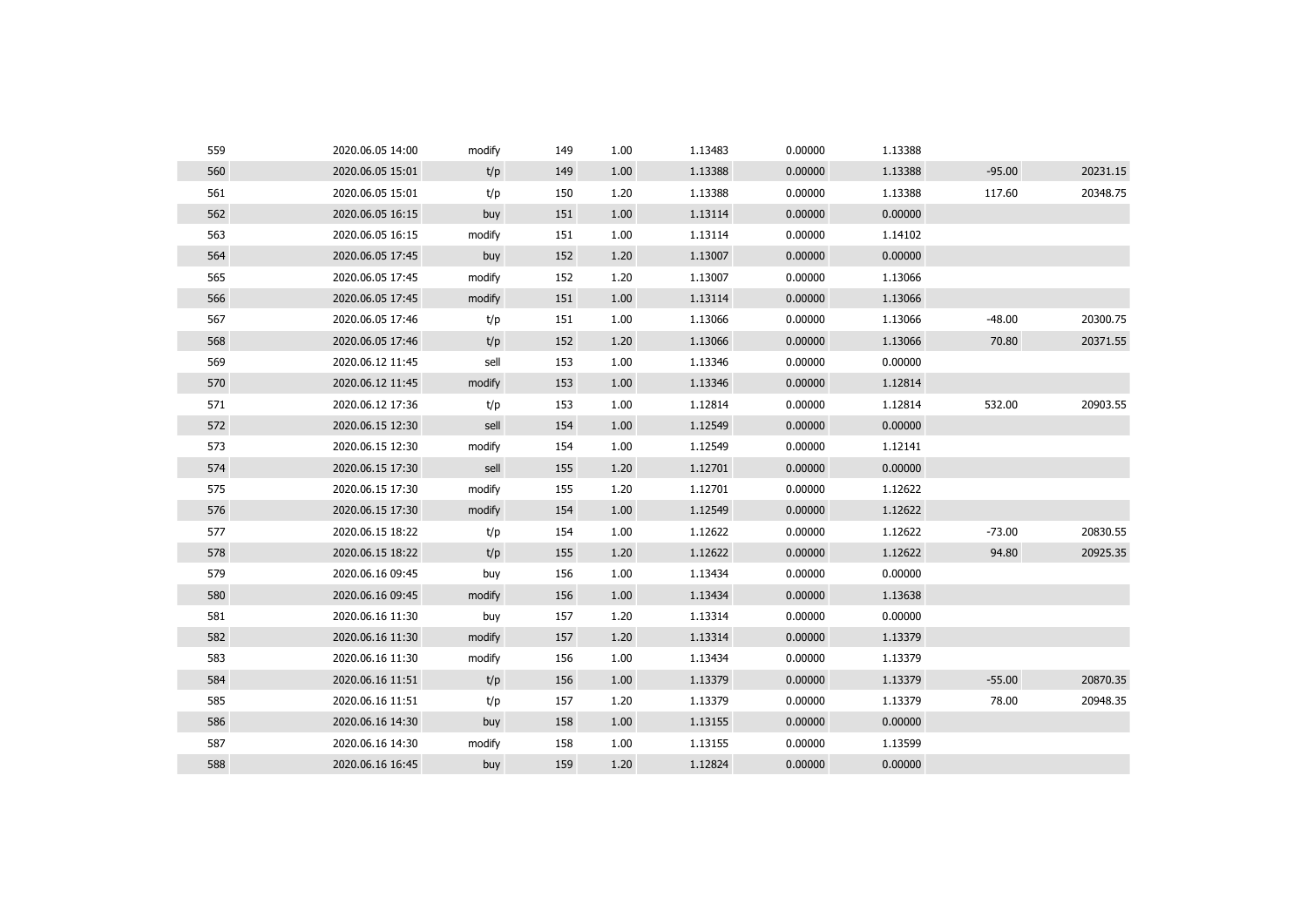| 589 | 2020.06.16 16:45 | modify | 159 | 1.20 | 1.12824 | 0.00000 | 1.12984 |           |          |
|-----|------------------|--------|-----|------|---------|---------|---------|-----------|----------|
| 590 | 2020.06.16 16:45 | modify | 158 | 1.00 | 1.13155 | 0.00000 | 1.12984 |           |          |
| 591 | 2020.06.16 18:15 | buy    | 160 | 1.44 | 1.12518 | 0.00000 | 0.00000 |           |          |
| 592 | 2020.06.16 18:15 | modify | 160 | 1.44 | 1.12518 | 0.00000 | 1.12804 |           |          |
| 593 | 2020.06.16 18:15 | modify | 159 | 1.20 | 1.12824 | 0.00000 | 1.12804 |           |          |
| 594 | 2020.06.16 18:15 | modify | 158 | 1.00 | 1.13155 | 0.00000 | 1.12804 |           |          |
| 595 | 2020.06.17 03:15 | sell   | 161 | 1.00 | 1.12651 | 0.00000 | 0.00000 |           |          |
| 596 | 2020.06.17 03:15 | modify | 161 | 1.00 | 1.12651 | 0.00000 | 1.12509 |           |          |
| 597 | 2020.06.17 09:09 | t/p    | 158 | 1.00 | 1.12804 | 0.00000 | 1.12804 | $-351.00$ | 20597.35 |
| 598 | 2020.06.17 09:09 | t/p    | 159 | 1.20 | 1.12804 | 0.00000 | 1.12804 | $-24.00$  | 20573.35 |
| 599 | 2020.06.17 09:09 | t/p    | 160 | 1.44 | 1.12804 | 0.00000 | 1.12804 | 411.84    | 20985.19 |
| 600 | 2020.06.17 10:00 | sell   | 162 | 1.20 | 1.12799 | 0.00000 | 0.00000 |           |          |
| 601 | 2020.06.17 10:00 | modify | 162 | 1.20 | 1.12799 | 0.00000 | 1.12722 |           |          |
| 602 | 2020.06.17 10:00 | modify | 161 | 1.00 | 1.12651 | 0.00000 | 1.12722 |           |          |
| 603 | 2020.06.17 10:52 | t/p    | 161 | 1.00 | 1.12722 | 0.00000 | 1.12722 | $-71.00$  | 20914.19 |
| 604 | 2020.06.17 10:52 | t/p    | 162 | 1.20 | 1.12722 | 0.00000 | 1.12722 | 92.40     | 21006.59 |
| 605 | 2020.06.23 05:00 | buy    | 163 | 1.00 | 1.12565 | 0.00000 | 0.00000 |           |          |
| 606 | 2020.06.23 05:00 | modify | 163 | 1.00 | 1.12565 | 0.00000 | 1.13043 |           |          |
| 607 | 2020.06.23 10:54 | t/p    | 163 | 1.00 | 1.13043 | 0.00000 | 1.13043 | 478.00    | 21484.59 |
| 608 | 2020.06.23 20:30 | buy    | 164 | 1.00 | 1.13174 | 0.00000 | 0.00000 |           |          |
| 609 | 2020.06.23 20:30 | modify | 164 | 1.00 | 1.13174 | 0.00000 | 1.13590 |           |          |
| 610 | 2020.06.23 22:07 | buy    | 165 | 1.20 | 1.13074 | 0.00000 | 0.00000 |           |          |
| 611 | 2020.06.23 22:07 | modify | 165 | 1.20 | 1.13074 | 0.00000 | 1.13129 |           |          |
| 612 | 2020.06.23 22:07 | modify | 164 | 1.00 | 1.13174 | 0.00000 | 1.13129 |           |          |
| 613 | 2020.06.24 02:54 | t/p    | 164 | 1.00 | 1.13129 | 0.00000 | 1.13129 | $-45.00$  | 21439.59 |
| 614 | 2020.06.24 02:54 | t/p    | 165 | 1.20 | 1.13129 | 0.00000 | 1.13129 | 66.00     | 21505.59 |
| 615 | 2020.06.25 04:45 | sell   | 166 | 1.00 | 1.12501 | 0.00000 | 0.00000 |           |          |
| 616 | 2020.06.25 04:45 | modify | 166 | 1.00 | 1.12501 | 0.00000 | 1.12361 |           |          |
| 617 | 2020.06.25 09:54 | t/p    | 166 | 1.00 | 1.12361 | 0.00000 | 1.12361 | 140.00    | 21645.59 |
| 618 | 2020.06.29 17:30 | buy    | 167 | 1.00 | 1.12455 | 0.00000 | 0.00000 |           |          |
|     |                  |        |     |      |         |         |         |           |          |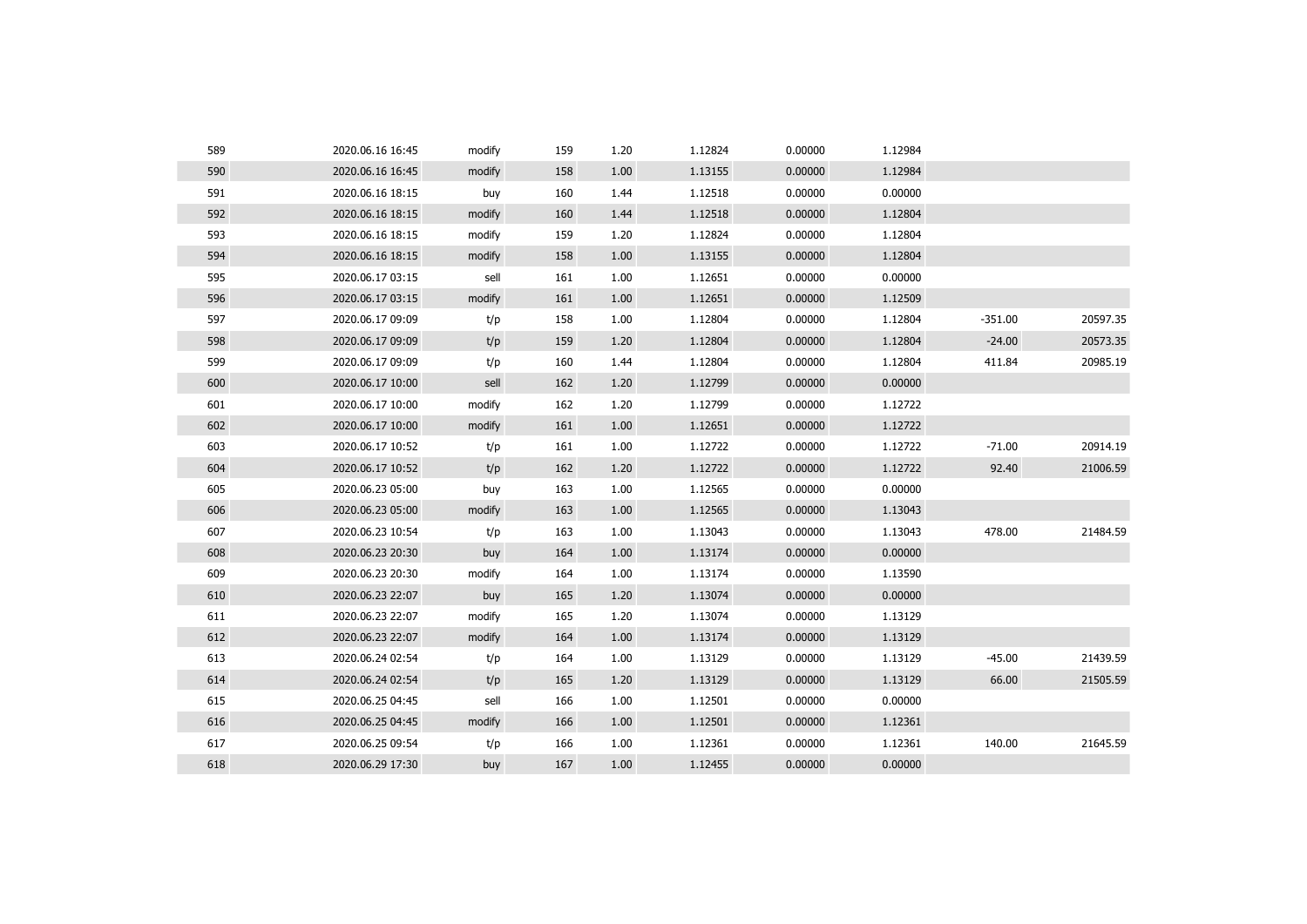| 619 | 2020.06.29 17:30 | modify | 167 | 1.00 | 1.12455 | 0.00000 | 1.12939 |           |          |
|-----|------------------|--------|-----|------|---------|---------|---------|-----------|----------|
| 620 | 2020.06.29 20:30 | buy    | 168 | 1.20 | 1.12334 | 0.00000 | 0.00000 |           |          |
| 621 | 2020.06.29 20:30 | modify | 168 | 1.20 | 1.12334 | 0.00000 | 1.12399 |           |          |
| 622 | 2020.06.29 20:30 | modify | 167 | 1.00 | 1.12455 | 0.00000 | 1.12399 |           |          |
| 623 | 2020.06.29 23:37 | t/p    | 167 | 1.00 | 1.12399 | 0.00000 | 1.12399 | $-56.00$  | 21589.59 |
| 624 | 2020.06.29 23:37 | t/p    | 168 | 1.20 | 1.12399 | 0.00000 | 1.12399 | 78.00     | 21667.59 |
| 625 | 2020.07.02 15:00 | buy    | 169 | 1.00 | 1.12865 | 0.00000 | 0.00000 |           |          |
| 626 | 2020.07.02 15:00 | modify | 169 | 1.00 | 1.12865 | 0.00000 | 1.13143 |           |          |
| 627 | 2020.07.02 16:30 | buy    | 170 | 1.20 | 1.12676 | 0.00000 | 0.00000 |           |          |
| 628 | 2020.07.02 16:30 | modify | 170 | 1.20 | 1.12676 | 0.00000 | 1.12772 |           |          |
| 629 | 2020.07.02 16:30 | modify | 169 | 1.00 | 1.12865 | 0.00000 | 1.12772 |           |          |
| 630 | 2020.07.02 16:54 | t/p    | 169 | 1.00 | 1.12772 | 0.00000 | 1.12772 | $-93.00$  | 21574.59 |
| 631 | 2020.07.02 16:54 | t/p    | 170 | 1.20 | 1.12772 | 0.00000 | 1.12772 | 115.20    | 21689.79 |
| 632 | 2020.07.06 12:00 | buy    | 171 | 1.00 | 1.12911 | 0.00000 | 0.00000 |           |          |
| 633 | 2020.07.06 12:00 | modify | 171 | 1.00 | 1.12911 | 0.00000 | 1.13126 |           |          |
| 634 | 2020.07.06 14:21 | t/p    | 171 | 1.00 | 1.13126 | 0.00000 | 1.13126 | 215.00    | 21904.79 |
| 635 | 2020.07.06 19:00 | buy    | 172 | 1.00 | 1.13075 | 0.00000 | 0.00000 |           |          |
| 636 | 2020.07.06 19:00 | modify | 172 | 1.00 | 1.13075 | 0.00000 | 1.13504 |           |          |
| 637 | 2020.07.07 10:45 | buy    | 173 | 1.20 | 1.12871 | 0.00000 | 0.00000 |           |          |
| 638 | 2020.07.07 10:45 | modify | 173 | 1.20 | 1.12871 | 0.00000 | 1.12974 |           |          |
| 639 | 2020.07.07 10:45 | modify | 172 | 1.00 | 1.13075 | 0.00000 | 1.12974 |           |          |
| 640 | 2020.07.07 12:15 | buy    | 174 | 1.44 | 1.12669 | 0.00000 | 0.00000 |           |          |
| 641 | 2020.07.07 12:15 | modify | 174 | 1.44 | 1.12669 | 0.00000 | 1.12857 |           |          |
| 642 | 2020.07.07 12:15 | modify | 173 | 1.20 | 1.12871 | 0.00000 | 1.12857 |           |          |
| 643 | 2020.07.07 12:15 | modify | 172 | 1.00 | 1.13075 | 0.00000 | 1.12857 |           |          |
| 644 | 2020.07.07 14:09 | t/p    | 172 | 1.00 | 1.12857 | 0.00000 | 1.12857 | $-218.00$ | 21686.79 |
| 645 | 2020.07.07 14:09 | t/p    | 173 | 1.20 | 1.12857 | 0.00000 | 1.12857 | $-16.80$  | 21669.99 |
| 646 | 2020.07.07 14:09 | t/p    | 174 | 1.44 | 1.12857 | 0.00000 | 1.12857 | 270.72    | 21940.71 |
| 647 | 2020.07.09 04:45 | buy    | 175 | 1.00 | 1.13371 | 0.00000 | 0.00000 |           |          |
| 648 | 2020.07.09 04:45 | modify | 175 | 1.00 | 1.13371 | 0.00000 | 1.13561 |           |          |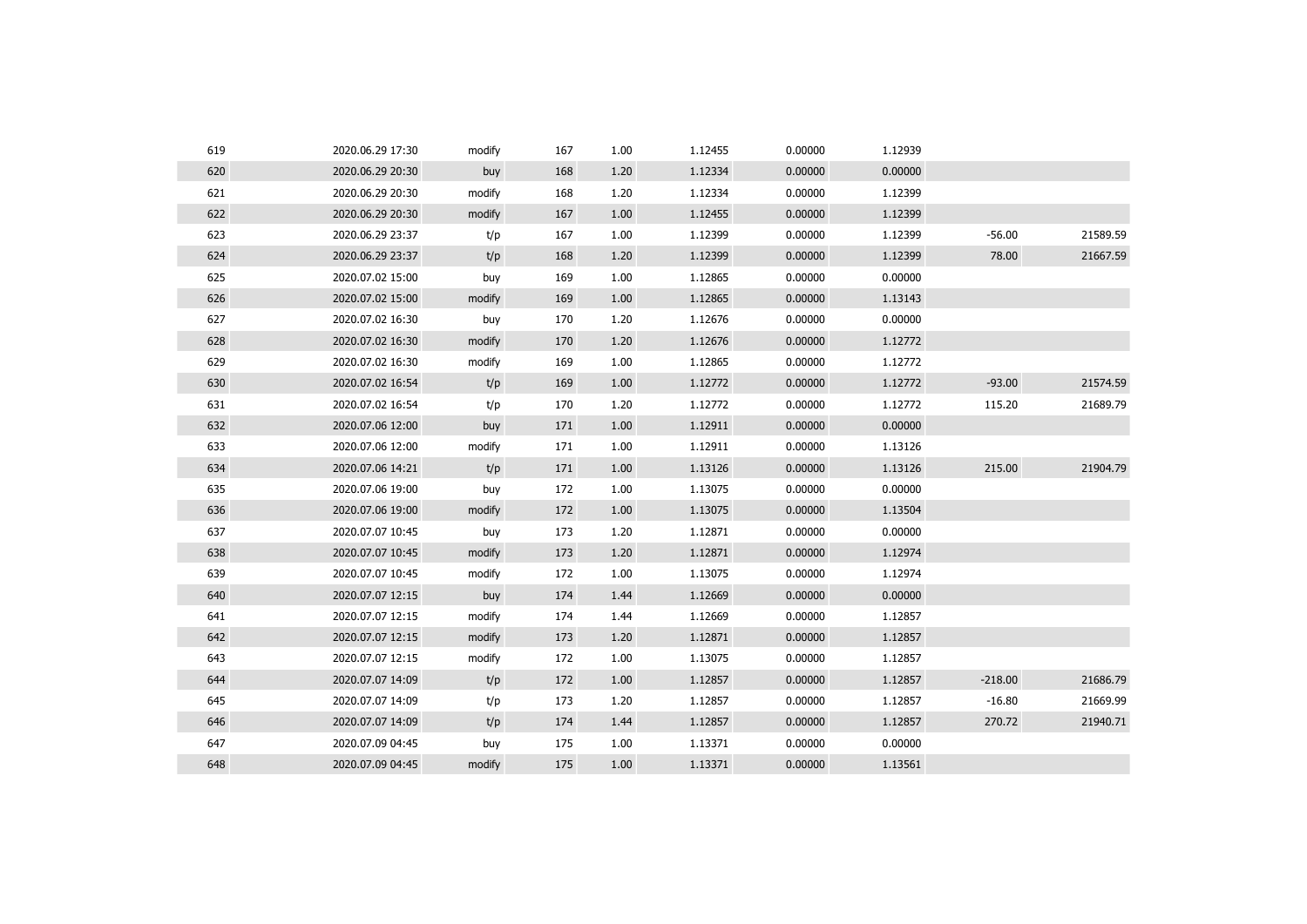| 649 | 2020.07.09 06:51 | t/p    | 175 | 1.00 | 1.13561 | 0.00000 | 1.13561 | 190.00    | 22130.71 |
|-----|------------------|--------|-----|------|---------|---------|---------|-----------|----------|
| 650 | 2020.07.09 11:15 | buy    | 176 | 1.00 | 1.13422 | 0.00000 | 0.00000 |           |          |
| 651 | 2020.07.09 11:15 | modify | 176 | 1.00 | 1.13422 | 0.00000 | 1.13876 |           |          |
| 652 | 2020.07.09 12:45 | buy    | 177 | 1.20 | 1.13293 | 0.00000 | 0.00000 |           |          |
| 653 | 2020.07.09 12:45 | modify | 177 | 1.20 | 1.13293 | 0.00000 | 1.13362 |           |          |
| 654 | 2020.07.09 12:45 | modify | 176 | 1.00 | 1.13422 | 0.00000 | 1.13362 |           |          |
| 655 | 2020.07.09 14:42 | t/p    | 176 | 1.00 | 1.13362 | 0.00000 | 1.13362 | $-60.00$  | 22070.71 |
| 656 | 2020.07.09 14:42 | t/p    | 177 | 1.20 | 1.13362 | 0.00000 | 1.13362 | 82.80     | 22153.51 |
| 657 | 2020.07.13 22:15 | buy    | 178 | 1.00 | 1.13550 | 0.00000 | 0.00000 |           |          |
| 658 | 2020.07.13 22:15 | modify | 178 | 1.00 | 1.13550 | 0.00000 | 1.13832 |           |          |
| 659 | 2020.07.14 00:00 | buy    | 179 | 1.20 | 1.13445 | 0.00000 | 0.00000 |           |          |
| 660 | 2020.07.14 00:00 | modify | 179 | 1.20 | 1.13445 | 0.00000 | 1.13503 |           |          |
| 661 | 2020.07.14 00:00 | modify | 178 | 1.00 | 1.13550 | 0.00000 | 1.13503 |           |          |
| 662 | 2020.07.14 11:16 | buy    | 180 | 1.44 | 1.13345 | 0.00000 | 0.00000 |           |          |
| 663 | 2020.07.14 11:16 | modify | 180 | 1.44 | 1.13345 | 0.00000 | 1.13444 |           |          |
| 664 | 2020.07.14 11:16 | modify | 179 | 1.20 | 1.13445 | 0.00000 | 1.13444 |           |          |
| 665 | 2020.07.14 11:16 | modify | 178 | 1.00 | 1.13550 | 0.00000 | 1.13444 |           |          |
| 666 | 2020.07.14 11:37 | t/p    | 178 | 1.00 | 1.13444 | 0.00000 | 1.13444 | $-106.00$ | 22047.51 |
| 667 | 2020.07.14 11:37 | t/p    | 179 | 1.20 | 1.13444 | 0.00000 | 1.13444 | $-1.20$   | 22046.31 |
| 668 | 2020.07.14 11:37 | t/p    | 180 | 1.44 | 1.13444 | 0.00000 | 1.13444 | 142.56    | 22188.87 |
| 669 | 2020.07.20 00:15 | buy    | 181 | 1.00 | 1.14195 | 0.00000 | 0.00000 |           |          |
| 670 | 2020.07.20 00:15 | modify | 181 | 1.00 | 1.14195 | 0.00000 | 1.14520 |           |          |
| 671 | 2020.07.20 08:34 | t/p    | 181 | 1.00 | 1.14520 | 0.00000 | 1.14520 | 325.00    | 22513.87 |
| 672 | 2020.07.22 09:45 | buy    | 182 | 1.00 | 1.15299 | 0.00000 | 0.00000 |           |          |
| 673 | 2020.07.22 09:45 | modify | 182 | 1.00 | 1.15299 | 0.00000 | 1.15577 |           |          |
| 674 | 2020.07.22 11:25 | buy    | 183 | 1.20 | 1.15199 | 0.00000 | 0.00000 |           |          |
| 675 | 2020.07.22 11:25 | modify | 183 | 1.20 | 1.15199 | 0.00000 | 1.15254 |           |          |
| 676 | 2020.07.22 11:25 | modify | 182 | 1.00 | 1.15299 | 0.00000 | 1.15254 |           |          |
| 677 | 2020.07.22 12:11 | t/p    | 182 | 1.00 | 1.15254 | 0.00000 | 1.15254 | $-45.00$  | 22468.87 |
| 678 | 2020.07.22 12:11 | t/p    | 183 | 1.20 | 1.15254 | 0.00000 | 1.15254 | 66.00     | 22534.87 |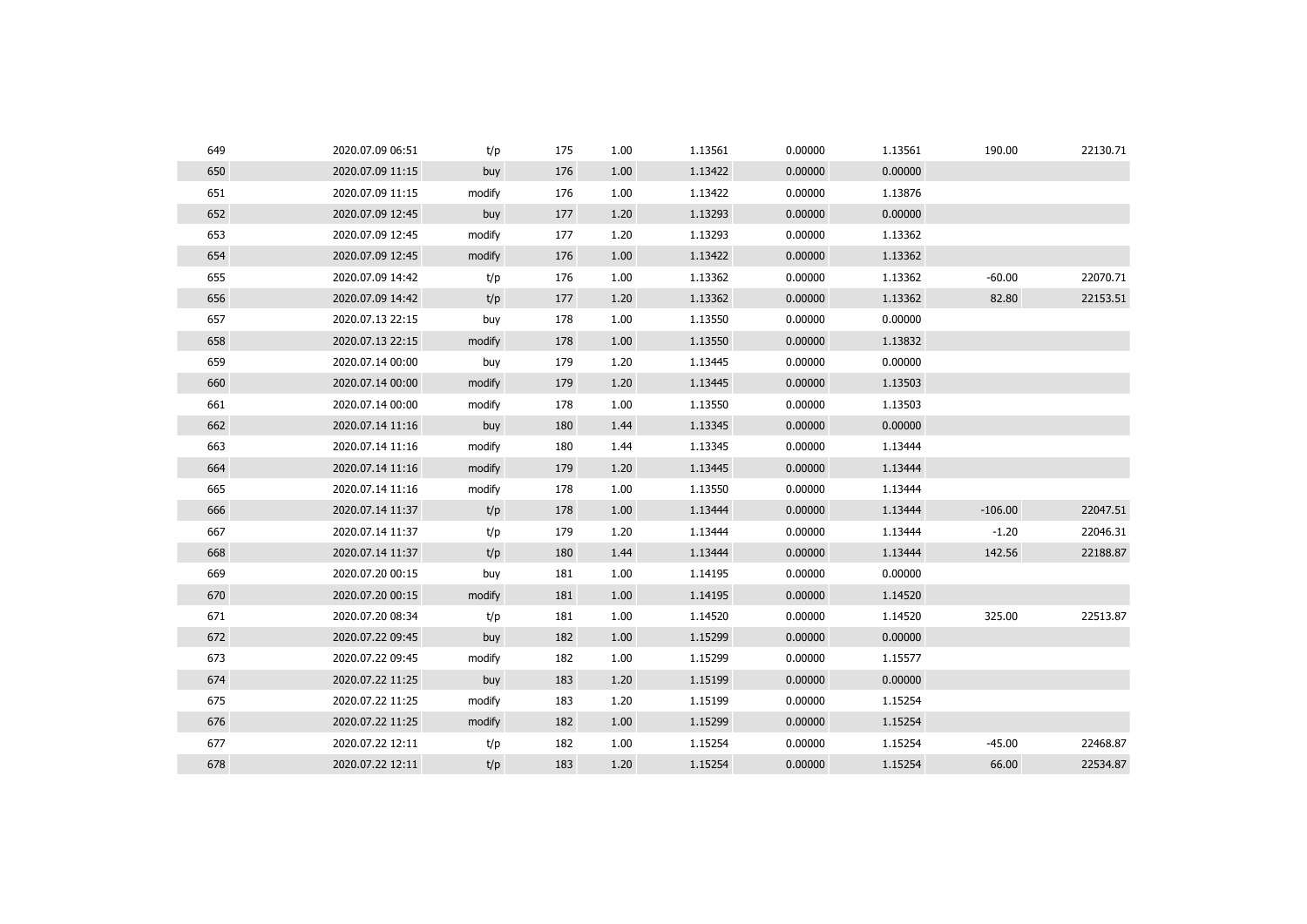| 679 | 2020.07.22 12:15 | buy    | 184 | 1.00 | 1.15302 | 0.00000 | 0.00000 |           |          |
|-----|------------------|--------|-----|------|---------|---------|---------|-----------|----------|
| 680 | 2020.07.22 12:15 | modify | 184 | 1.00 | 1.15302 | 0.00000 | 1.15700 |           |          |
| 681 | 2020.07.22 13:13 | t/p    | 184 | 1.00 | 1.15700 | 0.00000 | 1.15700 | 398.00    | 22932.87 |
| 682 | 2020.07.23 11:00 | buy    | 185 | 1.00 | 1.15868 | 0.00000 | 0.00000 |           |          |
| 683 | 2020.07.23 11:00 | modify | 185 | 1.00 | 1.15868 | 0.00000 | 1.16147 |           |          |
| 684 | 2020.07.23 15:15 | buy    | 186 | 1.20 | 1.15702 | 0.00000 | 0.00000 |           |          |
| 685 | 2020.07.23 15:15 | modify | 186 | 1.20 | 1.15702 | 0.00000 | 1.15787 |           |          |
| 686 | 2020.07.23 15:15 | modify | 185 | 1.00 | 1.15868 | 0.00000 | 1.15787 |           |          |
| 687 | 2020.07.23 16:52 | t/p    | 185 | 1.00 | 1.15787 | 0.00000 | 1.15787 | $-81.00$  | 22851.87 |
| 688 | 2020.07.23 16:52 | t/p    | 186 | 1.20 | 1.15787 | 0.00000 | 1.15787 | 102.00    | 22953.87 |
| 689 | 2020.07.27 09:00 | buy    | 187 | 1.00 | 1.17022 | 0.00000 | 0.00000 |           |          |
| 690 | 2020.07.27 09:00 | modify | 187 | 1.00 | 1.17022 | 0.00000 | 1.17323 |           |          |
| 691 | 2020.07.27 14:56 | t/p    | 187 | 1.00 | 1.17323 | 0.00000 | 1.17323 | 301.00    | 23254.87 |
| 692 | 2020.07.27 21:00 | buy    | 188 | 1.00 | 1.17564 | 0.00000 | 0.00000 |           |          |
| 693 | 2020.07.27 21:00 | modify | 188 | 1.00 | 1.17564 | 0.00000 | 1.17930 |           |          |
| 694 | 2020.07.27 23:00 | buy    | 189 | 1.20 | 1.17462 | 0.00000 | 0.00000 |           |          |
| 695 | 2020.07.27 23:00 | modify | 189 | 1.20 | 1.17462 | 0.00000 | 1.17518 |           |          |
| 696 | 2020.07.27 23:00 | modify | 188 | 1.00 | 1.17564 | 0.00000 | 1.17518 |           |          |
| 697 | 2020.07.28 00:11 | t/p    | 188 | 1.00 | 1.17518 | 0.00000 | 1.17518 | $-46.00$  | 23208.87 |
| 698 | 2020.07.28 00:11 | t/p    | 189 | 1.20 | 1.17518 | 0.00000 | 1.17518 | 67.20     | 23276.07 |
| 699 | 2020.07.28 00:30 | buy    | 190 | 1.00 | 1.17507 | 0.00000 | 0.00000 |           |          |
| 700 | 2020.07.28 00:30 | modify | 190 | 1.00 | 1.17507 | 0.00000 | 1.17839 |           |          |
| 701 | 2020.07.28 06:30 | buy    | 191 | 1.20 | 1.17376 | 0.00000 | 0.00000 |           |          |
| 702 | 2020.07.28 06:30 | modify | 191 | 1.20 | 1.17376 | 0.00000 | 1.17446 |           |          |
| 703 | 2020.07.28 06:30 | modify | 190 | 1.00 | 1.17507 | 0.00000 | 1.17446 |           |          |
| 704 | 2020.07.28 11:30 | buy    | 192 | 1.44 | 1.17073 | 0.00000 | 0.00000 |           |          |
| 705 | 2020.07.28 11:30 | modify | 192 | 1.44 | 1.17073 | 0.00000 | 1.17302 |           |          |
| 706 | 2020.07.28 11:30 | modify | 191 | 1.20 | 1.17376 | 0.00000 | 1.17302 |           |          |
| 707 | 2020.07.28 11:30 | modify | 190 | 1.00 | 1.17507 | 0.00000 | 1.17302 |           |          |
| 708 | 2020.07.28 12:46 | t/p    | 190 | 1.00 | 1.17302 | 0.00000 | 1.17302 | $-205.00$ | 23071.07 |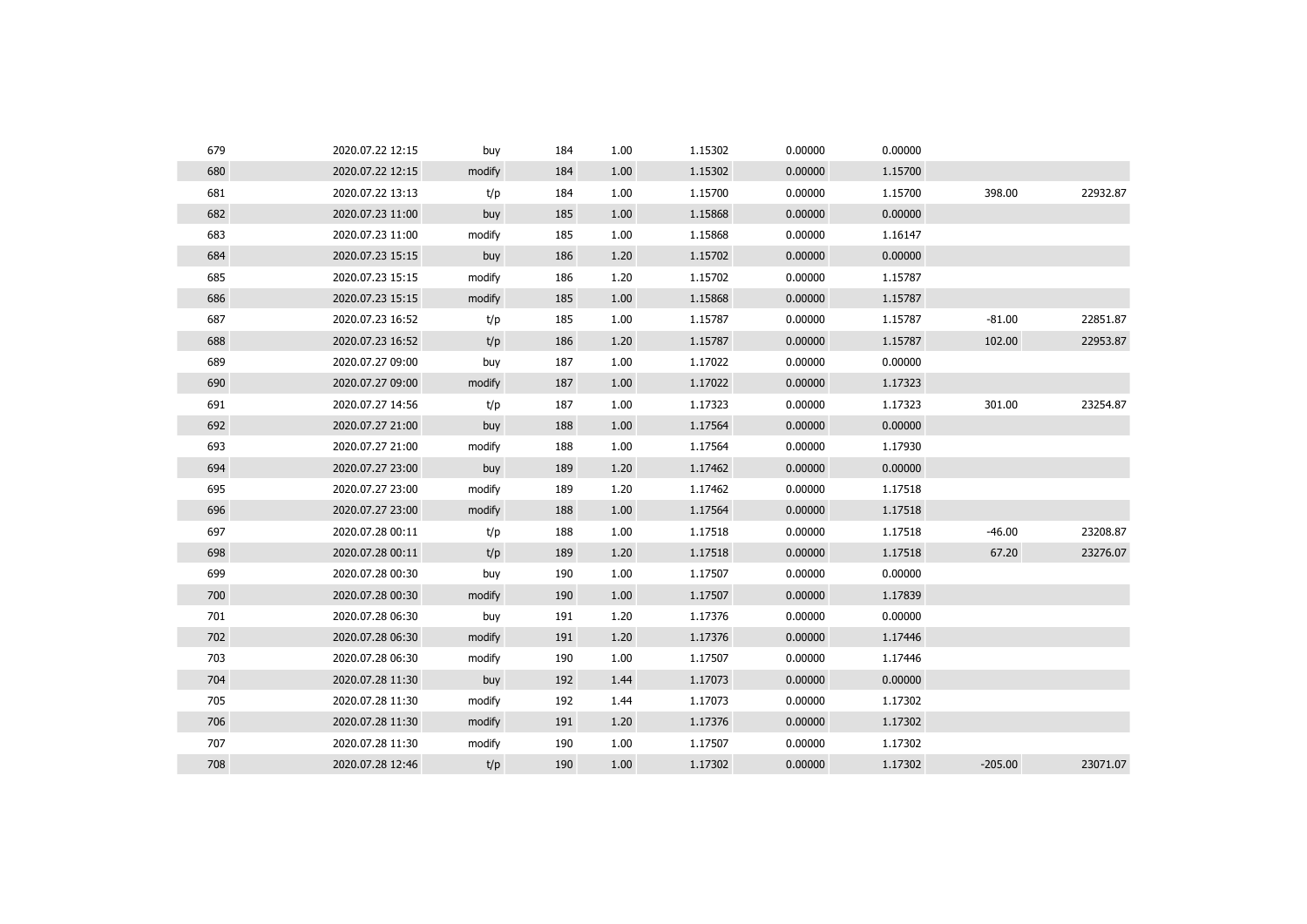| 709 | 2020.07.28 12:46 | t/p    | 191 | 1.20 | 1.17302 | 0.00000 | 1.17302 | $-88.80$  | 22982.27 |
|-----|------------------|--------|-----|------|---------|---------|---------|-----------|----------|
| 710 | 2020.07.28 12:46 | t/p    | 192 | 1.44 | 1.17302 | 0.00000 | 1.17302 | 329.76    | 23312.03 |
| 711 | 2020.07.30 03:45 | buy    | 193 | 1.00 | 1.17760 | 0.00000 | 0.00000 |           |          |
| 712 | 2020.07.30 03:45 | modify | 193 | 1.00 | 1.17760 | 0.00000 | 1.18103 |           |          |
| 713 | 2020.07.30 08:45 | buy    | 194 | 1.20 | 1.17653 | 0.00000 | 0.00000 |           |          |
| 714 | 2020.07.30 08:45 | modify | 194 | 1.20 | 1.17653 | 0.00000 | 1.17712 |           |          |
| 715 | 2020.07.30 08:45 | modify | 193 | 1.00 | 1.17760 | 0.00000 | 1.17712 |           |          |
| 716 | 2020.07.30 12:15 | buy    | 195 | 1.44 | 1.17371 | 0.00000 | 0.00000 |           |          |
| 717 | 2020.07.30 12:15 | modify | 195 | 1.44 | 1.17371 | 0.00000 | 1.17581 |           |          |
| 718 | 2020.07.30 12:15 | modify | 194 | 1.20 | 1.17653 | 0.00000 | 1.17581 |           |          |
| 719 | 2020.07.30 12:15 | modify | 193 | 1.00 | 1.17760 | 0.00000 | 1.17581 |           |          |
| 720 | 2020.07.30 12:47 | t/p    | 193 | 1.00 | 1.17581 | 0.00000 | 1.17581 | $-179.00$ | 23133.03 |
| 721 | 2020.07.30 12:47 | t/p    | 194 | 1.20 | 1.17581 | 0.00000 | 1.17581 | $-86.40$  | 23046.63 |
| 722 | 2020.07.30 12:47 | t/p    | 195 | 1.44 | 1.17581 | 0.00000 | 1.17581 | 302.40    | 23349.03 |
| 723 | 2020.07.31 09:30 | buy    | 196 | 1.00 | 1.18868 | 0.00000 | 0.00000 |           |          |
| 724 | 2020.07.31 09:30 | modify | 196 | 1.00 | 1.18868 | 0.00000 | 1.19144 |           |          |
| 725 | 2020.07.31 12:15 | buy    | 197 | 1.20 | 1.18451 | 0.00000 | 0.00000 |           |          |
| 726 | 2020.07.31 12:15 | modify | 197 | 1.20 | 1.18451 | 0.00000 | 1.18651 |           |          |
| 727 | 2020.07.31 12:15 | modify | 196 | 1.00 | 1.18868 | 0.00000 | 1.18651 |           |          |
| 728 | 2020.07.31 17:00 | buy    | 198 | 1.44 | 1.18252 | 0.00000 | 0.00000 |           |          |
| 729 | 2020.07.31 17:00 | modify | 198 | 1.44 | 1.18252 | 0.00000 | 1.18497 |           |          |
| 730 | 2020.07.31 17:00 | modify | 197 | 1.20 | 1.18451 | 0.00000 | 1.18497 |           |          |
| 731 | 2020.07.31 17:00 | modify | 196 | 1.00 | 1.18868 | 0.00000 | 1.18497 |           |          |
| 732 | 2020.07.31 17:19 | t/p    | 196 | 1.00 | 1.18497 | 0.00000 | 1.18497 | $-371.00$ | 22978.03 |
| 733 | 2020.07.31 17:19 | t/p    | 197 | 1.20 | 1.18497 | 0.00000 | 1.18497 | 55.20     | 23033.23 |
| 734 | 2020.07.31 17:19 | t/p    | 198 | 1.44 | 1.18497 | 0.00000 | 1.18497 | 352.80    | 23386.03 |
| 735 | 2020.08.03 02:15 | sell   | 199 | 1.00 | 1.17881 | 0.00000 | 0.00000 |           |          |
| 736 | 2020.08.03 02:15 | modify | 199 | 1.00 | 1.17881 | 0.00000 | 1.17604 |           |          |
| 737 | 2020.08.03 03:16 | t/p    | 199 | 1.00 | 1.17604 | 0.00000 | 1.17604 | 277.00    | 23663.03 |
| 738 | 2020.08.03 07:30 | sell   | 200 | 1.00 | 1.17768 | 0.00000 | 0.00000 |           |          |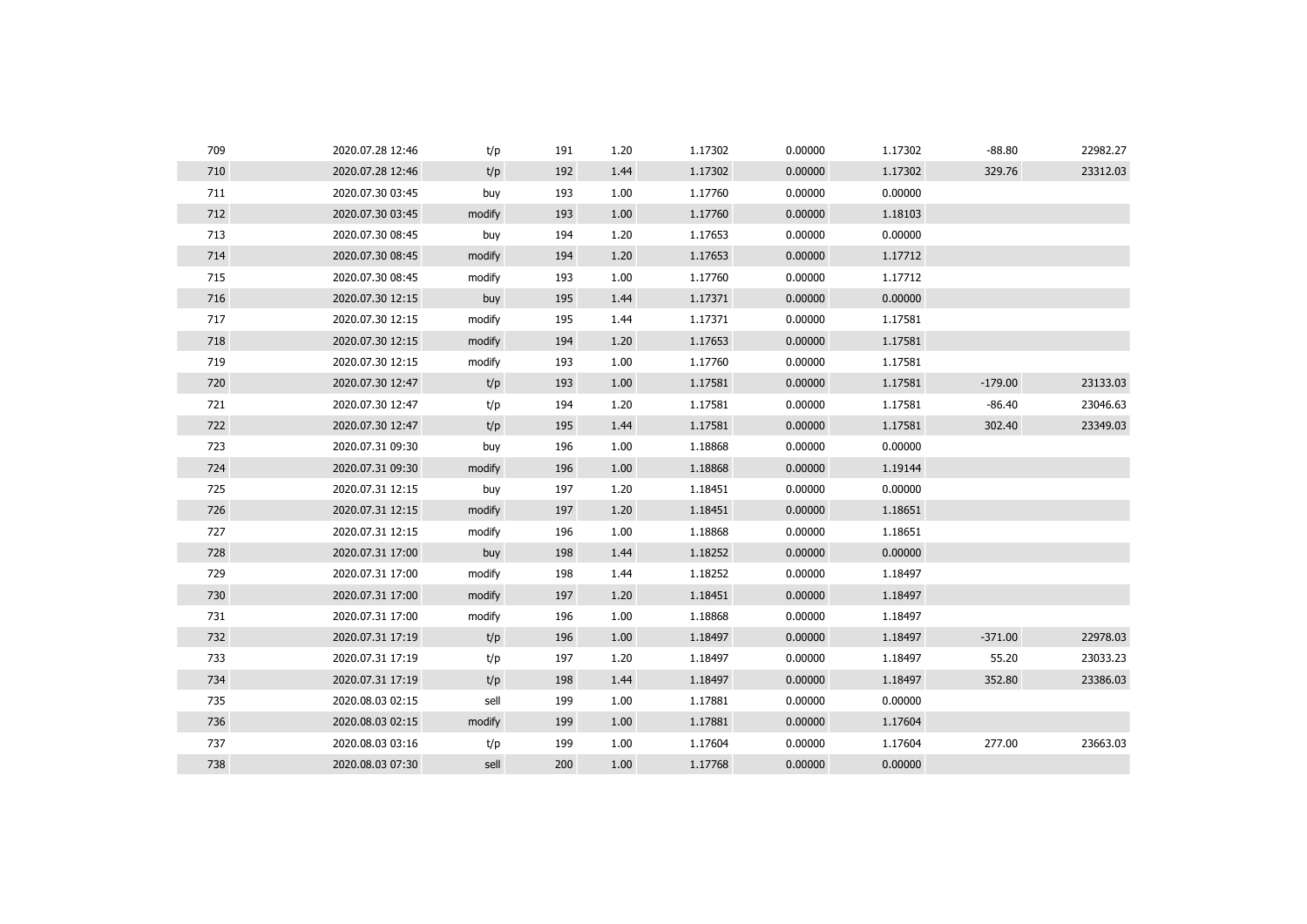| 739 | 2020.08.03 07:30 | modify | 200 | 1.00 | 1.17768 | 0.00000 | 1.17388 |           |          |
|-----|------------------|--------|-----|------|---------|---------|---------|-----------|----------|
| 740 | 2020.08.03 13:04 | t/p    | 200 | 1.00 | 1.17388 | 0.00000 | 1.17388 | 380.00    | 24043.03 |
| 741 | 2020.08.03 18:00 | sell   | 201 | 1.00 | 1.17374 | 0.00000 | 0.00000 |           |          |
| 742 | 2020.08.03 18:00 | modify | 201 | 1.00 | 1.17374 | 0.00000 | 1.16899 |           |          |
| 743 | 2020.08.03 19:55 | sell   | 202 | 1.20 | 1.17474 | 0.00000 | 0.00000 |           |          |
| 744 | 2020.08.03 19:55 | modify | 202 | 1.20 | 1.17474 | 0.00000 | 1.17419 |           |          |
| 745 | 2020.08.03 19:55 | modify | 201 | 1.00 | 1.17374 | 0.00000 | 1.17419 |           |          |
| 746 | 2020.08.03 22:00 | sell   | 203 | 1.44 | 1.17586 | 0.00000 | 0.00000 |           |          |
| 747 | 2020.08.03 22:00 | modify | 203 | 1.44 | 1.17586 | 0.00000 | 1.17481 |           |          |
| 748 | 2020.08.03 22:00 | modify | 202 | 1.20 | 1.17474 | 0.00000 | 1.17481 |           |          |
| 749 | 2020.08.03 22:00 | modify | 201 | 1.00 | 1.17374 | 0.00000 | 1.17481 |           |          |
| 750 | 2020.08.04 06:00 | sell   | 204 | 1.73 | 1.17718 | 0.00000 | 0.00000 |           |          |
| 751 | 2020.08.04 06:00 | modify | 204 | 1.73 | 1.17718 | 0.00000 | 1.17554 |           |          |
| 752 | 2020.08.04 06:00 | modify | 203 | 1.44 | 1.17586 | 0.00000 | 1.17554 |           |          |
| 753 | 2020.08.04 06:00 | modify | 202 | 1.20 | 1.17474 | 0.00000 | 1.17554 |           |          |
| 754 | 2020.08.04 06:00 | modify | 201 | 1.00 | 1.17374 | 0.00000 | 1.17554 |           |          |
| 755 | 2020.08.04 11:00 | sell   | 205 | 2.07 | 1.17861 | 0.00000 | 0.00000 |           |          |
| 756 | 2020.08.04 11:00 | modify | 205 | 2.07 | 1.17861 | 0.00000 | 1.17637 |           |          |
| 757 | 2020.08.04 11:00 | modify | 204 | 1.73 | 1.17718 | 0.00000 | 1.17637 |           |          |
| 758 | 2020.08.04 11:00 | modify | 203 | 1.44 | 1.17586 | 0.00000 | 1.17637 |           |          |
| 759 | 2020.08.04 11:00 | modify | 202 | 1.20 | 1.17474 | 0.00000 | 1.17637 |           |          |
| 760 | 2020.08.04 11:00 | modify | 201 | 1.00 | 1.17374 | 0.00000 | 1.17637 |           |          |
| 761 | 2020.08.04 14:34 | t/p    | 201 | 1.00 | 1.17637 | 0.00000 | 1.17637 | $-263.00$ | 23780.03 |
| 762 | 2020.08.04 14:34 | t/p    | 202 | 1.20 | 1.17637 | 0.00000 | 1.17637 | $-195.60$ | 23584.43 |
| 763 | 2020.08.04 14:34 | t/p    | 203 | 1.44 | 1.17637 | 0.00000 | 1.17637 | $-73.44$  | 23510.99 |
| 764 | 2020.08.04 14:34 | t/p    | 204 | 1.73 | 1.17637 | 0.00000 | 1.17637 | 140.13    | 23651.12 |
| 765 | 2020.08.04 14:34 | t/p    | 205 | 2.07 | 1.17637 | 0.00000 | 1.17637 | 463.68    | 24114.80 |
| 766 | 2020.08.05 20:30 | buy    | 206 | 1.00 | 1.18749 | 0.00000 | 0.00000 |           |          |
| 767 | 2020.08.05 20:30 | modify | 206 | 1.00 | 1.18749 | 0.00000 | 1.19123 |           |          |
| 768 | 2020.08.05 22:00 | buy    | 207 | 1.20 | 1.18607 | 0.00000 | 0.00000 |           |          |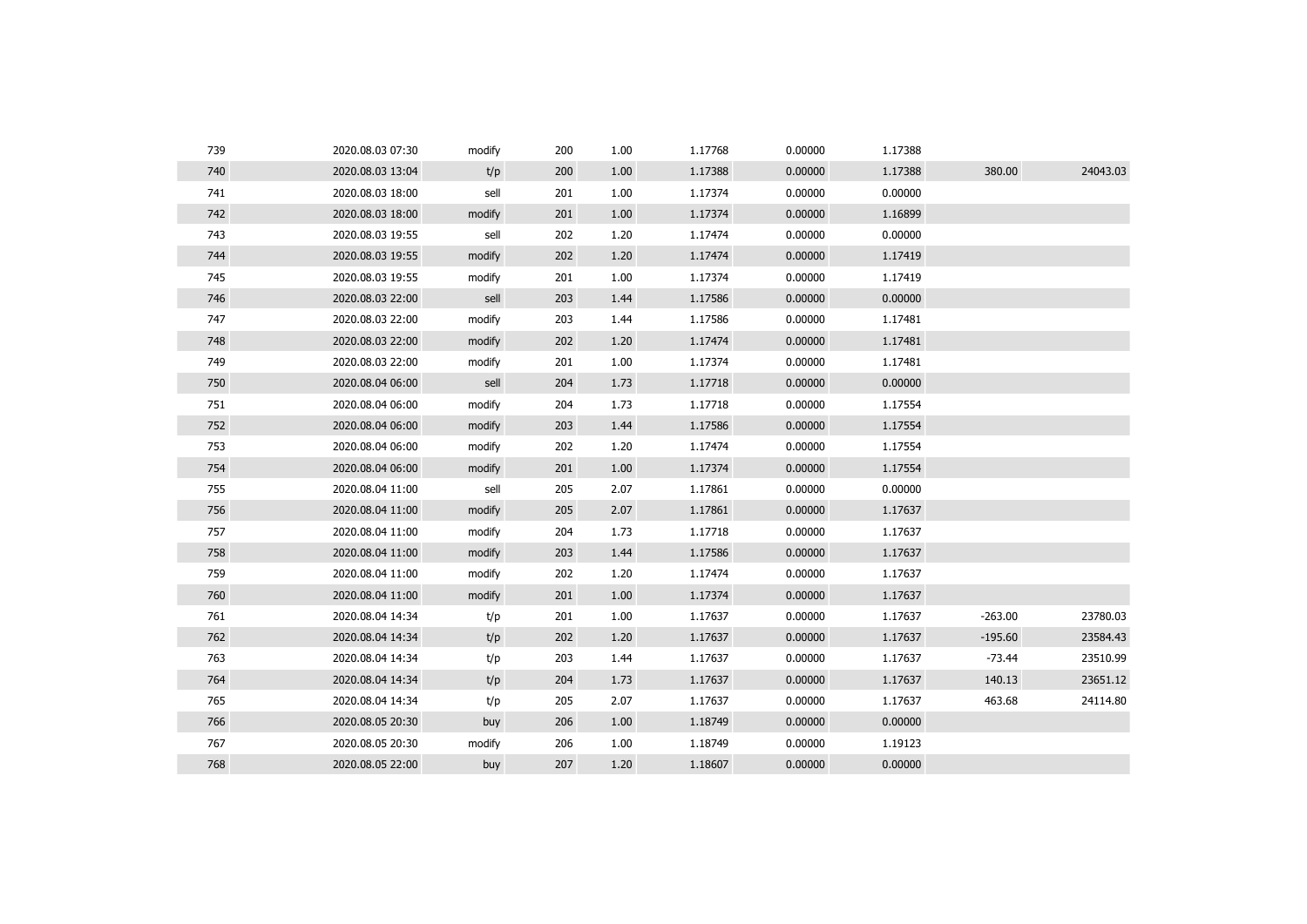| 769 | 2020.08.05 22:00 | modify | 207 | 1.20 | 1.18607 | 0.00000 | 1.18682 |          |          |
|-----|------------------|--------|-----|------|---------|---------|---------|----------|----------|
| 770 | 2020.08.05 22:00 | modify | 206 | 1.00 | 1.18749 | 0.00000 | 1.18682 |          |          |
| 771 | 2020.08.06 01:03 | t/p    | 206 | 1.00 | 1.18682 | 0.00000 | 1.18682 | $-67.00$ | 24047.80 |
| 772 | 2020.08.06 01:03 | t/p    | 207 | 1.20 | 1.18682 | 0.00000 | 1.18682 | 90.00    | 24137.80 |
| 773 | 2020.08.06 05:45 | buy    | 208 | 1.00 | 1.18697 | 0.00000 | 0.00000 |          |          |
| 774 | 2020.08.06 05:45 | modify | 208 | 1.00 | 1.18697 | 0.00000 | 1.18926 |          |          |
| 775 | 2020.08.06 09:02 | t/p    | 208 | 1.00 | 1.18926 | 0.00000 | 1.18926 | 229.00   | 24366.80 |
| 776 | 2020.08.06 11:15 | buy    | 209 | 1.00 | 1.18482 | 0.00000 | 0.00000 |          |          |
| 777 | 2020.08.06 11:15 | modify | 209 | 1.00 | 1.18482 | 0.00000 | 1.19257 |          |          |
| 778 | 2020.08.07 06:01 | buy    | 210 | 1.20 | 1.18382 | 0.00000 | 0.00000 |          |          |
| 779 | 2020.08.07 06:01 | modify | 210 | 1.20 | 1.18382 | 0.00000 | 1.18437 |          |          |
| 780 | 2020.08.07 06:01 | modify | 209 | 1.00 | 1.18482 | 0.00000 | 1.18437 |          |          |
| 781 | 2020.08.07 08:48 | t/p    | 209 | 1.00 | 1.18437 | 0.00000 | 1.18437 | $-45.00$ | 24321.80 |
| 782 | 2020.08.07 08:48 | t/p    | 210 | 1.20 | 1.18437 | 0.00000 | 1.18437 | 66.00    | 24387.80 |
| 783 | 2020.08.07 23:15 | sell   | 211 | 1.00 | 1.17840 | 0.00000 | 0.00000 |          |          |
| 784 | 2020.08.07 23:15 | modify | 211 | 1.00 | 1.17840 | 0.00000 | 1.17507 |          |          |
| 785 | 2020.08.10 04:34 | sell   | 212 | 1.20 | 1.17940 | 0.00000 | 0.00000 |          |          |
| 786 | 2020.08.10 04:34 | modify | 212 | 1.20 | 1.17940 | 0.00000 | 1.17885 |          |          |
| 787 | 2020.08.10 04:34 | modify | 211 | 1.00 | 1.17840 | 0.00000 | 1.17885 |          |          |
| 788 | 2020.08.10 09:31 | t/p    | 211 | 1.00 | 1.17885 | 0.00000 | 1.17885 | $-45.00$ | 24342.80 |
| 789 | 2020.08.10 09:31 | t/p    | 212 | 1.20 | 1.17885 | 0.00000 | 1.17885 | 66.00    | 24408.80 |
| 790 | 2020.08.13 08:15 | buy    | 213 | 1.00 | 1.18050 | 0.00000 | 0.00000 |          |          |
| 791 | 2020.08.13 08:15 | modify | 213 | 1.00 | 1.18050 | 0.00000 | 1.18216 |          |          |
| 792 | 2020.08.13 09:00 | t/p    | 213 | 1.00 | 1.18216 | 0.00000 | 1.18216 | 166.00   | 24574.80 |
| 793 | 2020.08.17 12:00 | buy    | 214 | 1.00 | 1.18388 | 0.00000 | 0.00000 |          |          |
| 794 | 2020.08.17 12:00 | modify | 214 | 1.00 | 1.18388 | 0.00000 | 1.18779 |          |          |
| 795 | 2020.08.17 16:47 | t/p    | 214 | 1.00 | 1.18779 | 0.00000 | 1.18779 | 391.00   | 24965.80 |
| 796 | 2020.08.20 02:30 | sell   | 215 | 1.00 | 1.18464 | 0.00000 | 0.00000 |          |          |
| 797 | 2020.08.20 02:30 | modify | 215 | 1.00 | 1.18464 | 0.00000 | 1.18236 |          |          |
| 798 | 2020.08.20 11:21 | t/p    | 215 | 1.00 | 1.18236 | 0.00000 | 1.18236 | 228.00   | 25193.80 |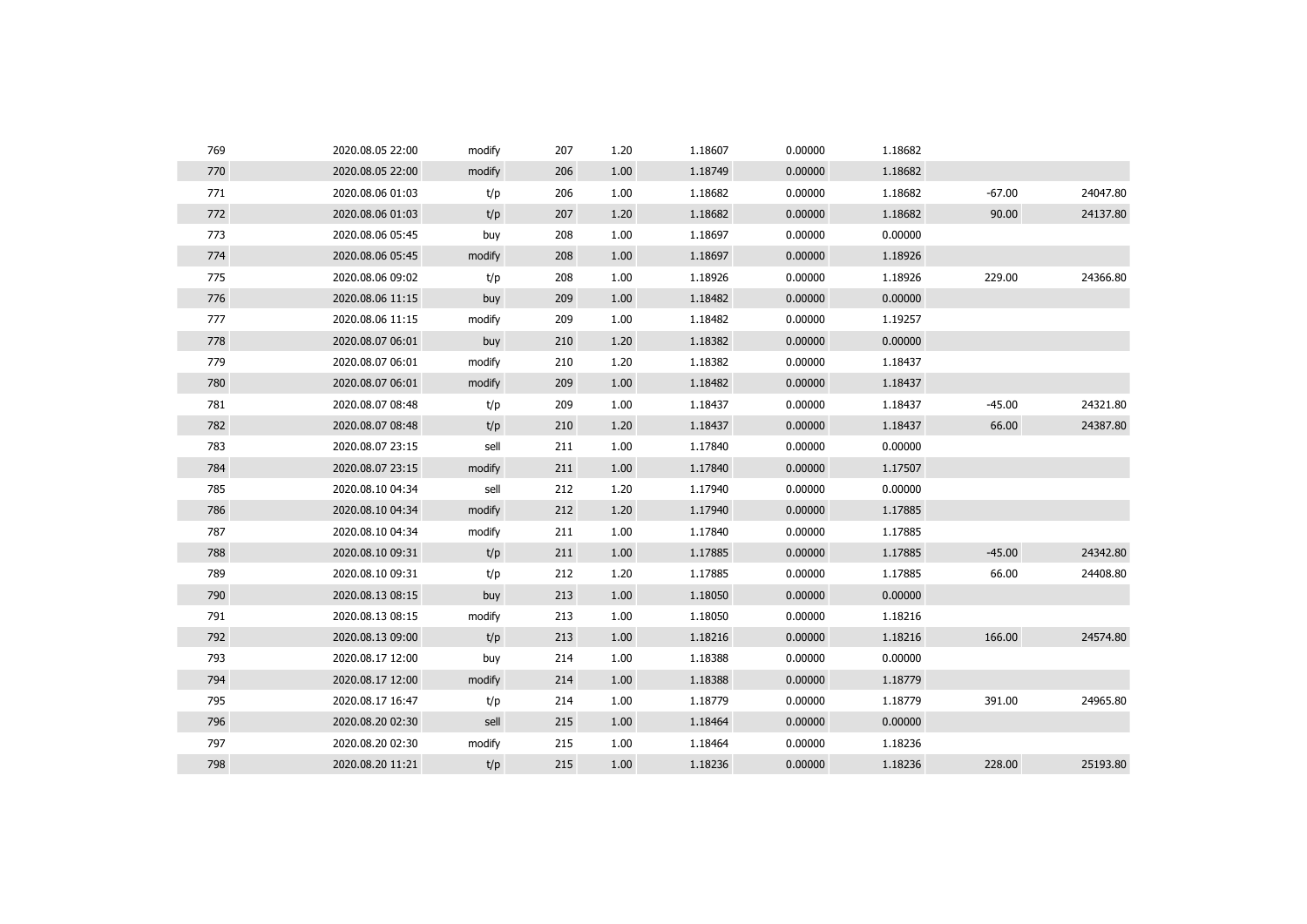| 799 | 2020.08.20 15:30 | sell   | 216 | 1.00 | 1.18442 | 0.00000 | 0.00000 |           |          |
|-----|------------------|--------|-----|------|---------|---------|---------|-----------|----------|
| 800 | 2020.08.20 15:30 | modify | 216 | 1.00 | 1.18442 | 0.00000 | 1.18040 |           |          |
| 801 | 2020.08.20 16:15 | t/p    | 216 | 1.00 | 1.18040 | 0.00000 | 1.18040 | 402.00    | 25595.80 |
| 802 | 2020.08.21 18:45 | sell   | 217 | 1.00 | 1.17789 | 0.00000 | 0.00000 |           |          |
| 803 | 2020.08.21 18:45 | modify | 217 | 1.00 | 1.17789 | 0.00000 | 1.17456 |           |          |
| 804 | 2020.08.21 22:45 | sell   | 218 | 1.20 | 1.17902 | 0.00000 | 0.00000 |           |          |
| 805 | 2020.08.21 22:45 | modify | 218 | 1.20 | 1.17902 | 0.00000 | 1.17841 |           |          |
| 806 | 2020.08.21 22:45 | modify | 217 | 1.00 | 1.17789 | 0.00000 | 1.17841 |           |          |
| 807 | 2020.08.24 02:45 | sell   | 219 | 1.44 | 1.18027 | 0.00000 | 0.00000 |           |          |
| 808 | 2020.08.24 02:45 | modify | 219 | 1.44 | 1.18027 | 0.00000 | 1.17910 |           |          |
| 809 | 2020.08.24 02:45 | modify | 218 | 1.20 | 1.17902 | 0.00000 | 1.17910 |           |          |
| 810 | 2020.08.24 02:45 | modify | 217 | 1.00 | 1.17789 | 0.00000 | 1.17910 |           |          |
| 811 | 2020.08.24 06:35 | t/p    | 217 | 1.00 | 1.17910 | 0.00000 | 1.17910 | $-121.00$ | 25474.80 |
| 812 | 2020.08.24 06:35 | t/p    | 218 | 1.20 | 1.17910 | 0.00000 | 1.17910 | $-9.60$   | 25465.20 |
| 813 | 2020.08.24 06:35 | t/p    | 219 | 1.44 | 1.17910 | 0.00000 | 1.17910 | 168.48    | 25633.68 |
| 814 | 2020.08.24 09:45 | sell   | 220 | 1.00 | 1.18018 | 0.00000 | 0.00000 |           |          |
| 815 | 2020.08.24 09:45 | modify | 220 | 1.00 | 1.18018 | 0.00000 | 1.17811 |           |          |
| 816 | 2020.08.24 11:45 | sell   | 221 | 1.20 | 1.18151 | 0.00000 | 0.00000 |           |          |
| 817 | 2020.08.24 11:45 | modify | 221 | 1.20 | 1.18151 | 0.00000 | 1.18081 |           |          |
| 818 | 2020.08.24 11:45 | modify | 220 | 1.00 | 1.18018 | 0.00000 | 1.18081 |           |          |
| 819 | 2020.08.24 13:00 | sell   | 222 | 1.44 | 1.18330 | 0.00000 | 0.00000 |           |          |
| 820 | 2020.08.24 13:00 | modify | 222 | 1.44 | 1.18330 | 0.00000 | 1.18175 |           |          |
| 821 | 2020.08.24 13:00 | modify | 221 | 1.20 | 1.18151 | 0.00000 | 1.18175 |           |          |
| 822 | 2020.08.24 13:00 | modify | 220 | 1.00 | 1.18018 | 0.00000 | 1.18175 |           |          |
| 823 | 2020.08.24 17:35 | t/p    | 220 | 1.00 | 1.18175 | 0.00000 | 1.18175 | $-157.00$ | 25476.68 |
| 824 | 2020.08.24 17:35 | t/p    | 221 | 1.20 | 1.18175 | 0.00000 | 1.18175 | $-28.80$  | 25447.88 |
| 825 | 2020.08.24 17:35 | t/p    | 222 | 1.44 | 1.18175 | 0.00000 | 1.18175 | 223.20    | 25671.08 |
| 826 | 2020.08.28 16:30 | buy    | 223 | 1.00 | 1.18926 | 0.00000 | 0.00000 |           |          |
| 827 | 2020.08.28 16:30 | modify | 223 | 1.00 | 1.18926 | 0.00000 | 1.19377 |           |          |
| 828 | 2020.08.31 14:44 | t/p    | 223 | 1.00 | 1.19377 | 0.00000 | 1.19377 | 451.00    | 26122.08 |